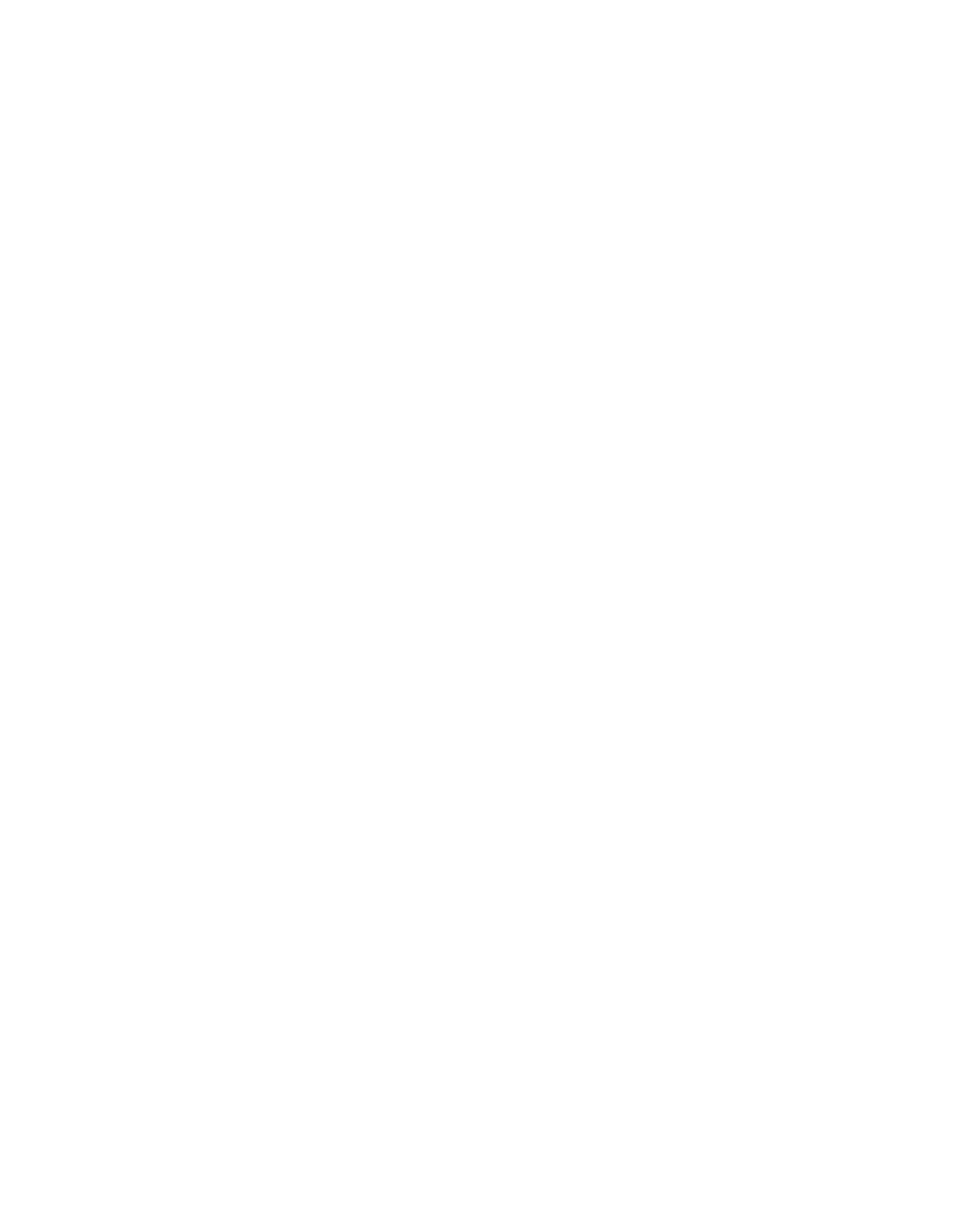# **GUIDE TO LONG-TERM CARE IN TENNESSEE**

A public service of the Tennessee Health Care Association and the Tennessee Center for Assisted Living P.O. Box 100129 Nashville, TN 37224 (615) 834-6520 www.thca.org

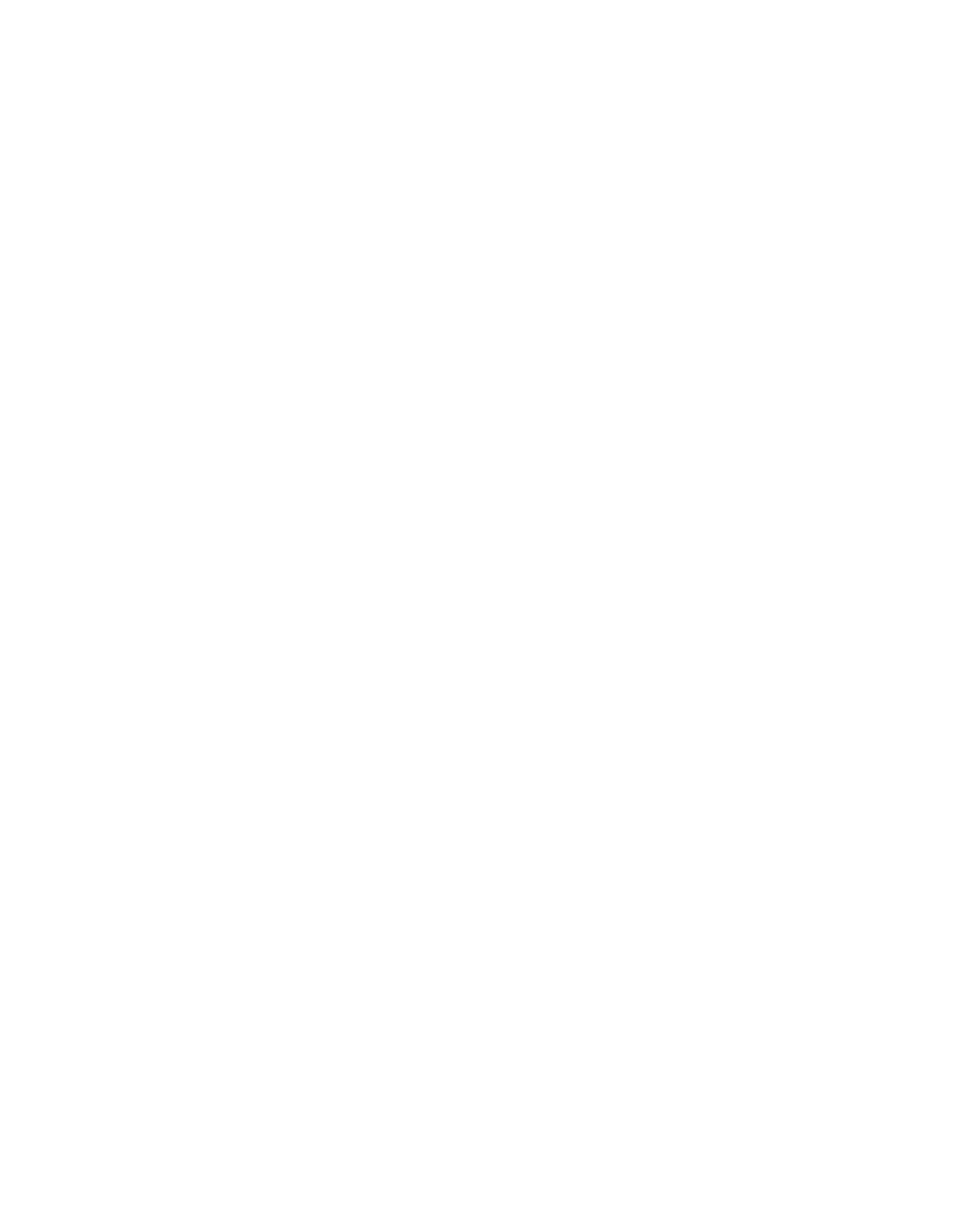## **CONTENTS**

### **1 OVERVIEW <sup>7</sup>**

| The evolution of nursing homes        |   |
|---------------------------------------|---|
| The prevalence of Alzheimer's disease | 8 |
| The future of long-term care          | 9 |

### **2 THE CONTINUUM OF CARE <sup>11</sup>**

| Home- and community-based services | 12 |
|------------------------------------|----|
| Residential homes for the aged     | 14 |
| Adult care homes                   | 14 |
| Assisted care living facilities    | 15 |
| Home health care                   | 16 |
| Adult day care                     | 16 |
| Hospice care                       | 16 |
| Retirement communities             | 17 |
| <b>Outpatient services</b>         | 17 |

## **3 NURSING HOMES <sup>19</sup>**

| Meeting professional quality standards | 19           |
|----------------------------------------|--------------|
| Types of caregivers                    | 21           |
| Special services                       | $22^{\circ}$ |
| The Eden Alternative <sup>™</sup>      | 23           |
| Family involvement                     | 24           |

### **4 SELECTING A FACILITY <sup>25</sup>**

| Where to begin               | 26 |
|------------------------------|----|
| Facility visits: a checklist | 27 |

### **5 PAYING FOR CARE <sup>31</sup>**

| <b>Medicaid</b>      | 31 |
|----------------------|----|
| Medicare             | 35 |
| Private pay patients | 37 |
| Veterans' benefits   | 38 |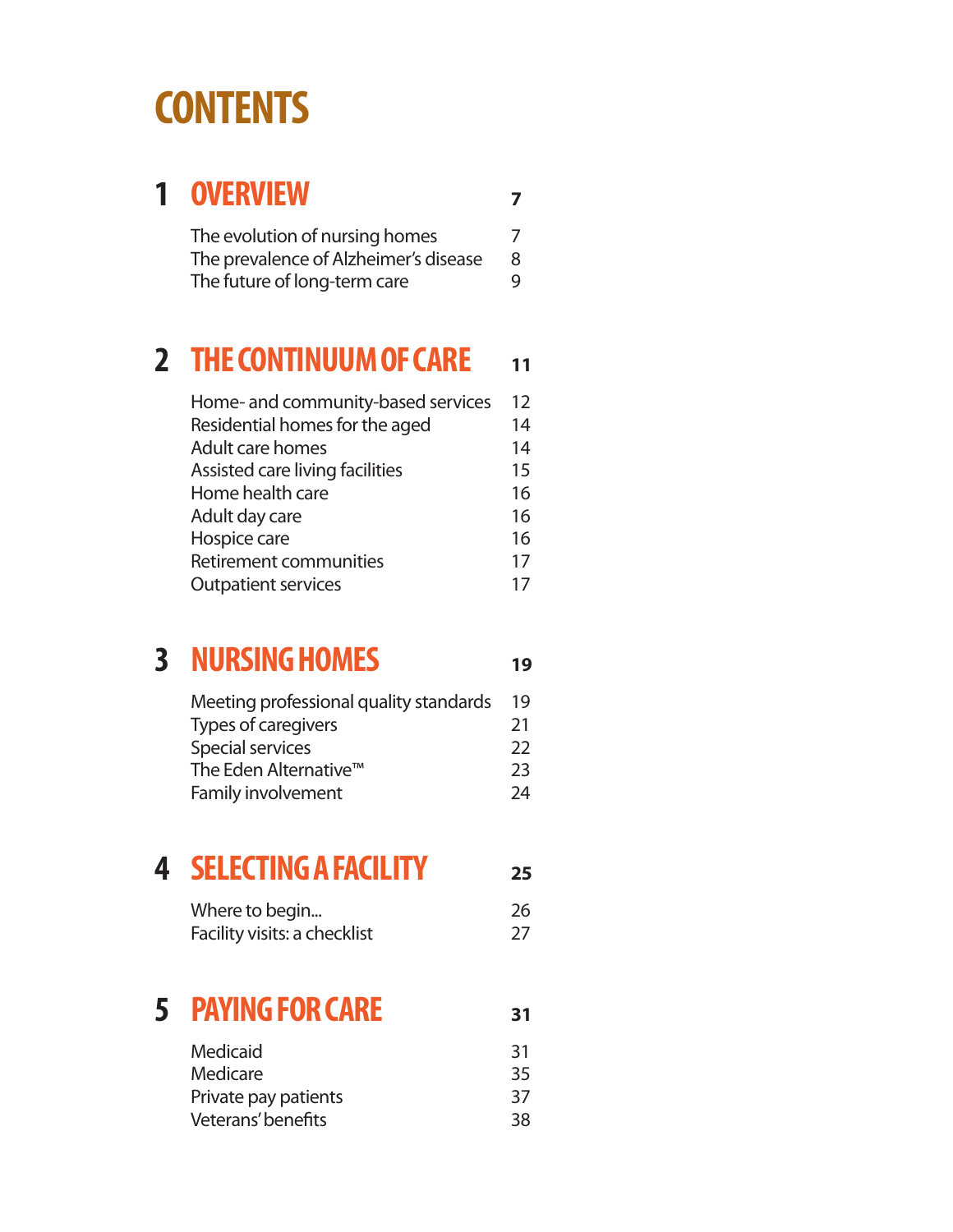### **6 A FAMILY GUIDE <sup>39</sup>**

Emotional issues 39 Planning ahead 40 Tell the facility about the patient 41 Pre-admission screenings 41 Levels of care for nursing home residents 42 Advance directives 43 Tennessee's Linton Regulations 44

### **7 LONG-TERM CARE GLOSSARY <sup>45</sup>**

### **8 RESOURCE DIRECTORY <sup>51</sup>**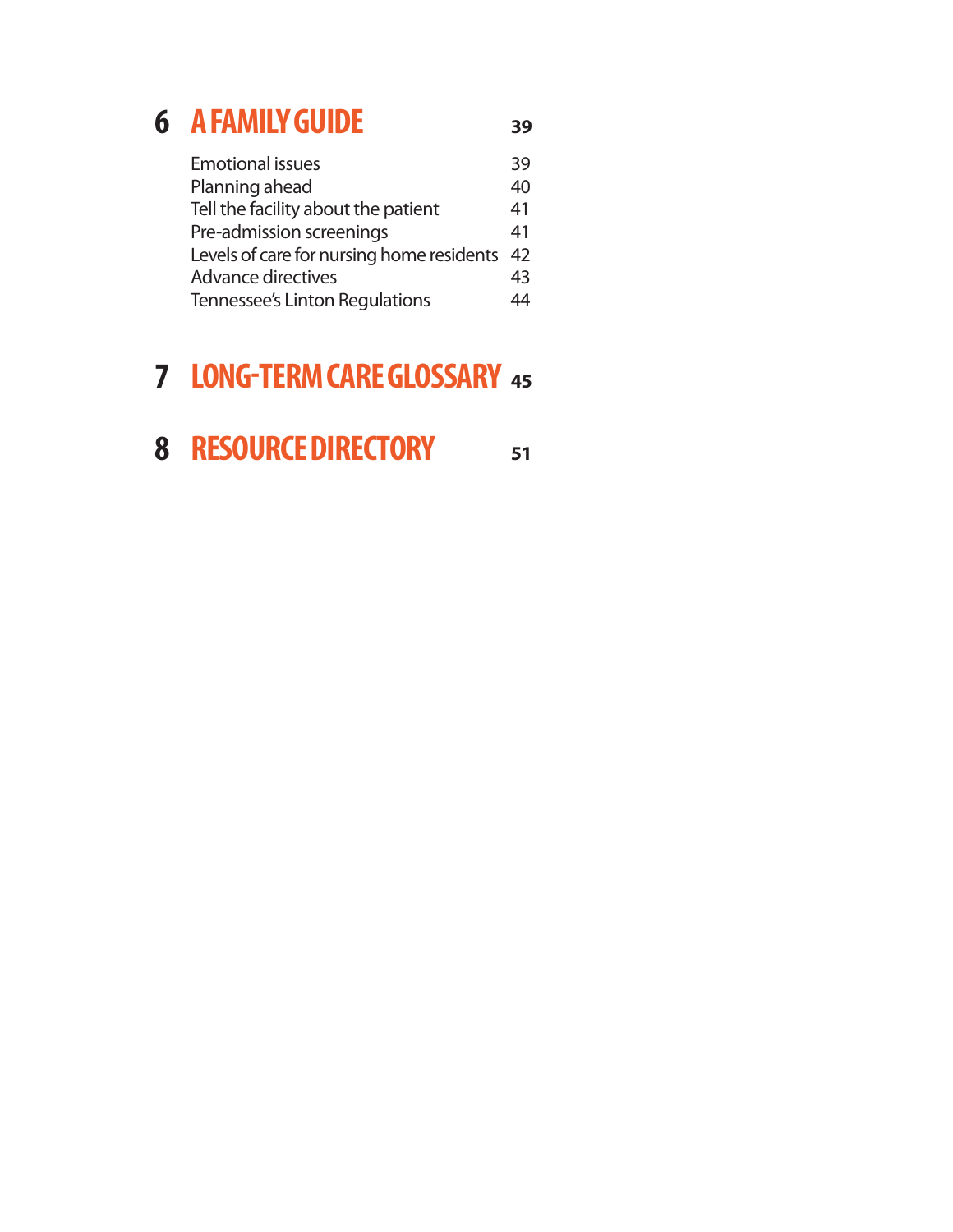

## **INTRODUCTION**

If you're reading this, chances are you're facing the prospect of some kind of long-term care for yourself or a loved one. It's not an easy topic to discuss; even under the best of circumstances, the prospect of needing su f you're reading this, chances are you're facing the prospect of some kind of long-term care for yourself or a loved one. It's not an easy topic to discuss; even under the best of circumstances, the prospect of needing such care can be unsettling. But the best time to research long-term care isn't when the need for that care is imcan develop a better understanding of your options and ultimately find the service that meets your needs and provides the highest quality of care possible.

According to the American Health Care Association, nearly half of all Americans will need long-term care at some point in their lives. In fact, one in five over the age of 50 is at a high risk of needing long-term care within the next 12 months. However, many Americans are simply unaware of the choices available to them.

The Tennessee Health Care Association (THCA) designed the *Guide to Long-term Care in Tennessee* to address common concerns and help alleviate some of the anxiety involved in making the decision to seek long-term care. Our guide includes comprehensive information about the kinds of long-term care, from nursing homes to assisted care living facilities to home- and community-based services. It offers advice on how to go about selecting a facility, how to pay for care, and how families can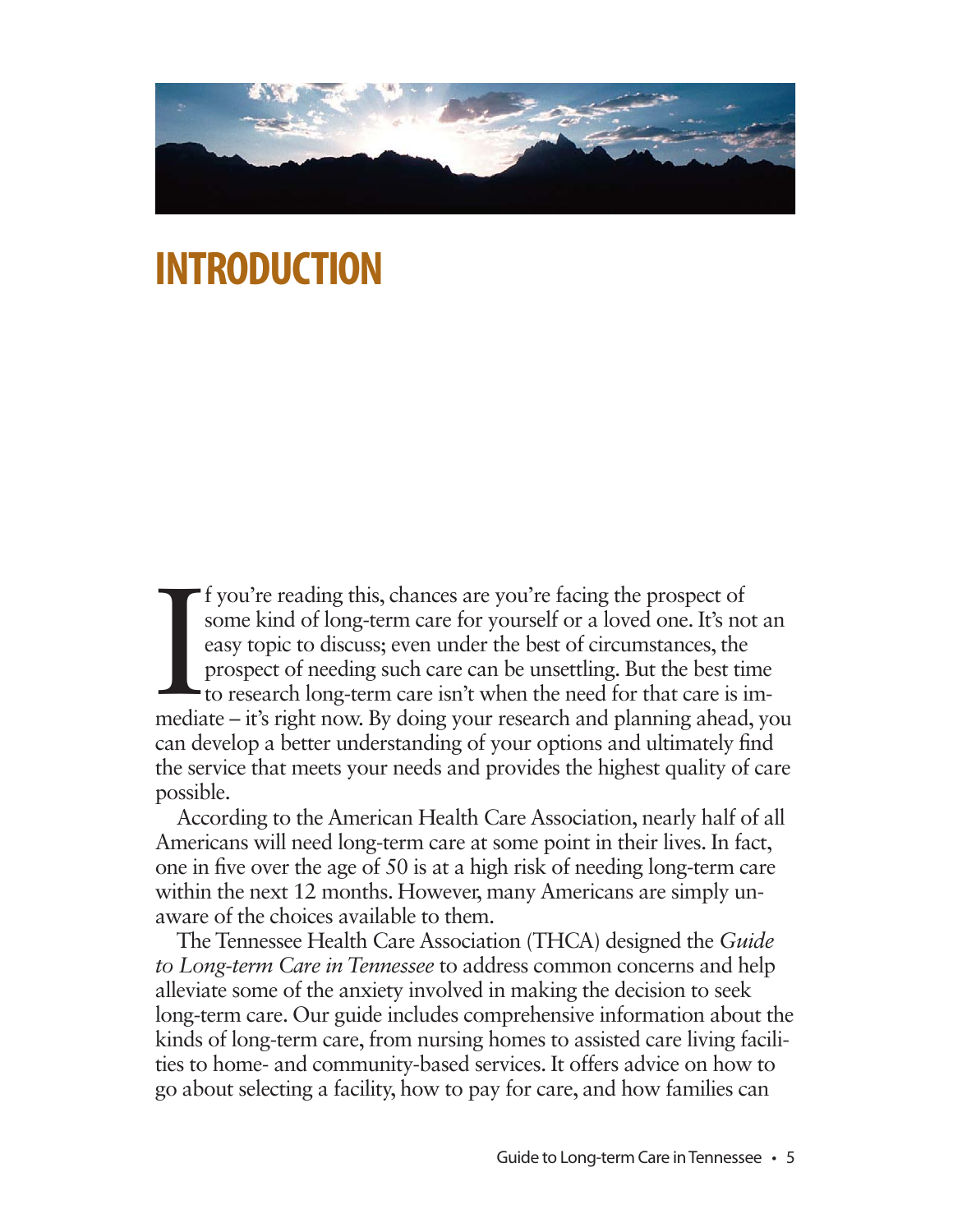deal with the long list of logistical, emotional and psychological issues that accompany a transition to long-term care. There's even a glossary of long-term care terms and a resource directory in case you have a question that isn't answered here.

We hope this publication makes the decision-making process a little easier for you and your family – **and we hope you contact THCA at (615) 834-6520 or online at www.thca.org if you ever have a question about long-term care in Tennessee.**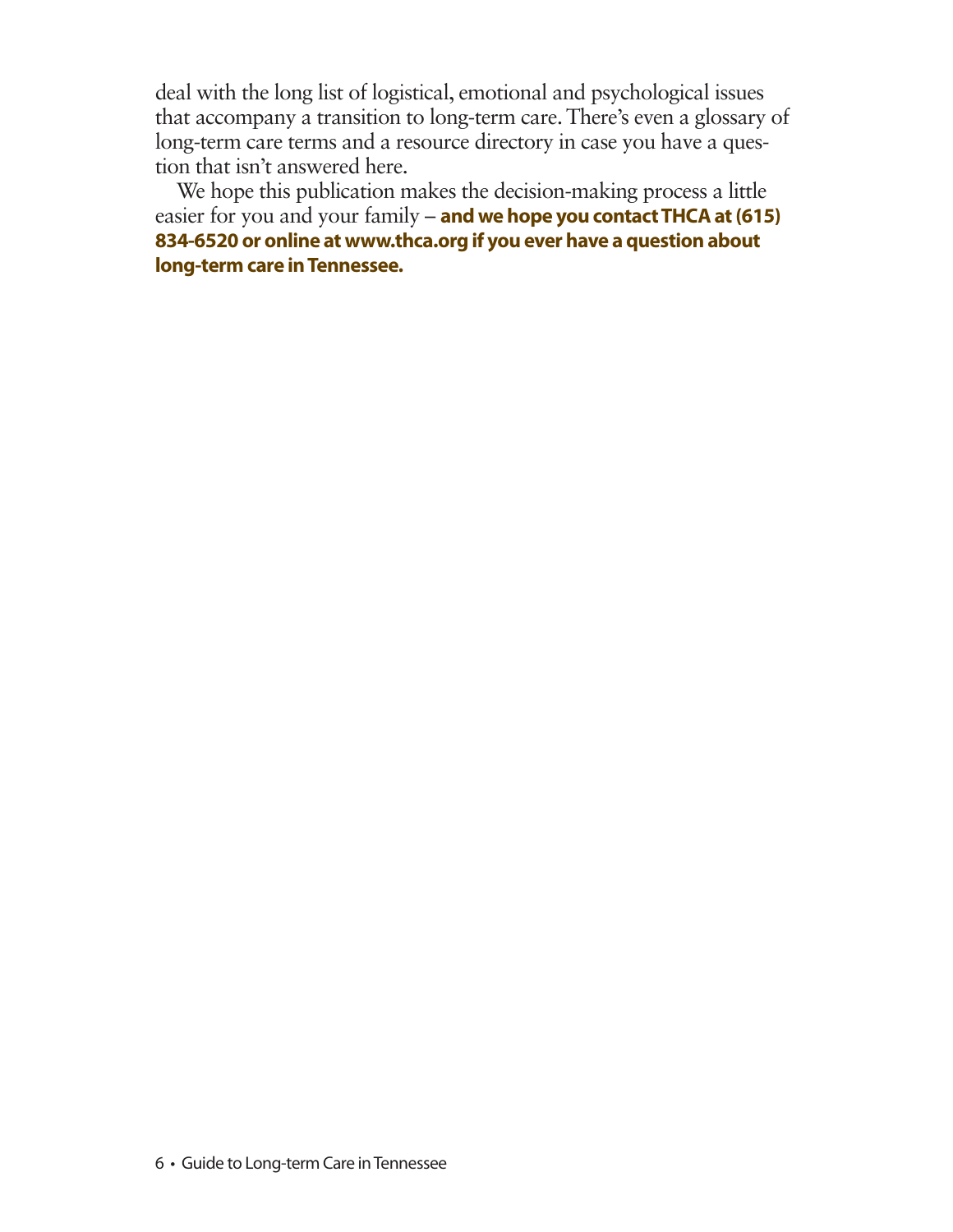

## **CHAPTER 1: OVERVIEW**

Sharehold and personal care services that help both the elderly and people with disabilities of all ages. But the phrase can be a little misleading. Many people understand long-term care to be for individuals with extended imply defined, long-term care is medical and personal care services that help both the elderly and people with disabilities of all ages. But the phrase can be a little misleading. Many people understand long-term care to be for individuals with extended or permanent needs, such as those with chronic medical problems, long-term care actually encompasses a variety of services and facilities designed to help those who also need minor assistance with daily activities, rehabilitation or help recovering from illness, injury or surgery. So a patient might need "long-term care" for only a few weeks or months – it all depends on the underlying reasons for needing care.

### **THE EVOLUTION OF NURSING HOMES**

There are several different types of long-term care available – Chapter 2 will delve more deeply into the "continuum of care." But nursing homes offer the most complex, intensive level of care of any of the facilities within that continuum. Nursing homes are designed to provide 24-hour care for those who are incapable of functioning independently due to a chronic illness or disability.

But what many people may not realize is that nursing homes have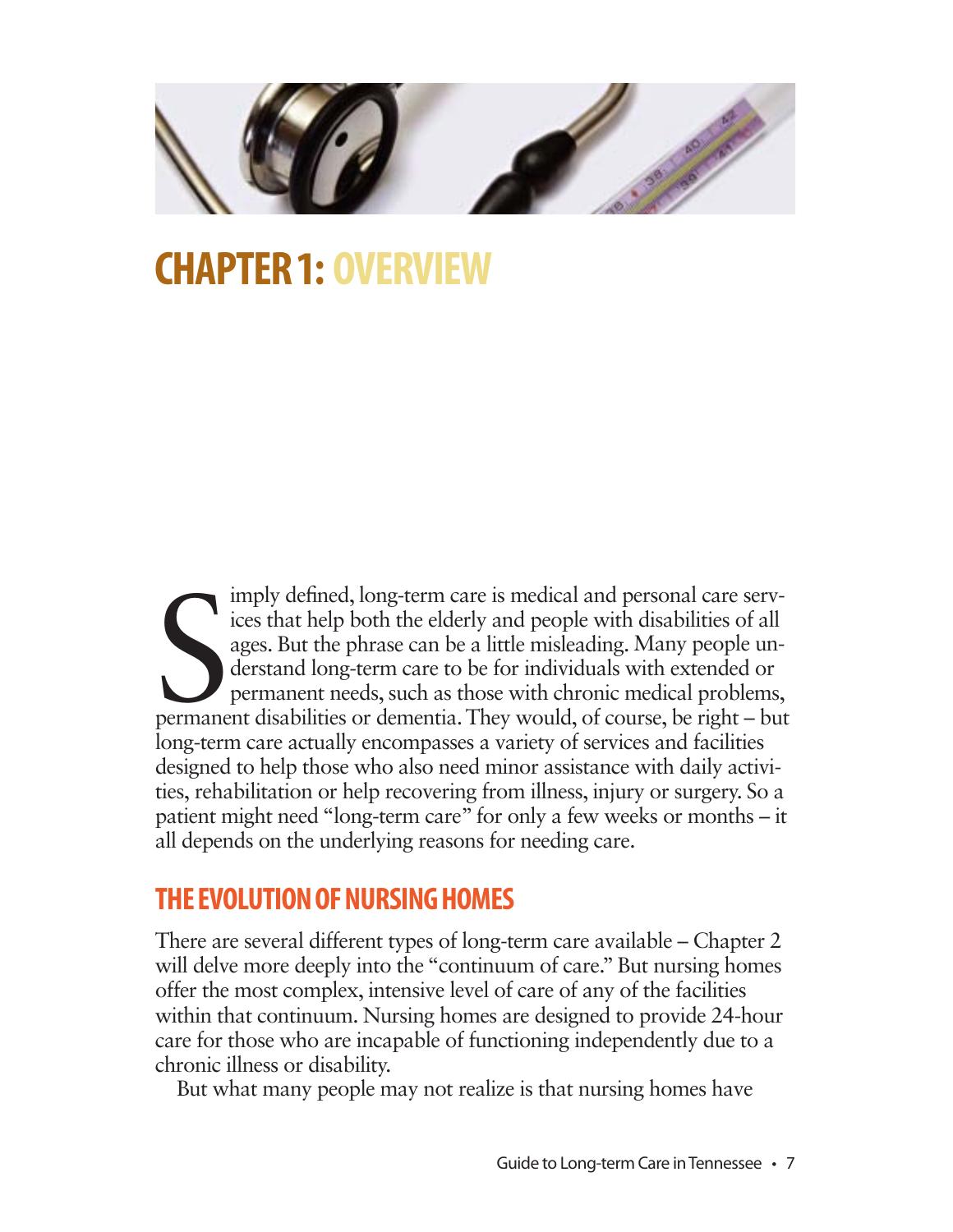changed quite a bit over the years. What was once referred to as an "old folks home" is now a nursing and rehabilitation facility that serves the young and old alike and often combines long-term skilled nursing care with short-term rehabilitation and outpatient services. Some Tennessee nursing homes even offer adult day care, respite care and other programs.

A closer look at today's nursing homes might, for example, reveal a middle-aged woman recovering from a bout with pneumonia, a young man receiving 24-hour nursing care after having a car accident, and an elderly woman who recently had hip replacement surgery and needs physical therapy. After a short nursing home stay, each of these individuals might be able to return home.

At another glance, a woman might be seen helping her father into the adult day care area of her local nursing home. Here, he will be given opportunities to participate in activities under the close supervision of nursing home staff, and the woman can go to work without having to worry whether her father is in a safe environment. Later, a man who normally cares for his aging mother in his home brings her to the nursing facility for a one-night stay so he and his wife can attend their son's out-of-town college graduation.

While nursing homes serve people of all ages who have a variety of needs, the majority of today's patients are older (most are more than 80 years old), more acutely ill and require lengthier stays. Many have chronic medical conditions, chronic severe pain, permanent disabilities and ongoing needs for help with activities of daily living (bathing, dressing, personal grooming, eating, toileting and transferring). And, according to the Alzheimer's Association, half of the nation's nursing home patients suffer from Alzheimer's disease or another form of dementia.

### **THE PREVALENCE OF ALZHEIMER'S AND RELATED DISORDERS**

Through the years, memory loss and "senility" have always been associated with the aging process. Forgetting names or faces and confusing dates, phone numbers or addresses have all been dismissed as part of "just plain growing old." Modern science, however, has clearly shown that "old age" is far too simple a diagnosis.

Dementia is an umbrella term used to describe the loss of cognitive or intellectual function, and it can have many different causes. In some cases, confusion and forgetfulness stem from a physical cause that can be treated and reversed. Infections, inadequate thyroid hormone, low blood sugar or even drug interactions are just some of the possible causes of mental or behavioral changes in the elderly.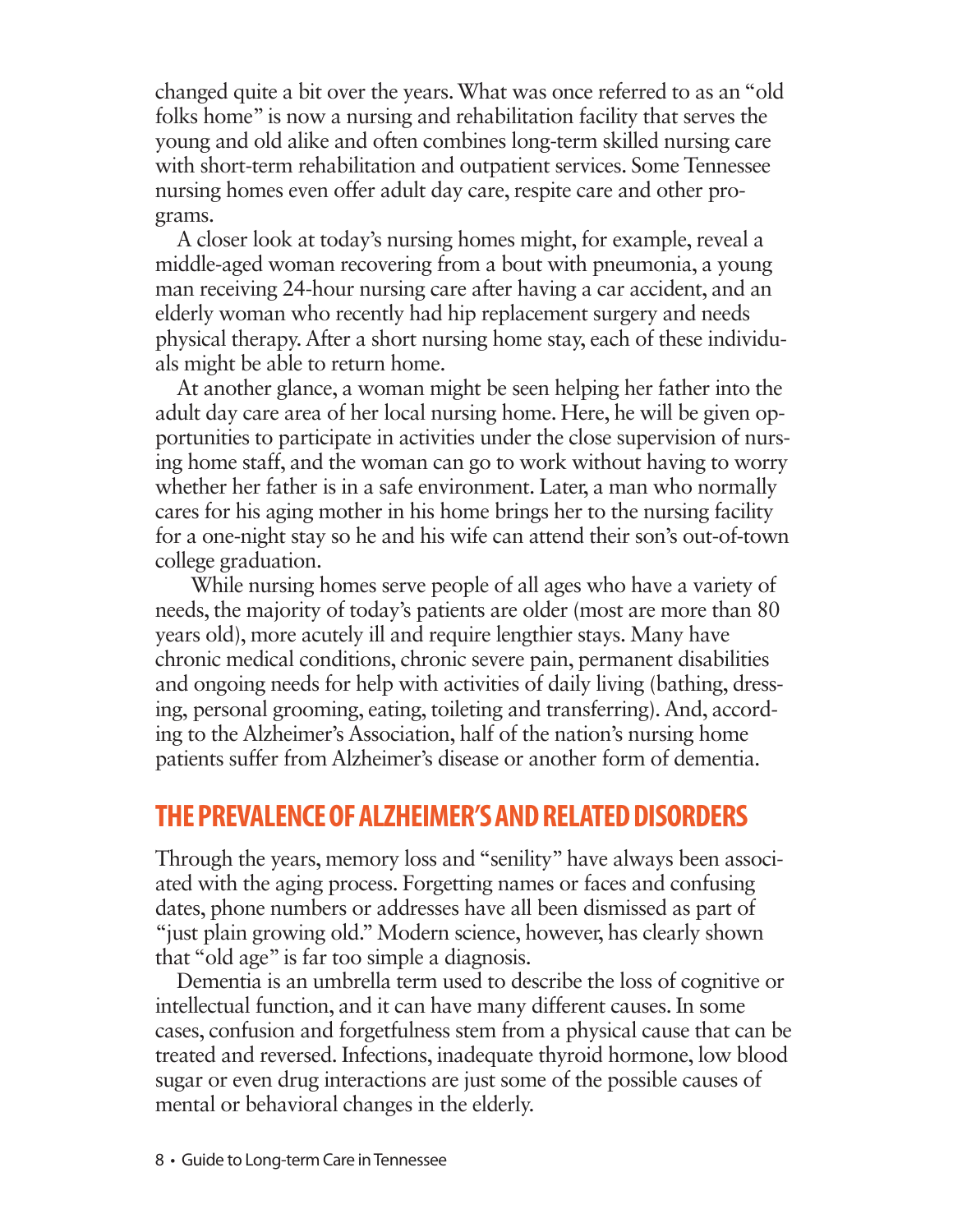In other cases, memory loss and confusion are the result of Alzheimer's disease, a degenerative brain condition that usually begins gradually, causing a person to forget recent events or familiar tasks. How rapidly it advances varies from person to person, but the brain disease eventually causes confusion, personality and behavior changes, and impaired judgment. Communication becomes difficult as the affected person struggles to find words, finish thoughts or follow directions. Eventually, most people with Alzheimer's disease become unable to care for themselves.

According to the Alzheimer's Association, more than 5 million Americans have Alzheimer's disease. Unless a cure or prevention is found, that number could jump to 16 million by the year 2050. In a national survey commissioned by the Alzheimer's Association, one in 10 Americans said they have a family member with Alzheimer's disease, and one in three said they knew someone with the disease.

Due to the prevalence of Alzheimer's disease among nursing home pa-



tients, some facilities now have specially equipped units, targeted activity programs and dedicated staff who care specifically for Alzheimer's patients. A state law requires facilities that advertise or market specialized care, treatments or therapeutic activities for Alzheimer's disease patients to disclose such services in writing. The disclosure must address, among other things, the program's overall philosophy/mission statement, staff training and education, types and frequency of activi-

ties offered, charge structure and additional fees and involvement with families and family support programs.

Facilities often coordinate family support groups and additional support, literature and information is available from local chapters of the national Alzheimer's Association. **Tennessee Alzheimer's Association chapters are listed in Chapter 8 (Resource Directory).**

It's important to note that while Alzheimer's disease accounts for more than 50 percent of all dementia cases, several other diseases cause dementia as well. These include Parkinson's, Creutzfeldt-Jakob, Huntington's and multi-infarct or vascular disease caused by multiple strokes in the brain.

### **THE FUTURE OF LONG-TERM CARE**

The population of those age 65 and over continues to grow; the U.S.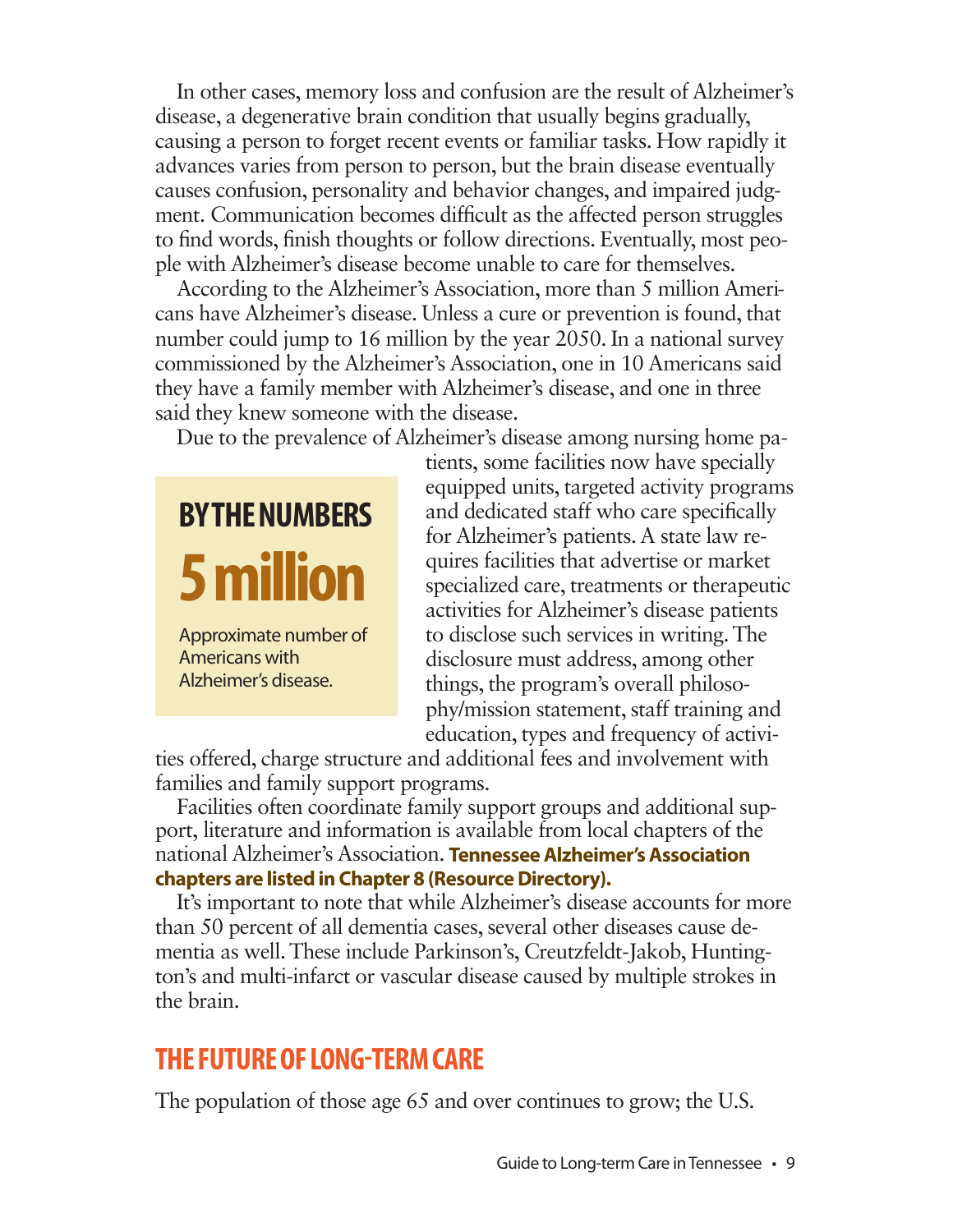Census Bureau projects that the older population will hit 72 million by 2030. The first of the baby boomers – people born between 1946 and 1964 – started reaching retirement age in 2006, and media outlets throughout the country have produced in-depth stories on how the baby boom generation is expected to "redefine retirement." While some boomers will choose to continue to work full-time, others will choose to decrease their work loads and mix work with play. Still others will choose to never work for pay again.

Just as the baby boomers are expected to change the face of retirement, they are also expected to accelerate an already growing trend in the long-term care marketplace: consumer-directed home- and community-based services (HCBS). There's no doubt that boomers – like all retirees – want to receive care in the setting of their choice and stay independent as long as possible. HCBS waiver programs allow states to establish frameworks for giving certain elderly and disabled individuals options of living at home or in the community until their needs demand more intensive nursing care. Tennessee, over the past few years, has increased its support of home- and community-based long-term care programs; **Chapter 2 provides a review of the state's waiver program and the eligibility requirements.**

Nursing homes will continue to be the fundamental link in the continuum of long-term care, providing the highest level of care to those in need of round-the-clock attention. But everyone's needs are different, and there are more long-term care choices available today to meet those needs than ever before.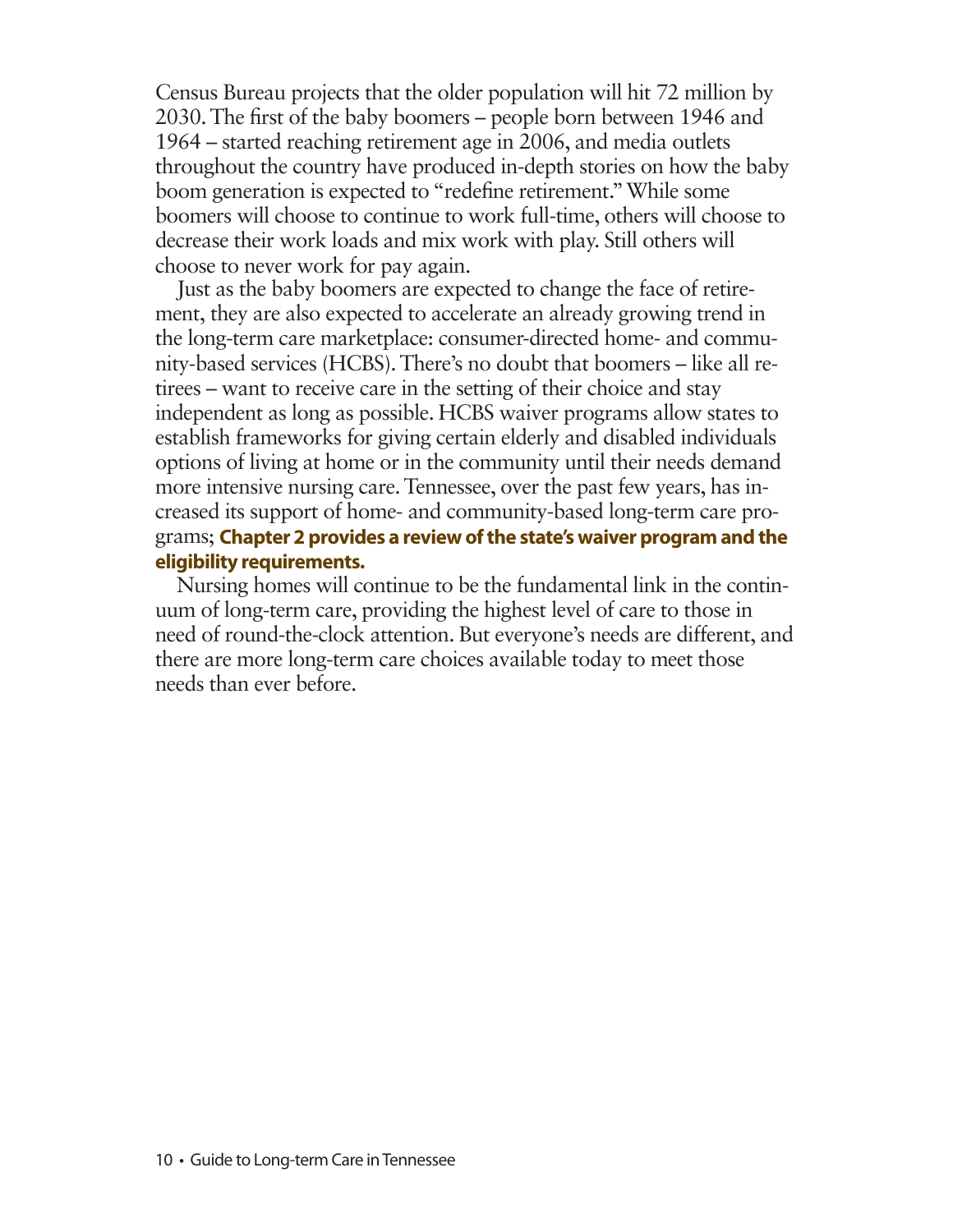

## **CHAPTER 2: THE CONTINUUM OF CARE**

The continuum of care describes the different types of long-<br>term care available. While it's relatively easy to understand<br>each service or facility individually, it's a little more compli-<br>cated to follow how one stage pro term care available. While it's relatively easy to understand each service or facility individually, it's a little more complicated to follow how one stage progresses to the next along the continuum. What necessitates moving to the next level of

An individual's journey along the continuum of care might begin when his independence starts to decline. Mr. Jones, for example, is an elderly man who has lived alone for many years. In the past several months, however, he has needed more and more help doing things for himself. He has had trouble preparing meals, and he finds that he is becoming increasingly afraid to move about his house because he fears he might fall. In Mr. Jones' situation, some home- and community-based services (HCBS) options, such as home-delivered meals and the installation of minor home modifications that help with mobility, allow him to maintain a great deal of independence and stay at home.

After a while, however, Mr. Jones begins needing help with activities of daily living, which are often referred to as ADLs. These activities are physical functions, such as bathing, dressing and eating. He also needs someone to do general household chores. While he could get help with these through HCBS, Mr. Jones is getting lonely. At this point, a residen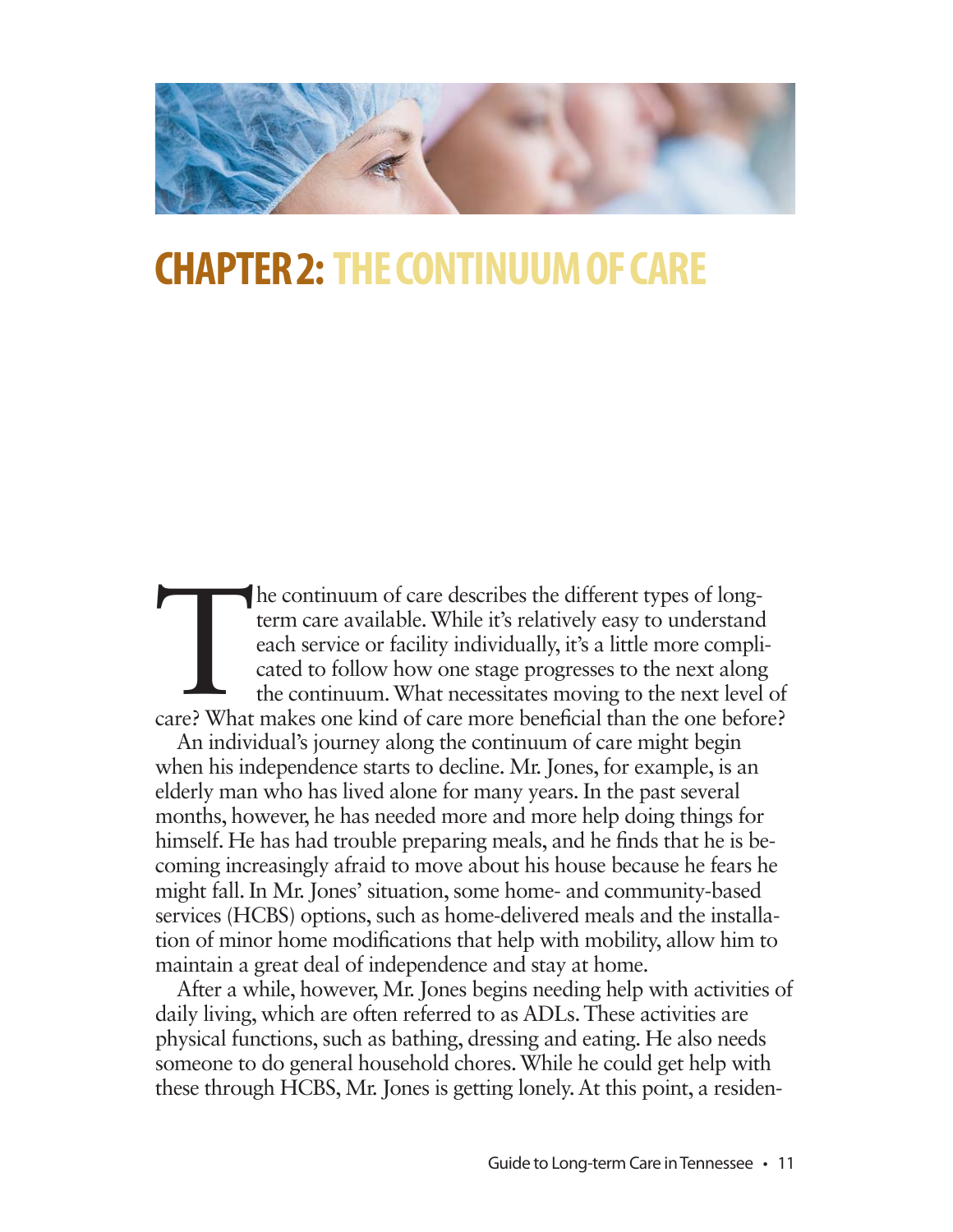tial home for the aged (RHA) becomes a better alternative than living at home alone. There, he will receive help with bathing, hair and nail grooming, dressing and laundry. He will also benefit from being around others while still maintaining some measure of independence.

As more time passes, Mr. Jones forgets to take his medications and sometimes doesn't remember how to get around the facility. Now may be the right time to move to an assisted care living facility (ACLF). Here, someone will remind him to take his medications and make sure he takes the right dosage. Meals will continue to be prepared for him, but the environment will be just a little more controlled and more personal assistance and monitoring will be provided.

But Mr. Jones' forgetfulness and confusion continues to increase. He has become less able to communicate with others and now needs a secure, structured environment where someone will monitor his care 24 hours a day. Mr. Jones now needs a nursing home, where skilled caregivers will make sure his medical, emotional, psychological, social and spiritual needs are met.

While this progression through the continuum of care is a logical one, it's not always the way things happen. Every individual's needs for longterm care are the result of unique circumstances. Some have a short-term need that might start with a broken hip caused by a fall, prompting a short hospital stay followed by some brief rehabilitation. After a one- or two-month nursing home stay, such an individual might be able to return home and continue receiving some services, such as physical therapy, from a home health care agency.

Others have more extended or permanent needs. The need might be due to Alzheimer's disease or dementia, where one becomes unable to communicate or unable to remember how to perform such a simple task as swallowing. Furthermore, they may become combative and, without realizing it, actually cause harm to family caregivers trying to take care of them in their home. In this case, long-term placement in a nursing home is needed.

Understanding the different types of long-term care and knowing what each offers is crucial to finding the right kind of care at the right time. Here's a closer look at the options.

### **HOME- AND COMMUNITY-BASED SERVICES**

In Tennessee and across the nation, the long-term care delivery system is expanding into services that allow certain elderly and disabled individuals to live in the community and remain as independent as possible.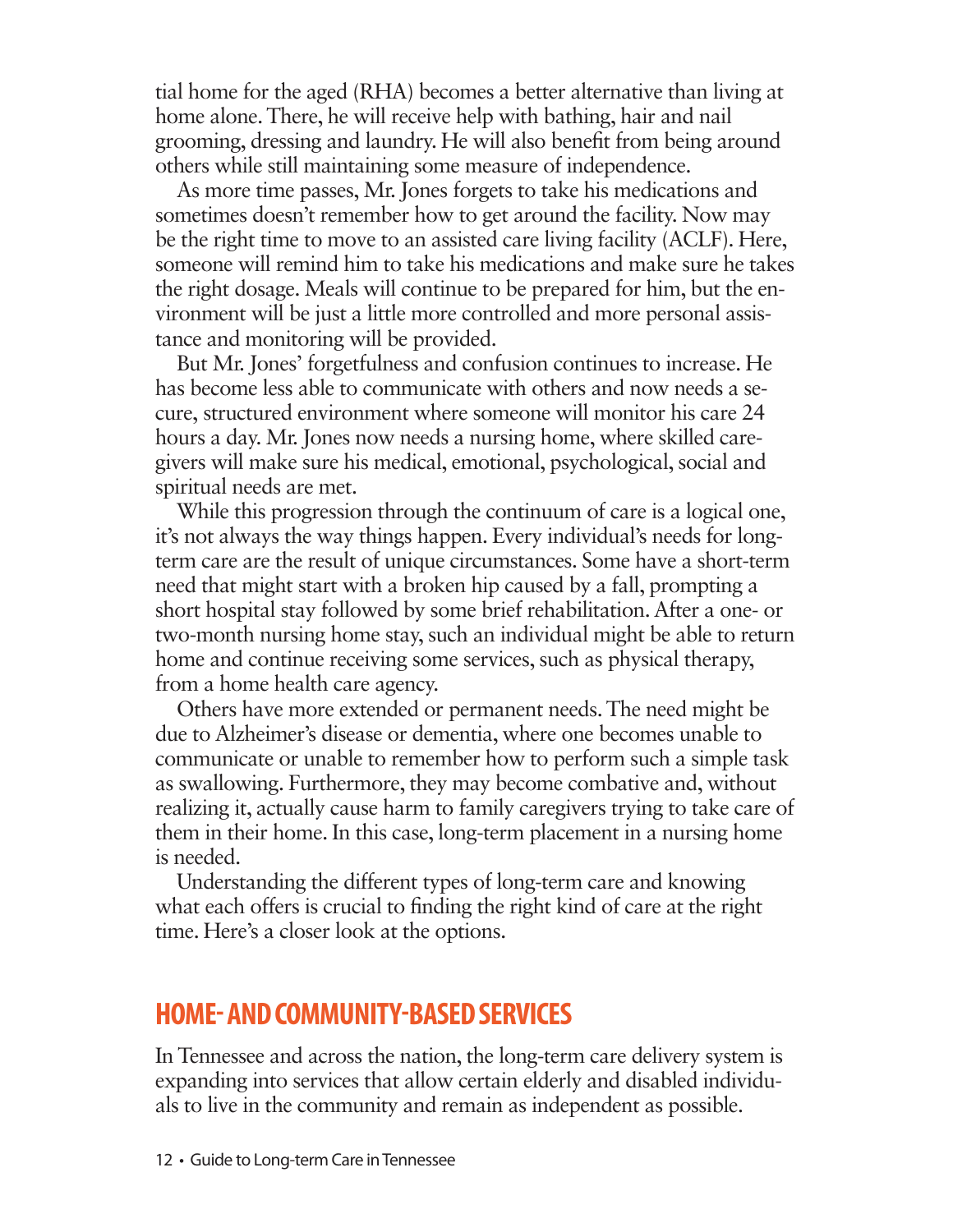These services are referred to as home- and community-based services, or HCBS for short. In 2010 the state expanded its HCBS offerings **(see below)** as part of CHOICES in Long-Term Care, Tennessee's Medicaid program **(see Chapter 5 for more on CHOICES).** 

All participants in HCBS services choose a case manager. The case manager visits the enrollee in his home at least once every 30 days; works with the enrollee and caregivers to develop an individualized plan of care; coordinates the delivery of services with providers; and assures that participants are receiving care according to physicians' orders. All enrollees may choose the providers from which they receive services. If they are not satisfied with the care they are receiving, their case managers will help them find a new provider.

### **Home-based options**

Currently, the following services are offered through the state's HCBS program:

• **Assistive technology.** Assistive technology services provide assistive devices, adaptive aids, controls or appliances that increase an enrollee's ability to perform ADLs or to control their environment. Examples of assistive technologies include grabbers to pick objects up off the floor and strobe lights to signify that a smoke alarm has been activated.

• **Home-delivered meals.**Home-delivered meals are nutritionally well-balanced meals delivered to individuals in their homes. The meals provide at least one-third but no more than two-thirds of the current daily recommended dietary allowance. Special diets are provided as needed.

• **Homemaker services.**Homemaker services are general household activities and chores, such as sweeping, mopping, dusting, making the bed, washing dishes, personal laundry, ironing, mending and meal preparation and/or education about the preparation of nutritious, appetizing meals. It also includes assistance with the maintenance of a safe environment and errands – grocery shopping, having prescriptions filled, etc.

• **Minor home modifications.** This service entails the provision and installation of certain home mobility aids. These aids include ramps, rails, non-skid surfacing, grab bars and other devices that facilitate mobility. It also provides for other modifications to the home that enhance safety. This service does not include improvements to the home that are of general utility, such as carpeting, roof repair, central air conditioning, etc. Nor does it provide direct medical or remedial benefit to the individual.

• **Personal care assistance/attendant.** Personal care attendants assist individuals with the activities of daily living and related essential household tasks, such as toileting, bathing, dressing, eating, cleaning, meal preparation, budget management, attending appointments and interpersonal and social skill building to enable enrollees to live in community settings.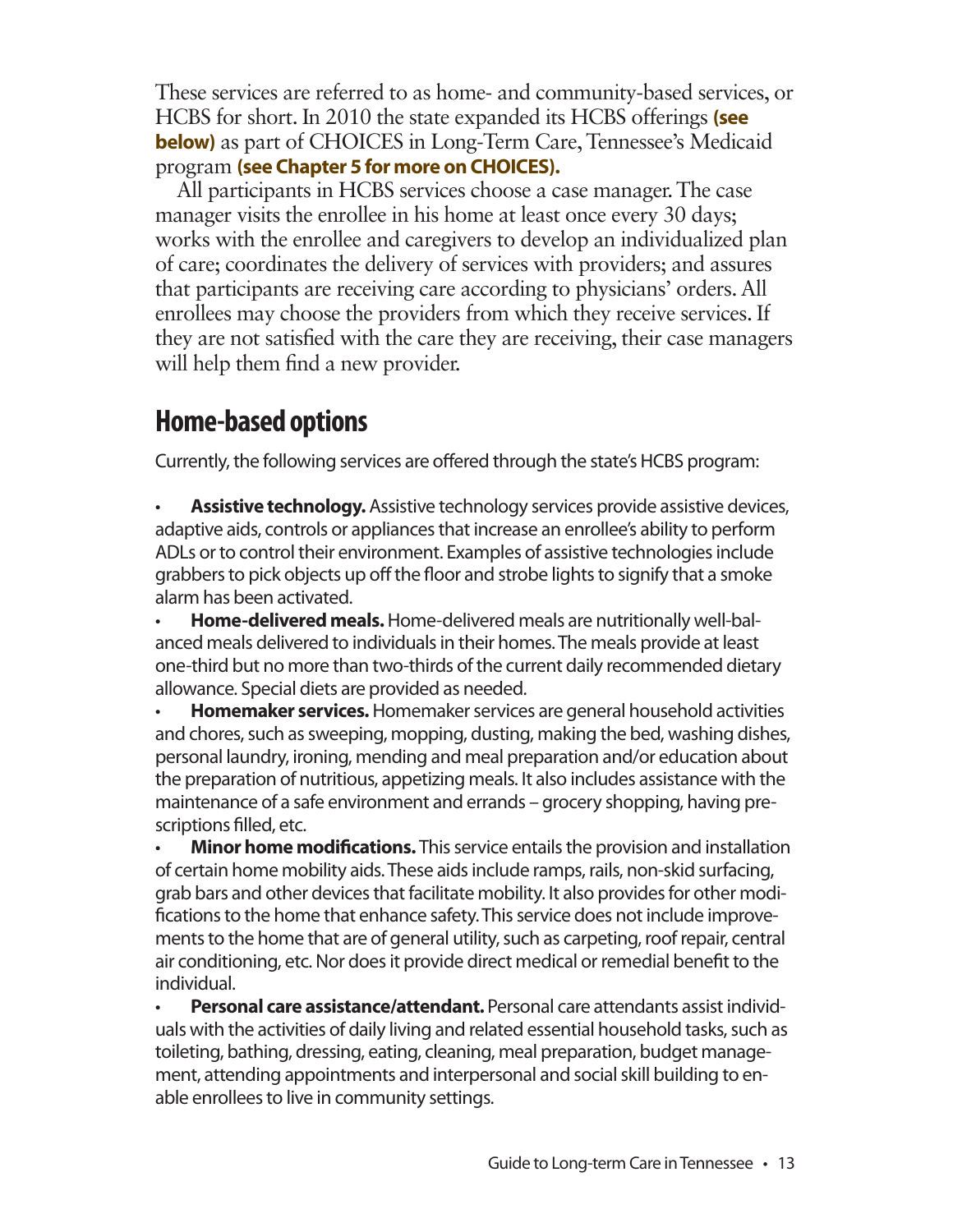• **Personal Emergency Response Systems.** Personal Emergency Response Systems (PERS) allow for individuals to secure help in an emergency through electronic devices and a response center. The system is connected to a person's phone and programmed to signal a response center once a "help" button is activated. The individual may wear a portable "help" button to allow for mobility. Trained professionals staff the response center.

**Pest control.** Pest control services are offered to regulate or eliminate the intrusion of mice, roaches, wasps and other species of pests into an enrollee's household, removing environmental issues that could be detrimental to the person's health or physical well-being.

**Respite care.** Respite care offers relief for home caregivers by providing services to individuals unable to care for themselves. Respite services can be furnished on a short-term basis in a home or institutional setting like a nursing facility or assisted care living facility.

### **RESIDENTIAL HOMES FOR THE AGED**

These facilities provide their residents with room and board as well as assistance with personal needs, such as eating and grooming. Someone who lives in a home for the aged must be physically and mentally capable of finding his way to safety in the event of an emergency without assistance from someone else.

Homes for the aged are neither staffed nor licensed to provide nursing care. In fact, state law prohibits homes for the aged from accepting residents who need medical care. They're designed to provide a place where people who are able to care for themselves with little or no help may receive room, board and personal services.

State regulations clearly define the scope of personal services in homes for the aged as help with:

- Bathing, hair and nail grooming;
- Dressing;
- Laundry; and
- Self-administration of medications.

The regulations permit the administration of medicine by a licensed nurse. Homes for the aged must be licensed and are generally family-type dwellings. Neither Medicare nor Medicaid pays for the cost of living in a home for the aged.

### **ADULT CARE HOMES**

Another new addition to Tennessee's long-term care services through the CHOICES in Long-Term Care program is the creation of adult care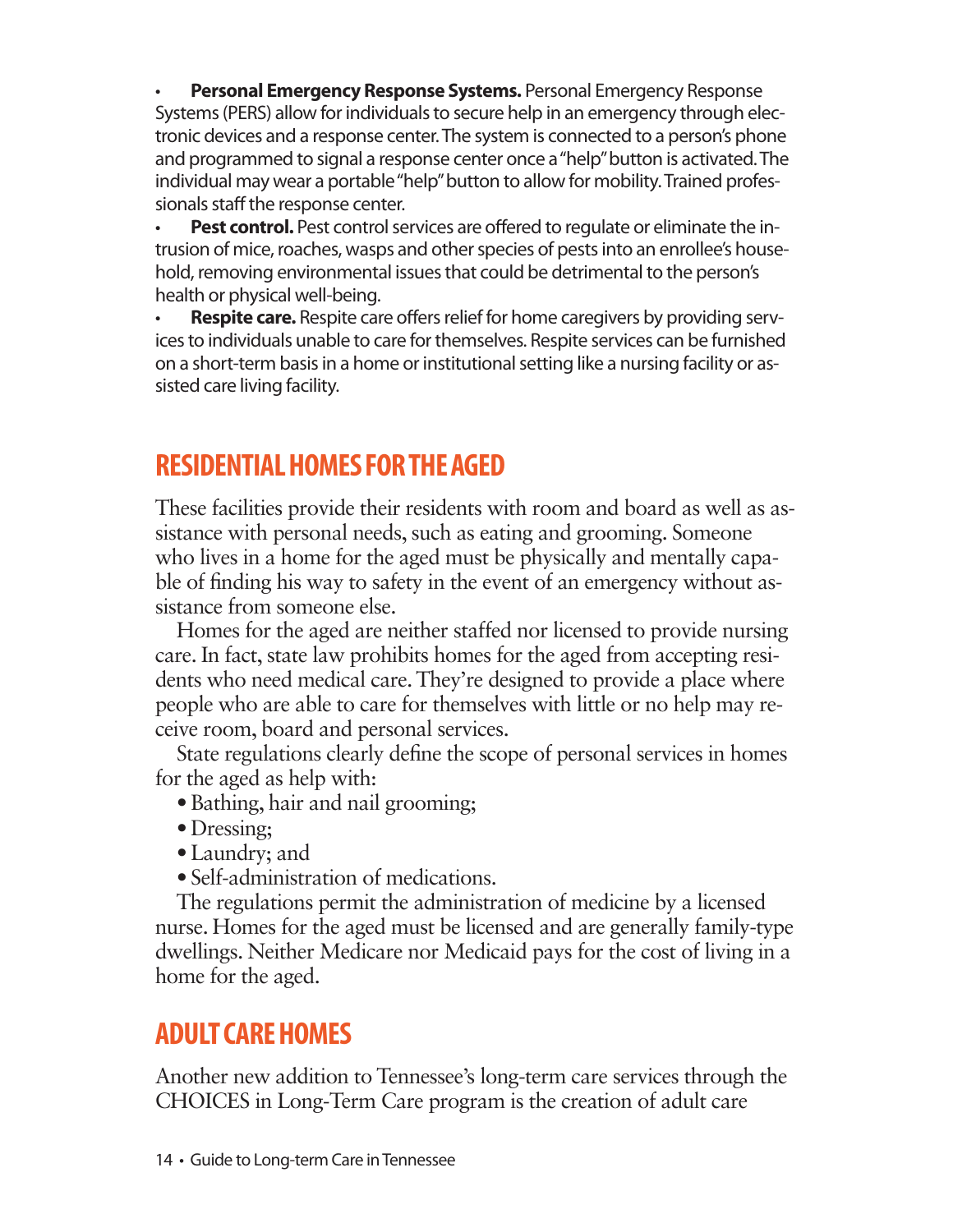homes – licensed facilities serving up to five adults requiring specialized care in a residential setting.

Residents of adult care homes must have either a traumatic brain injury or be ventilator-dependent. Adult care homes provide 24-hour nursing services furnished or supervised by an adult care provider, resident manager or other caregiver. Adult care homes are required to provide medical services, protective care and safety services, room and board, and non-medical assistance with activities of daily living. Adult care homes should also provide daily recreational activities based on the resident's needs and plan of care.

Adult care homes will be licensed and regulated by the Tennessee Department of Health. The Department of Health will conduct annual inspections of adult care homes, and all caregivers are required to complete at least 12 hours of continuing education annually.

As of the end of 2010, no adult care homes had opened in Tennessee. However, some health care providers have expressed interest in establishing this long-term care option. Once the homes are available, Medicaid will reimburse the providers for providing this care to enrollees.

### **ASSISTED CARE LIVING FACILITIES**

Assisted living is a long-term care option for seniors who need more assistance than is available in a retirement community but who do not require the intense medical and nursing care provided in a nursing home. Many seniors relocate to an assisted care living facility after a period of rehabilitation in a nursing home or hospital, while others come directly from their homes. These facilities provide the same services as a home for the aged as well as assistance with medications. Some facilities are staffed to provide care for people who have some memory loss or are in the early stages of Alzheimer's. Some assisted care living facilities offer assistance with incontinence care and other special services.

Assisted care living facilities have existed in Tennessee for many years, but they were not required to be licensed until 1996. The law clearly defines assisted care living and its role in the continuum of care and sets strict parameters regarding services that may be provided by the facilities.

Assisted living bridges the gap between homes for the aged and nursing homes. This licensing category was created in response to the needs of a large number of the elderly who may require assistance with certain medical services that typically can be self-administered. For example, a diabetic woman who normally gives herself daily insulin injections is no longer able to do so because of advancing arthritis. She needs help with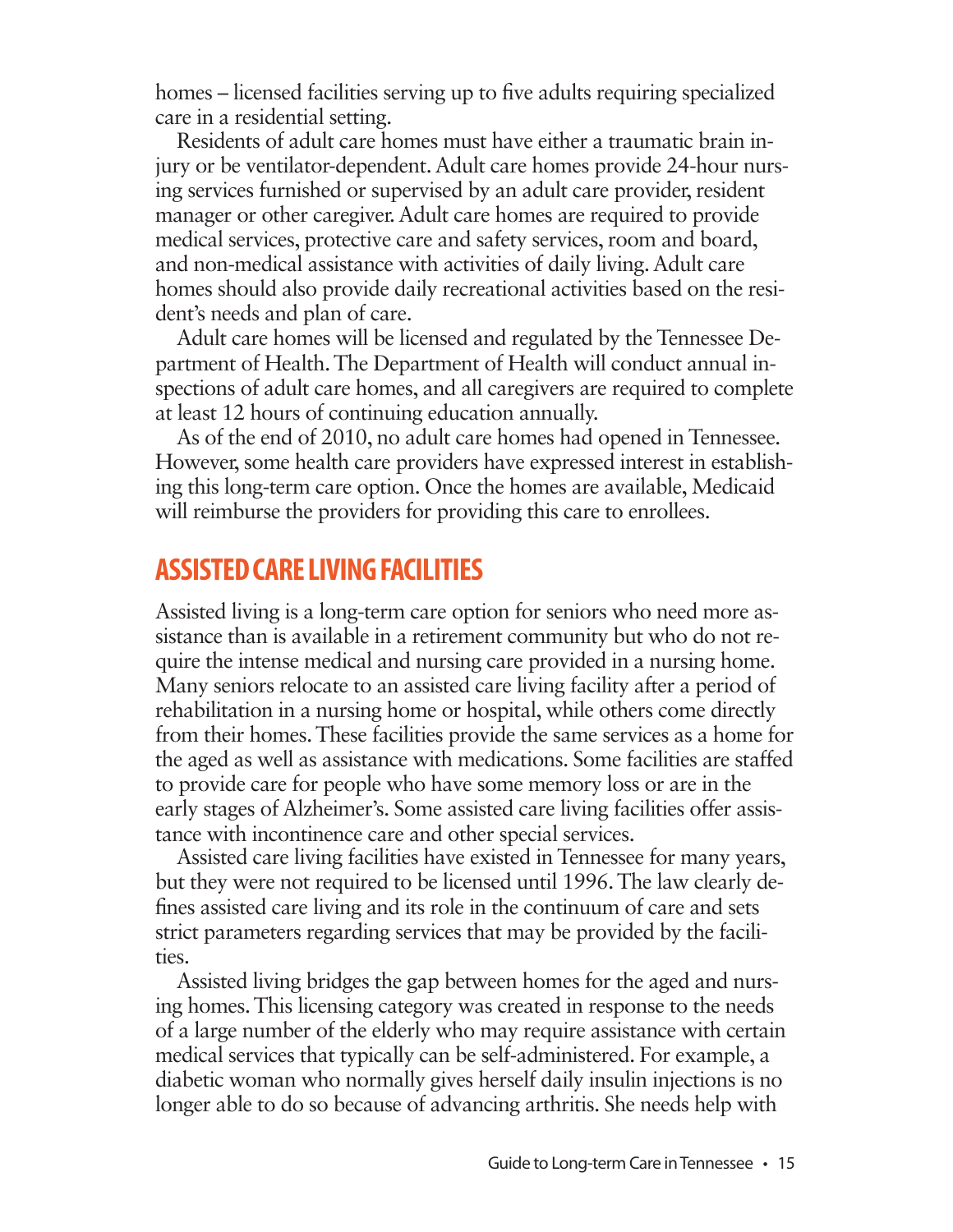the injection but has no other health problems. She is an ideal candidate for assisted living.

These facilities are restricted by law from admitting or retaining residents who need an extensive amount of health care. Examples of those who would not be candidates for assisted living are individuals with latter-stage Alzheimer's disease or related disorders, those who pose a serious threat to themselves or others, or those who are not able to communicate their needs.

State law does allow residents who briefly become too ill to remain in the assisted care living facility to receive skilled nursing care through home health for a limited time. Medicare will pay for home health care services provided in an assisted care living facility. Medicaid will pay for personal care services, homemaker services and medication oversight in an assisted care setting, up to \$1,100 per month, but will not pay for room and board.

### **HOME HEALTH CARE**

Home health agencies provide skilled nursing and rehabilitative care, such as physical, occupational and speech therapy. Personal services, such as assistance with bathing and grooming, are also available. And, if a physician determines that someone is in need of home health care, services to complement the health care services, such as assistance with housecleaning or grocery shopping, are also available. Some of these services are reimbursable through Medicare and the Medicaid HCBS waiver program.

### **ADULT DAY CARE**

These programs provide social activities, meals, assistance with personal needs, health education and supervision in a safe environment on a temporary basis. Most adult day care centers are open Monday through Friday during normal business hours and allow full-time caregivers an opportunity to continue their daily work routine while providing supervision and care for the elderly or disabled person. And, in the future, Medicaid may provide limited coverage to individuals in an assisted care living facility.

### **HOSPICE CARE**

Traditionally provided at home for the terminally ill, hospice focuses on palliative care – which aims to reduce the severity of symptoms and re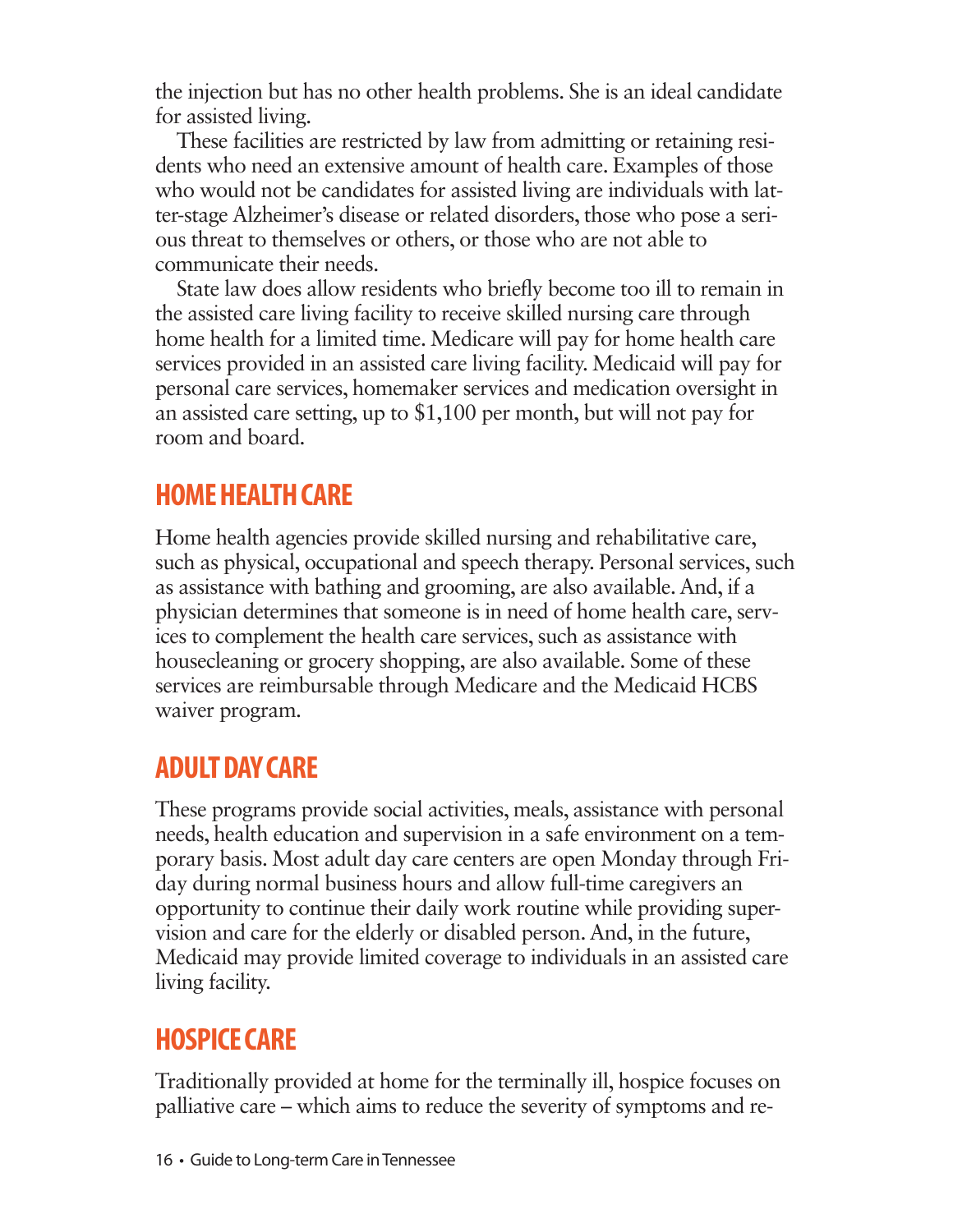lieve suffering – rather than restorative care. Hospice addresses not only physical needs but also psychological, spiritual and emotional needs for patients, family members and friends. Some nursing homes participate in partnerships with local hospice organizations, offering supplemental services such as inpatient respite care to allow home caregivers a break from their duties or "room and board" services in which patients already residing in a nursing home elect to receive hospice care. In both cases, services offered by the nursing home are negotiated between the hospice organization and the nursing home. Medicaid pays for some basic hospice services to be provided in a nursing home.

### **RETIREMENT COMMUNITIES**

Group living for security and social purposes is offered by retirement communities. Typically complexes of apartments or condominiums, retirement communities are facilities in which seniors live independently. Recreational opportunities commonly are available as well as certain support services such as meals and transportation. Retirement communities sometimes adjoin nursing homes as part of what is called a "continuing care" campus providing a number of different services within the continuum of long-term care. Neither Medicare nor Medicaid pays for services in a retirement community.

### **OUTPATIENT SERVICES**

Nursing homes may be able to fulfill the needs of some patients through outpatient services. Patients may be brought to the facility for physical, occupational, speech or respiratory therapy; testing, fitting or training in the use of prosthetic devices; social and psychological services; nursing care; or medications and biologicals that cannot be self-administered.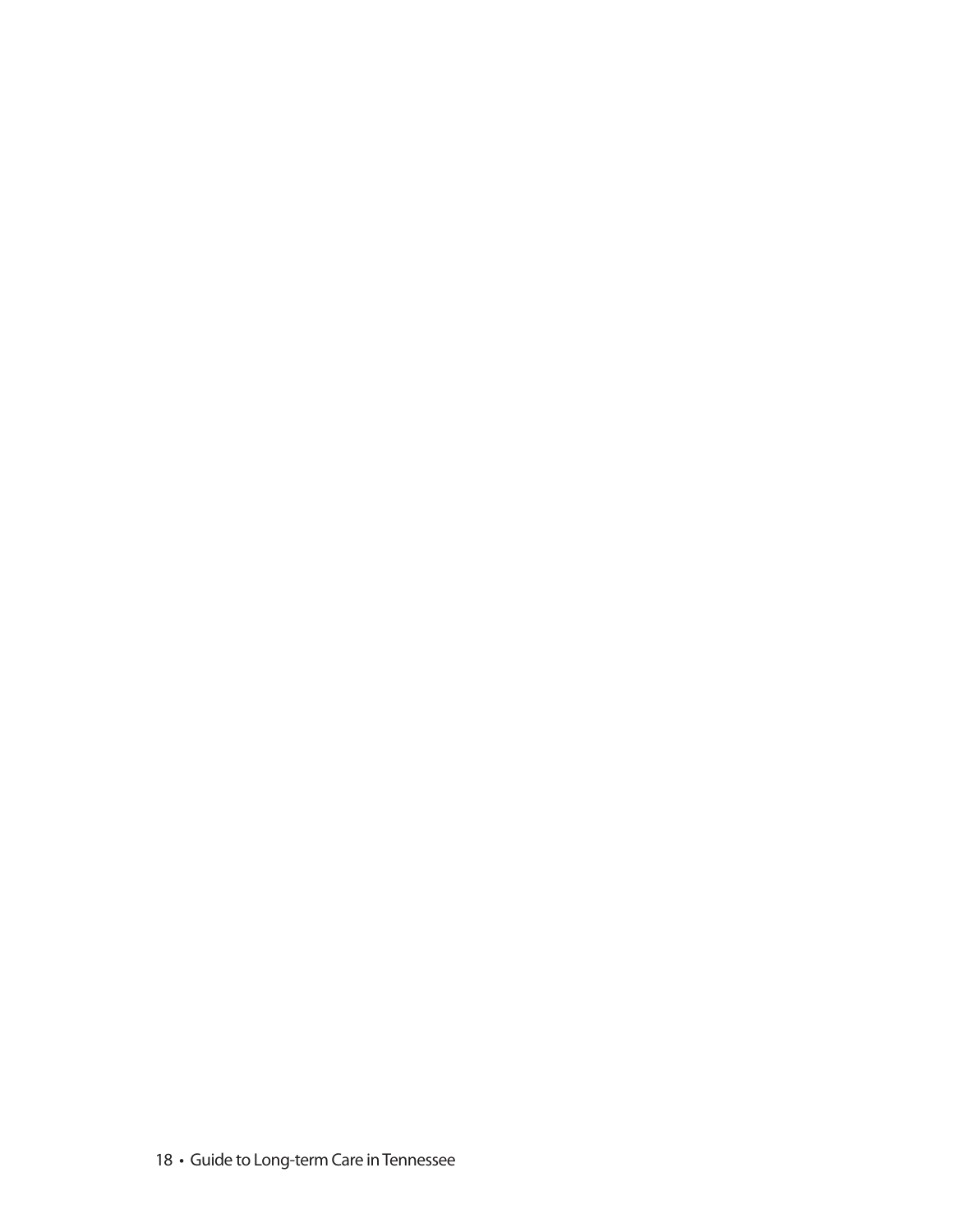

## **CHAPTER 3: NURSING HOMES**

University homes represent the fundamental link in the long-<br>term care continuum. Their job is to provide 24-hour<br>nursing care to those who are chronically ill or injured at<br>are unable to function independently. But a nurs term care continuum. Their job is to provide 24-hour nursing care to those who are chronically ill or injured and are unable to function independently. But a nursing home is about more than medical care. It's a place where patients never taken part in before – while under the secure watch of trained caregivers. Nursing home issues often center on the types and levels of medical care provided. Although excellent medical care obviously is essential, it alone does not address all facets of individual well-being. Caregivers understand that patients not only have physical needs but also mental, social, emotional and spiritual needs – the basic premise of holistic or "whole person" care. Through the holistic approach, nursing home care encompasses all aspects of a healthy life. Nursing home staff collaborate to assess patients' needs and create individualized care plans, all targeting a single objective: restoring each patient to the highest possible level of functioning.

### **MEETING PROFESSIONAL QUALITY STANDARDS**

In addition to the higher level of care and services they provide, nursing homes are separated from other types of long-term care providers by an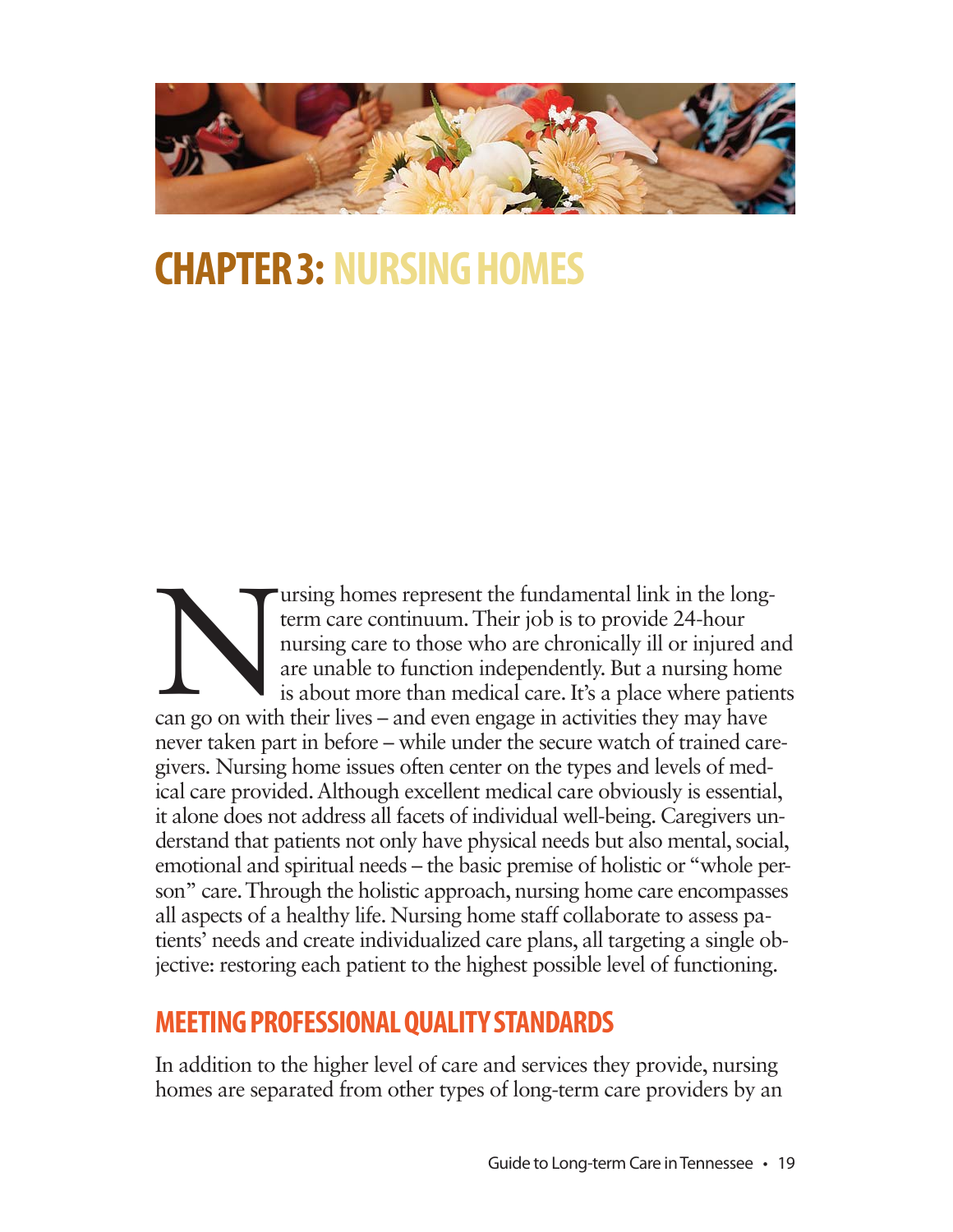extremely intense level of governmental oversight at both the state and federal level. Specific federal regulations apply to all nursing homes that participate in the Medicare and/or Medicaid programs. These regulations include everything from patient rights to fire safety to patient care provisions for quality of life and quality of care. All but a half dozen or so of Tennessee's nursing homes participate in Medicare or Medicaid and are subject to federal regulations.

At the end of 2010, there were 326 licensed nursing homes in Tennessee with more than 37,400 patient beds. All nursing homes in the state are subject to state licensing standards. Tennessee law has given authority to the Board for Licensing Health Care Facilities to determine the requirements of licensure and to suspend or revoke the licenses of nursing homes or apply other sanctions to ensure compliance.

The state also requires nursing home administrators to be licensed by the Board of Examiners for Nursing Home Administrators. Other health care professionals required to be provided or employed by Tennessee nursing homes include physicians, nurses and therapists who are licensed by their respective professional boards.

## **BY THE NUMBERS**

**326**

Number of licensed nursing homes in Tennessee at the end of 2010.

# **37,400**

Approximate number of nursing home patient beds at the end of 2010.

Much of the direct patient care in any nursing home is performed by certified nursing assistants (CNA). Tennessee was one of the first states in the country to require training and testing of nursing assistants. CNAs, sometimes called "aides" or "techs," undergo a training program and sit for a competency evaluation. For successful passage of the competency evaluation, students must pass the following five skills – communication and interpersonal skills; patient rights; patient independence; safety and emergency procedures, including the Heimlich maneuver; and infection control.

Compliance with all state and federal regulations is ensured through annual inspections, known in the long-term care industry as "surveys." These are performed on an unannounced basis by the staff of

the Health Care Facilities division of the state Department of Health. Surprise inspections typically involve a team of three to five inspectors who spend several days in the facility. Tennessee's survey system is designed to make sure that long-term care facilities meet professional qual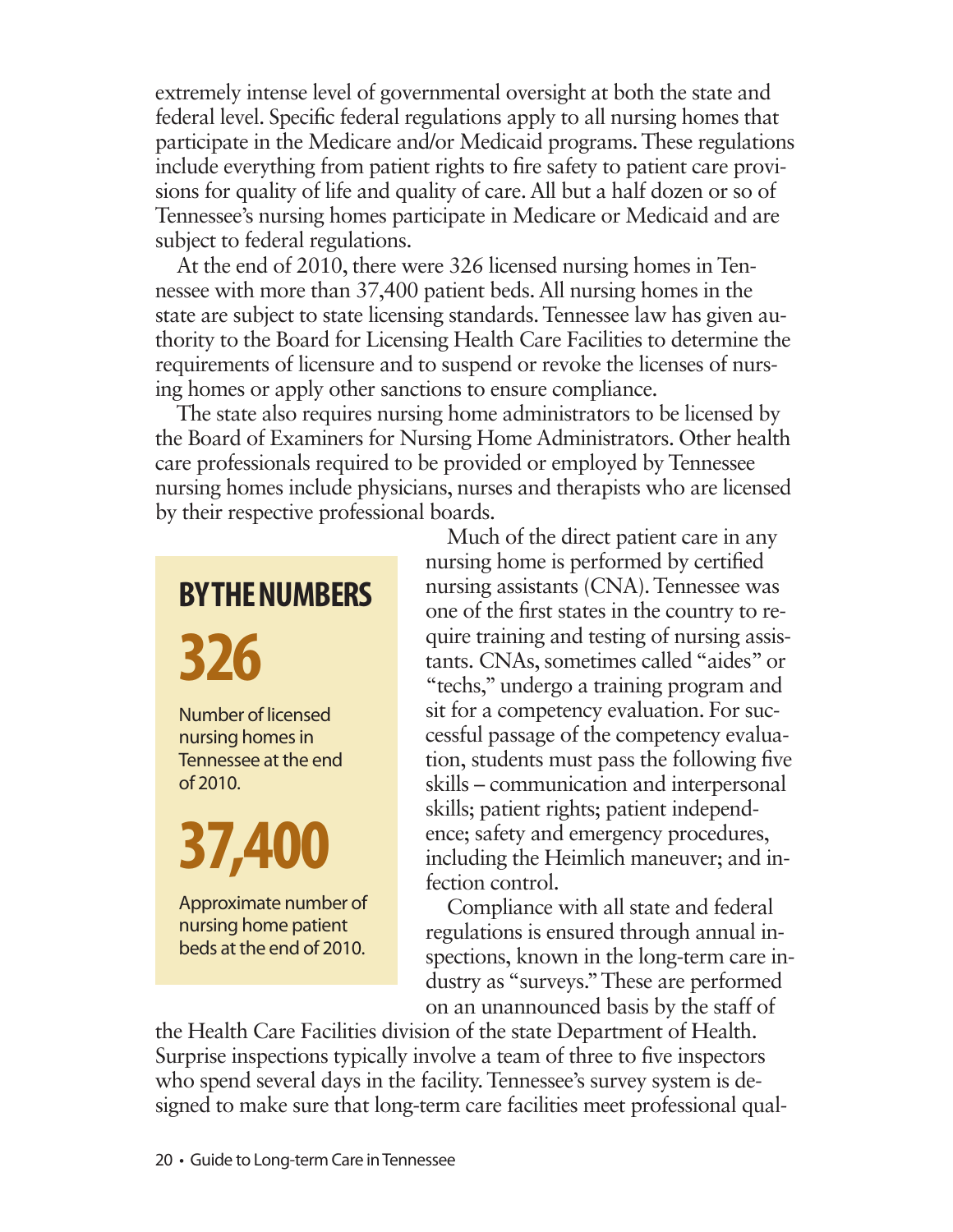ity standards and that care is provided in a clean, safe and properly-managed environment.

### **TYPES OF CAREGIVERS**

Nursing homes have a single mission for every patient: to enhance the abilities rather than the disabilities of that individual while providing comprehensive care that upholds the patient's quality of life. To accomplish this, each staff member, from the maintenance supervisor to the bookkeeper, must work as a team to see that high standards are met.

Every nursing home must have a full-time licensed administrator. To be licensed, administrators must meet state qualifications and pass an exam. To remain licensed, they must earn 18 hours of approved continuing education credit each year. Administrators shoulder enormous responsibility as the individuals accountable for facility operations as well as compliance with regulations.

In every nursing home is a licensed physician who serves as medical director. Medical directors can work full time or as consultants. They work in cooperation with each patient's individual physician to oversee implementation of a care plan. While the facility's medical director may be the most visible doctor on hand, he is not the only one. Personal physicians also routinely visit patients and "make rounds" in the nursing home.

State and federal regulations help determine the number of registered nurses (RN), licensed practical nurses (LPN) and CNAs on staff at a nursing home at any given time. The nursing staff is supervised by an RN who serves as director of nursing (DON). Long-term care nurses are tested and licensed just as nurses working in hospitals and physicians' offices are. Many prefer working in long-term care because of the relationships they are able to build with patients and families.

While RNs and LPNs administer medications and perform certain treatment procedures, CNAs have the most interactions with patients. One way to understand the role of CNAs is by referring to activities of daily living (ADL), such as bathing, dressing, eating, incontinence care or transferring (from a wheelchair, bed or chair). The average Tennessee nursing home patient needs assistance with at least four of the six ADLs.

The dietary staff makes a critical contribution to both the quality of life and the medical care of nursing home patients. A dietary supervisor manages the daily operations of the food services department in conjunction with a registered dietitian who either is on staff or serves as a regular consultant. Therapeutic diets ordered by physicians must be followed, but dietary staffs try to incorporate patients' individual tastes as much as possible in planning menus. Mealtimes also provide a great opportunity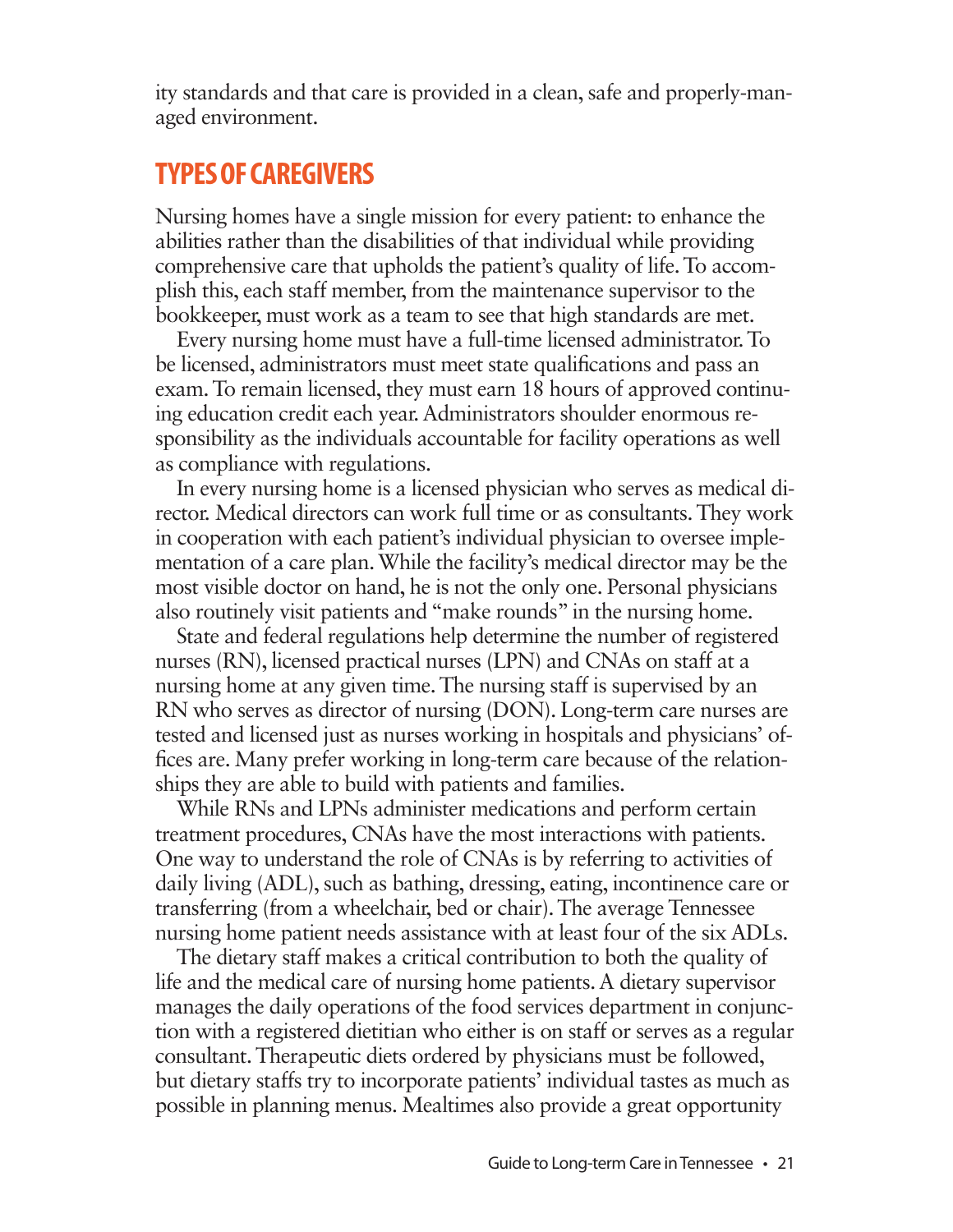to socialize with other patients as well as family members and friends.

Activity coordinators provide non-medical care that is essential to patients' overall well-being and satisfaction. With the increasing level of infirmity among patients, their job is becoming more of a challenge and requires specialized training. Survey requirements stress the need to individualize assessments for developing activity plans and describe meaningful activities as those that "reflect a person's interests and lifestyle."

Every nursing home employs a trained social service worker whose primary role is to serve as a counselor to patients and families, easing their adjustment to nursing home life. Social service workers are essential to the admissions process, when emotional, social and financial difficulties often arise. By keeping abreast of community resources, social service workers assist patients and families in obtaining valuable services available to them.

Nursing homes are required to comply with a number of regulations specifically dealing with construction and maintenance of the facility and its grounds. Maintenance supervisors and their staff are members of the very important environmental service department. They help maintain a safe environment for patient care while making sure proper improvements are made.

Housekeeping and laundry supervisors, along with the staff they oversee, are also vital members of the environmental service team. The housekeeping staff works to ensure the cleanliness of patients' rooms while the laundry staff works to provide linen service. Members of the laundry staff also maintain the personal laundry of patients.

Facilities also may include pharmacy staff, although pharmaceutical services often are provided through arrangements with local pharmacies that fill and deliver prescriptions to the nursing home. Regardless of medication source, facilities use a strict administration system called "unit dose." The unit dose protocol for medication administration is governed by state regulations and requires that each patient's monthly prescription drugs be placed by the pharmacist in individual containers, usually a drawer on a specially designed cart, to be administered by a licensed nurse at the proper time. The unit dose system serves as a safeguard against medication errors.

### **SPECIAL SERVICES**

In addition to these caregivers, the typical nursing facility also has a number of other professionals who provide patient services, including: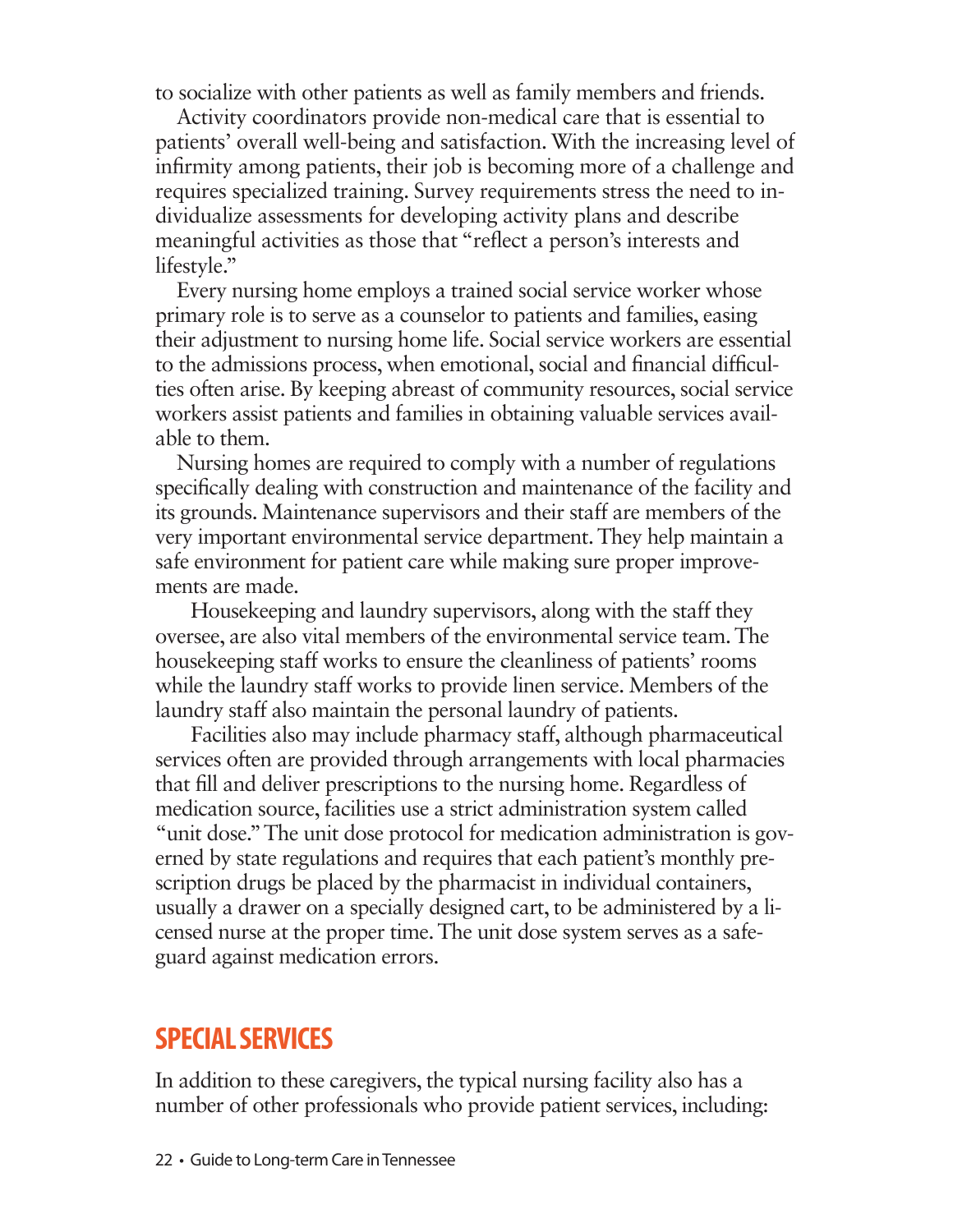**Dental** – both regular and emergency dental care **Eye care** – arrangement for an optometrist or ophthalmologist **Laboratory** – to provide analysis of tests ordered by physicians **Mental health** – to address mental and emotional needs of nursing facility patients (Nursing homes are not staffed or intended to treat serious mental illness.)

**Occupational therapy** – restorative retraining of the use of the extremities through repetition of the mechanics of such daily activities as bathing, eating, dressing and grooming

**Physical therapy** – rehabilitation of patients with disabilities or injuries using massage, exercise, heat, water, etc.

**Podiatry** – treatment of foot disorders by a podiatrist

**Speech therapy** – treatment of communication and swallowing disorders **Radiology** – X-rays and their analysis

**Respiratory therapy** – treatment of breathing difficulties and disorders

### **THE EDEN ALTERNATIVE™**

In some Tennessee nursing homes and facilities across the nation, visitors and patients might be surprised to hear birds chirping in the hallways or the laughter of children playing on a playground. They might also be surprised to see ripe tomatoes hanging from vines in a garden or winding pathways dotted with beautiful plants and flowers. Enlivening environments such as these help eliminate the loneliness, helplessness and boredom that often plague the elderly. Close and continuing contact with plants, animals and children is a hallmark of the Eden Alternative™, one of several programs that strive to provide companionship, community and a life of meaning for nursing home patients.

Founded by Dr. Bill Thomas and his wife Judy in 1991, the Eden Alternative™ seeks to improve the well-being of the elderly and disabled and those who care for them by transforming the communities in which they live and work. In addition to pet therapy, youth programs and gardening, the Eden Alternative™ encourages facilities to "de-emphasize top-down authority" and place decision-making in the hands of the patients. Nursing homes following the Eden philosophy work with patients to set up their daily baths, meals and activity schedules.

And last but not least, the Eden Alternative<sup> $TM$ </sup> brings a spirit of commitment and community to nursing homes. Caregivers and patients are given opportunities to care and receive care from one another. Staffs of Eden facilities strive to practice "random acts of kindness," and patients are encouraged to do so as well.

Hundreds of nursing homes throughout the United States have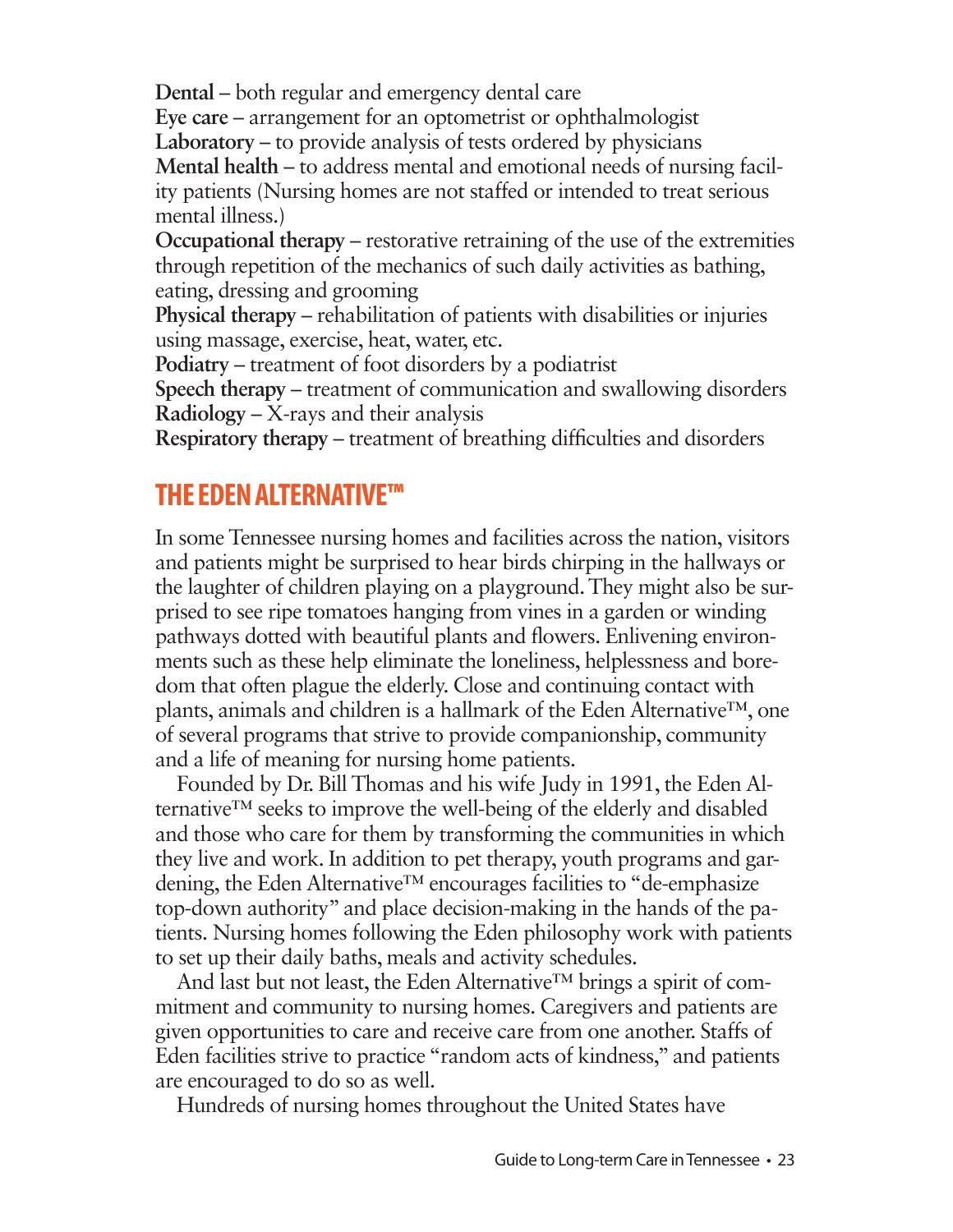adopted the Eden philosophy that nursing homes should be caring for the total needs of their patients, not just the medical needs. The focus on children, pets, plants, opportunities and choices gives patients meaning in their lives and a reason to get up in the morning.

### **FAMILY INVOLVEMENT**

Every nursing home strives to provide patients with a home-like environment while keeping them safe and promoting their well-being. Activities are offered to foster a home-like atmosphere, and staff and patients often become quite close.

But anyone who has ever moved away from home – out of state, or even out of town – knows how it feels to be surrounded by the unfamiliar. It's unsettling. Add to that the stress of declining independence or the stress of having a chronic illness or permanent disability, and the feelings go from a bit unsettling to downright frightening.

Families play a key role in helping their loved ones adjust to life in a nursing home. One way to make the experience more positive and comfortable is, of course, to visit regularly and spend quality time together. Try to incorporate things your loved one enjoyed doing prior to moving into a nursing home. For example, if he enjoyed reading, start a book together that can be read aloud one chapter at a time. If he loved perusing the newspaper every day, make sure his subscription is continued.

Most of all, enjoy the time spent with your loved one. And remember, if you have to miss a visit, a meaningful phone call or letter will be wellreceived, too.

Besides maintaining regularly-scheduled visits and attending special events, another common avenue for involvement is the family council. Getting to know the facility's caregivers can make the nursing home experience more pleasant for both families and patients. Council meetings provide a wonderful opportunity for families to speak with facility administrators and staff, as well as get to know other families. Family councils can address concerns, suggest improvements and help plan activities.

A wide variety of resource materials are available for assistance and support of families and patients considering a nursing facility. **See Chapter 8 for a list.**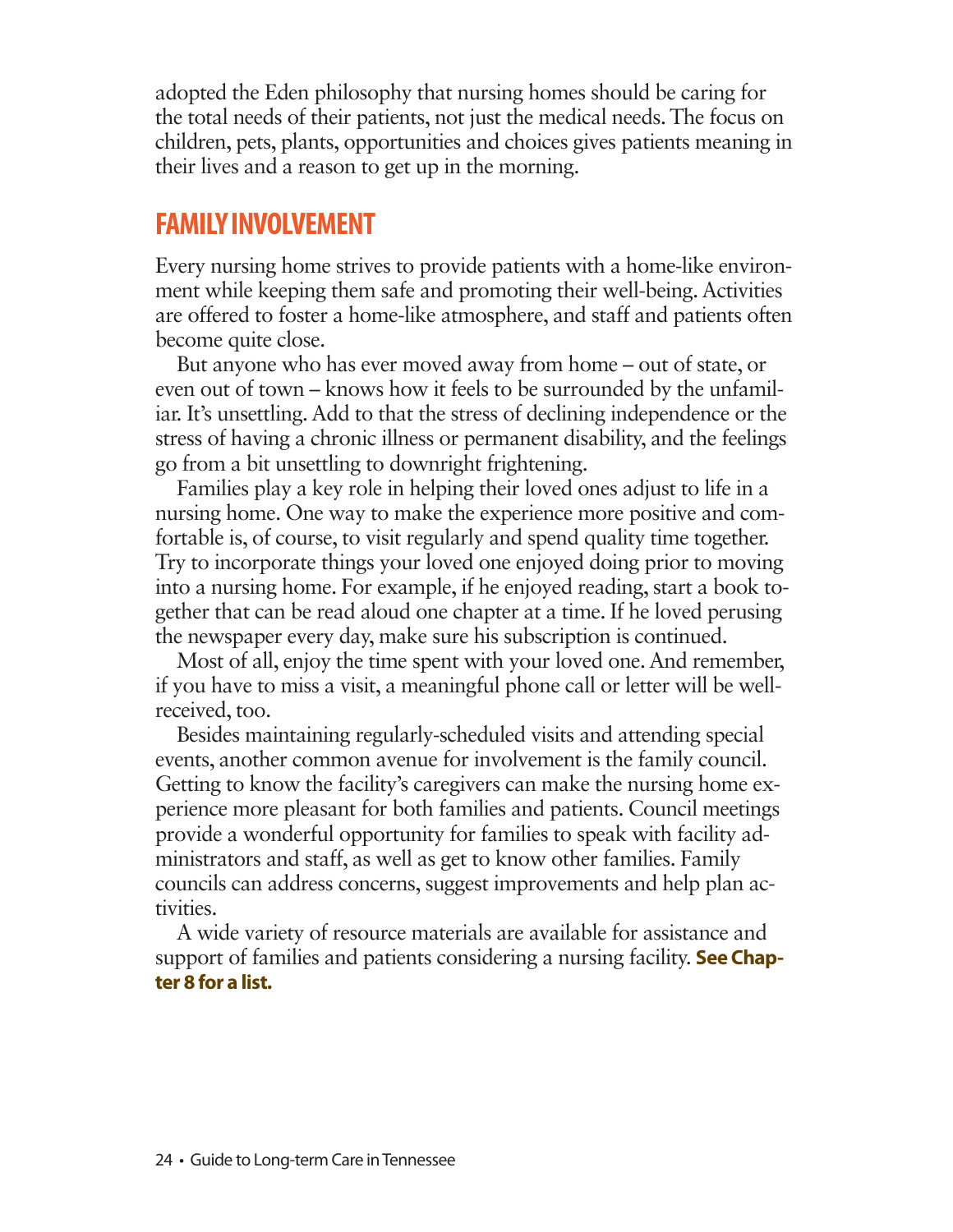

## **CHAPTER 4: SELECTING A FACILIT**

aking the decision to enter a long-term care facility is<br>never easy. What's more, once that choice is made, an-<br>other difficult task soon follows: picking the right one.<br>While the process of selecting a nursing home or asnever easy. What's more, once that choice is made, another difficult task soon follows: picking the right one. While the process of selecting a nursing home or assisted care living facility (ACLF) may seem overwhelmall facilities share the common goal of providing quality, round-the-clock care in an environment as homelike as possible. Beyond that, every facility has certain areas of expertise, offers certain services, and may be better suited to a certain type of clientele. In other words, specific factors could make one place better suited to a patient than another.

For instance, location is a frequently cited factor for many patients and their families who want a facility close to the family's home. But location also can be a key factor in a facility's general atmosphere; the culture and lifestyle of the community at-large – whether urban, suburban or rural – often is reflected in the facility itself.

Also, if a prospective nursing home patient is eligible for Medicare or Medicaid, the selected home must participate in the program through which the patient is receiving assistance. Most Tennessee nursing homes accept Medicare patients, but due to strict medical qualifications, just 17 percent of nursing home patients receive Medicare coverage to pay for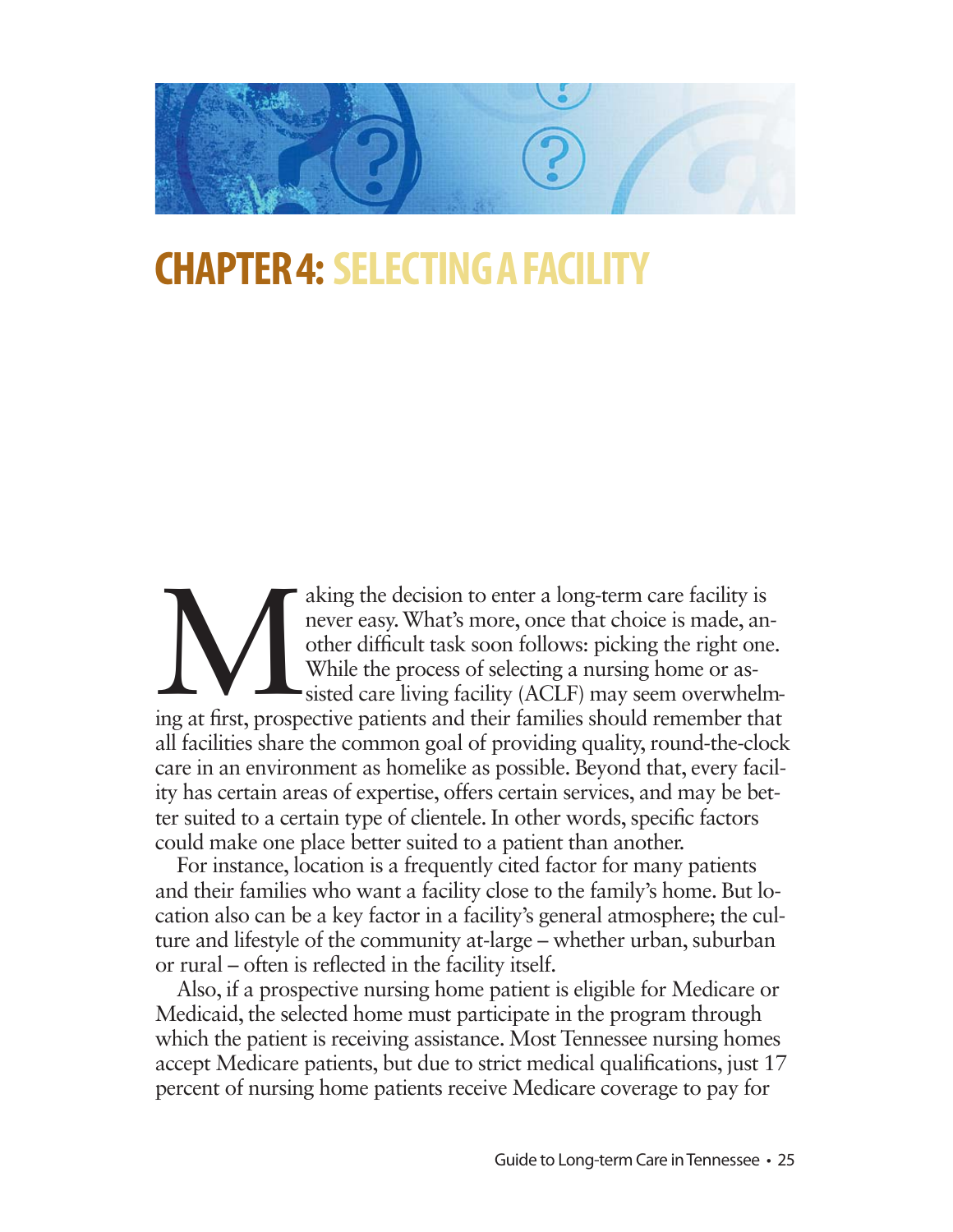their nursing home stays. Almost 90 percent of Tennessee nursing facilities participate in the Medicaid program, and the majority of Tennessee nursing home patients – approximately 65 percent – receive care that is paid for by Medicaid.

Yet another consideration is a facility's special services or features. Is an ACLF the right fit? Does the patient need the more intensive care offered in a nursing home? A growing number of facilities are developing special care units to better treat certain disabilities. Nursing homes may have specialized units to care for patients with certain injuries or illnesses, such as Alzheimer's disease, or offer special therapy programs or treatment not available at some other facilities.

These factors can be a natural starting point in the selection of a facility – but there are plenty of other considerations. Here's a guide to help you navigate the process.

### **WHERE TO BEGIN**

The first step is a deceptively simple one: ask around. Talk with longterm care professionals, hospital discharge planners, social workers, your family physician, friends, spiritual leaders – anyone who may have firsthand knowledge about a certain facility or the overall selection process. The information you obtain from these sources will help clarify the issues and focus your perspective.

Once you've identified some potential facilities, visit them. The best way to determine the appropriate match of services and patient needs is by seeing a facility firsthand. **Information on nursing homes and ACLFs throughout Tennessee is available through the Tennessee Health Care Association at www.thca.org and the Tennessee Department of Health at www.health.state.tn.us/findcare.htm.** Facilities can be screened by calling and asking questions first, but it's a good idea to plan personal visits to at least three facilities and involve as many family members as possible. All facilities offer tours to prospective patients and their families. Some allow visitors to sit in on activity programs or other events. Try to visit each nursing home or ACLF more than once to observe activities throughout the day. At least one visit should include a mealtime, which allows you to sample the food and see the patients in a social setting.

Although the initial visit should be arranged with the administrator so you can ask specific questions of staff and volunteers, follow-ups often can be unscheduled. During each visit, watch how residents and their caregivers interact. If possible, meet with the facility's family council, or if no council exists ask to speak with family members of other patients.

In the end, all of your questions should be answered and any doubts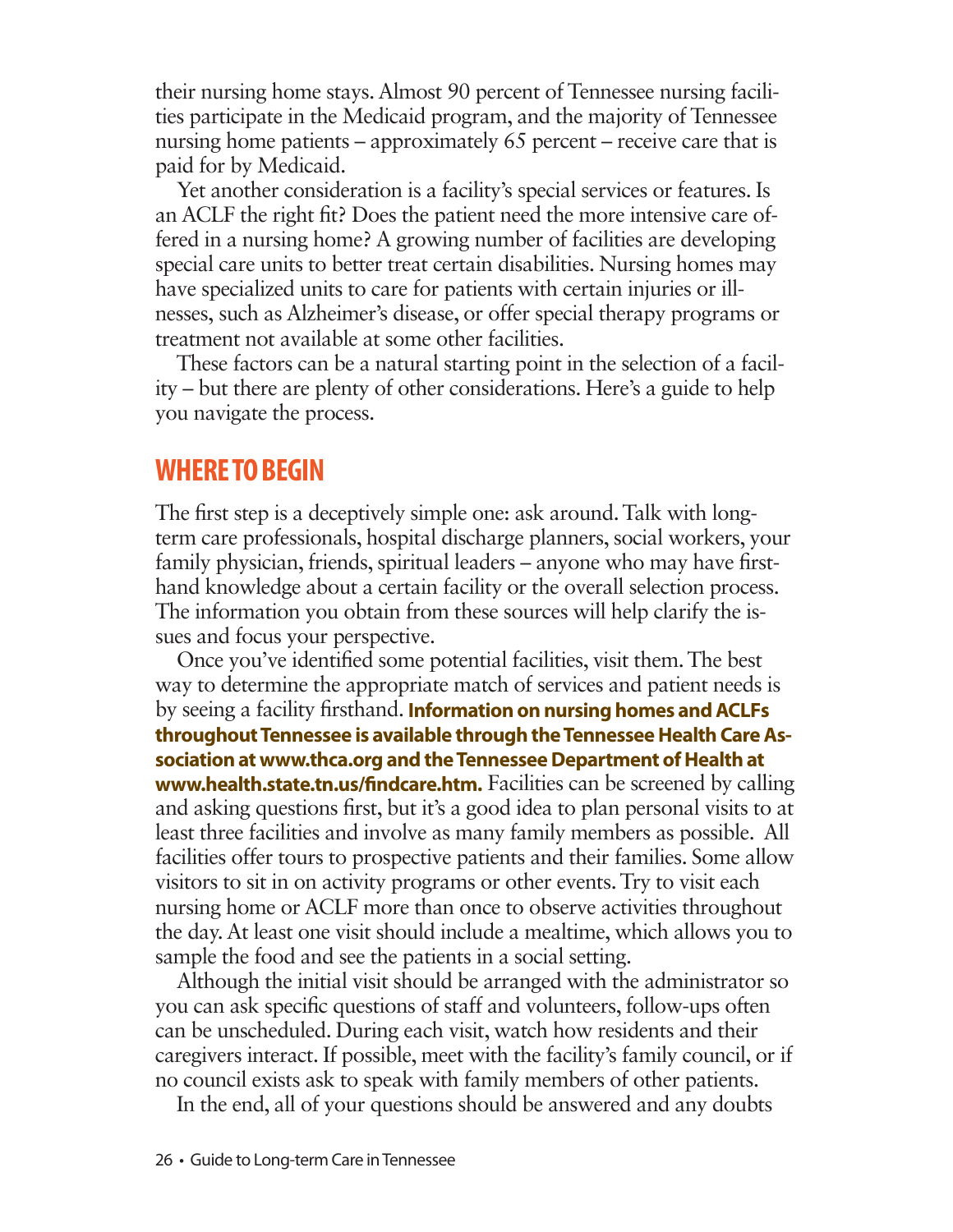resolved before making a final choice. Ask both facility representatives and yourself this series of questions.

### **Facility checklist**

### **Licensure**

• Does the facility hold a current license from the state, and does the administrator hold a current license from the state? If the answer to either of these questions is "no," find another nursing home; the nursing home you are dealing with could be some other type of facility falsely claiming to be a nursing home.

• What were the results of the facility's most recent survey (state/federal inspection)? This is particularly important with nursing homes.

### **Location**

- Is the patient happy with the location?
- Will family and friends be able to make frequent visits?
- Does the patient's personal physician make visits to the facility?

### **Facility appearance and design**

- Is the entire facility clean enough to satisfy your personal standards?
- Is it free of unpleasant odors?
- Are hallways and rooms free from hazardous objects?
- Does the facility meet the safety standards required for nursing homes?
- Do you feel welcome when you enter the nursing home?
- Does everything appear organized and well-maintained?
- Are the grounds neat and well-kept?
- Is the view pleasant?
- Is there outdoor furniture for the patients to use?
- Are there areas where patients can enjoy being outside?
- Have certain rooms been designated for physical examinations or therapy?
- Is there a room for private visits with family and friends?

### **Staff attitudes**

- Is the facility's general atmosphere warm and pleasant?
- Do staff members show interest in and affection for individual patients?
- Are staff members courteous and respectful?
- Do staff members know patients by name?
- Do staff members and the administrator take time to answer all questions, hear complaints and discuss problems?
- Do staff members respond quickly to patient calls for assistance?
- Are visiting hours convenient for patients and visitors?
- Does the staff encourage family visits?

### **Bedrooms and bathrooms**

Is there a window in every bedroom?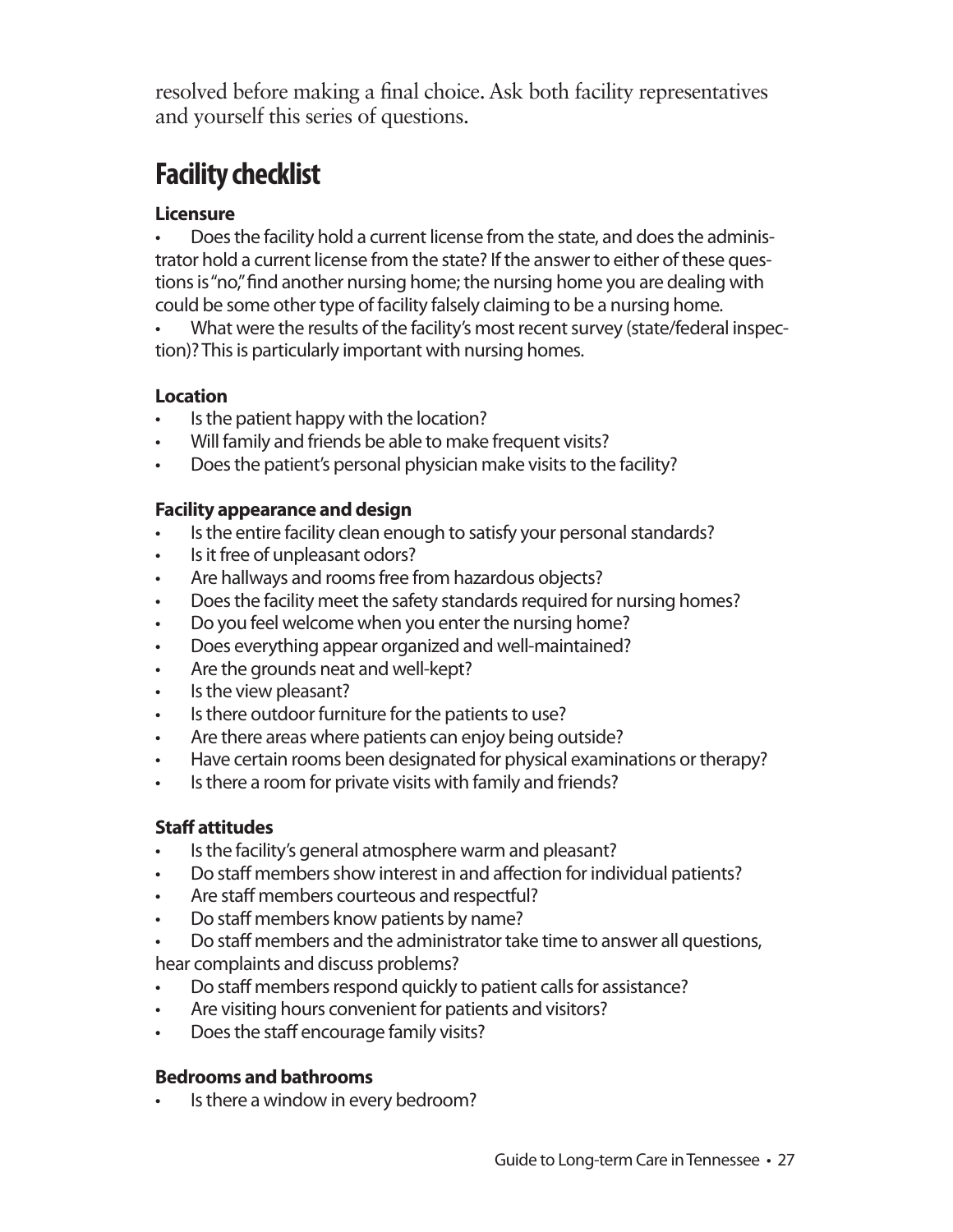- Does each bed have a privacy curtain?
- Does each bed have a nurse call button or bell?
- Is fresh drinking water at each bed?
- Does every patient have a comfortable chair in the room?
- Are there reading lights?
- Do patients have their own clothes closet and drawers for personal items?
- Are personal items throughout the room and on the walls?
- Is the furniture spaced so that a wheelchair can maneuver easily?
- Is each bed easily accessible?
- Are the bathrooms convenient to the bedrooms?
- Are bathrooms easy for wheelchair patients to use?
- Does each bathroom have a nurse call button or bell?
- Are hand grips on or near the toilets?
- In shower areas, do showers and tubs have non-slip surfaces and hand grips?

### **Dining**

- Is the dining room attractive and inviting?
- Are the tables and chairs comfortable and safe?
- Is it easy to move around, even for those in wheelchairs?
- Is the food fresh, tasty and attractively served?
- Does it appear that the food served is among that preferred by patients?
- Is there a pleasant variety from meal to meal?
- Are patients given enough time to eat?
- Are they served at normal meal times?
- Do patients receive help eating if they need it?
- Is food delivered to the rooms of patients unable to eat in the dining room?

### **Activities**

- Is there adequate room for patients' activities?
- Are activities planned?
- Are all patients able to get involved in some activity?
- Is equipment available to use for activities (i.e., games, craft supplies, books)?
- Are patients using the equipment?
- Are patients' preferences of activities observed?
- Are outside trips planned for patients able to enjoy them?
- Do volunteers work with patients? Patient care services
- Does the facility have an arrangement with a nearby hospital for transfer if necessary?
- Is emergency transportation readily available?
- Is there a physical therapy program directed by a qualified therapist?
- Is therapy available to meet patients' particular needs?
- Is occupational and/or speech therapy available?
- Is a social service worker available to assist patients and family?
- Are barbers and beauticians available for patients?
- Do staff members encourage patients to maintain a neat appearance? Do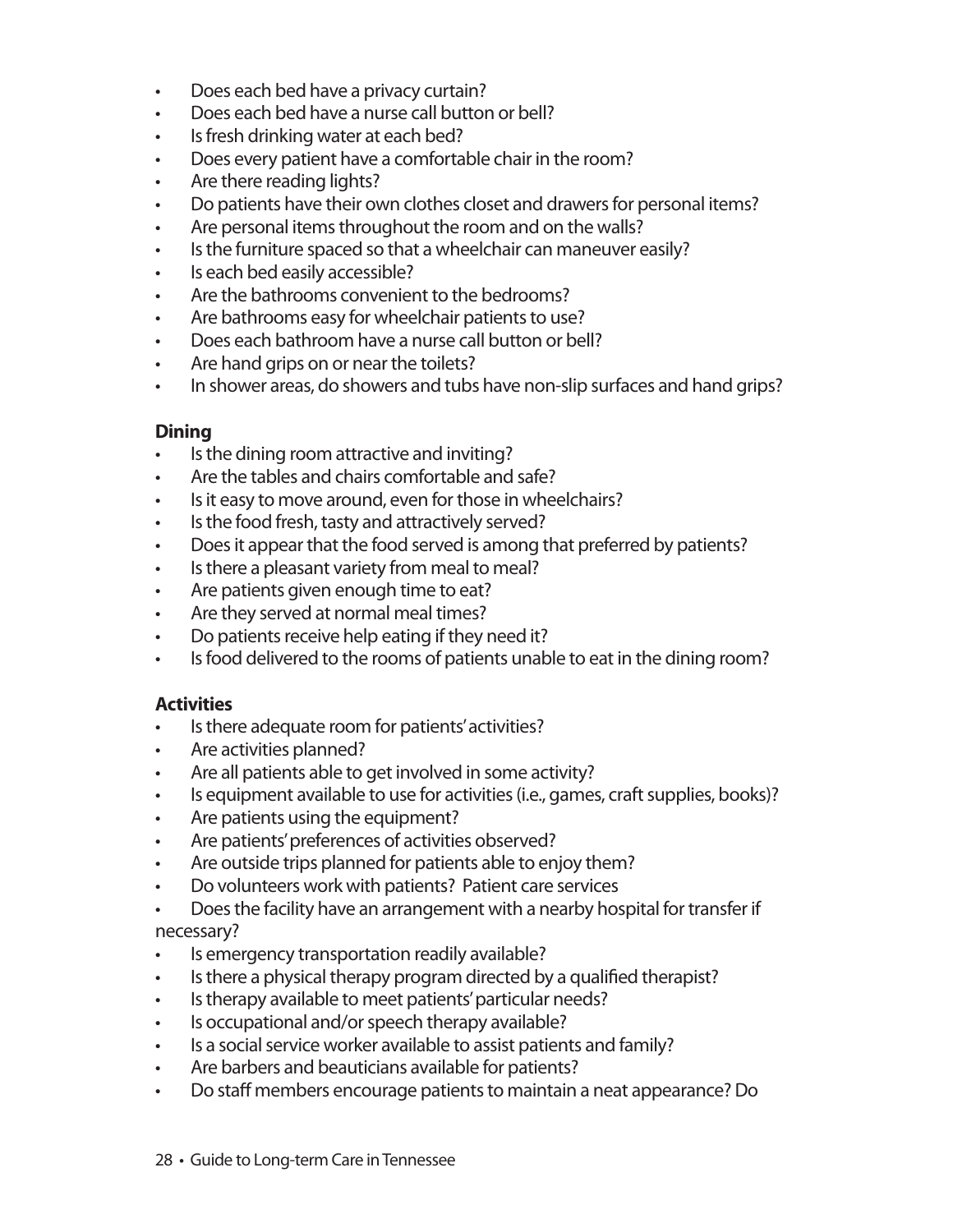they help if needed?

### **Patient rights**

• Does the facility have a written description of patient rights and responsibilities?

- Is the description readily available for patients and families to review?
- Are staff members trained to protect dignity and privacy and respect the patients' rights?
- Have arrangements been made for patients to worship as they please?
- Have arrangements been made to accommodate patients who celebrate religious holidays?

### **Costs**

- Are most services covered in the basic daily rate?
- If not, is a list available of specific services not covered in the basic rate?
- Does the facility accept Medicaid payments?
- Does the facility accept Medicare payments?
- What is the facility's policy on returning advance payments?

### **Your part: family involvement**

- Does the facility have a family council?
- Are you prepared to ease the patient's transition to the nursing home or ACLF by being with him for several hours on admission day?

• Are you ready to visit the patient frequently and ask his friends to also visit regularly?

• Are you willing to provide the patient with the same amount of love in the facility as you would if he were at home?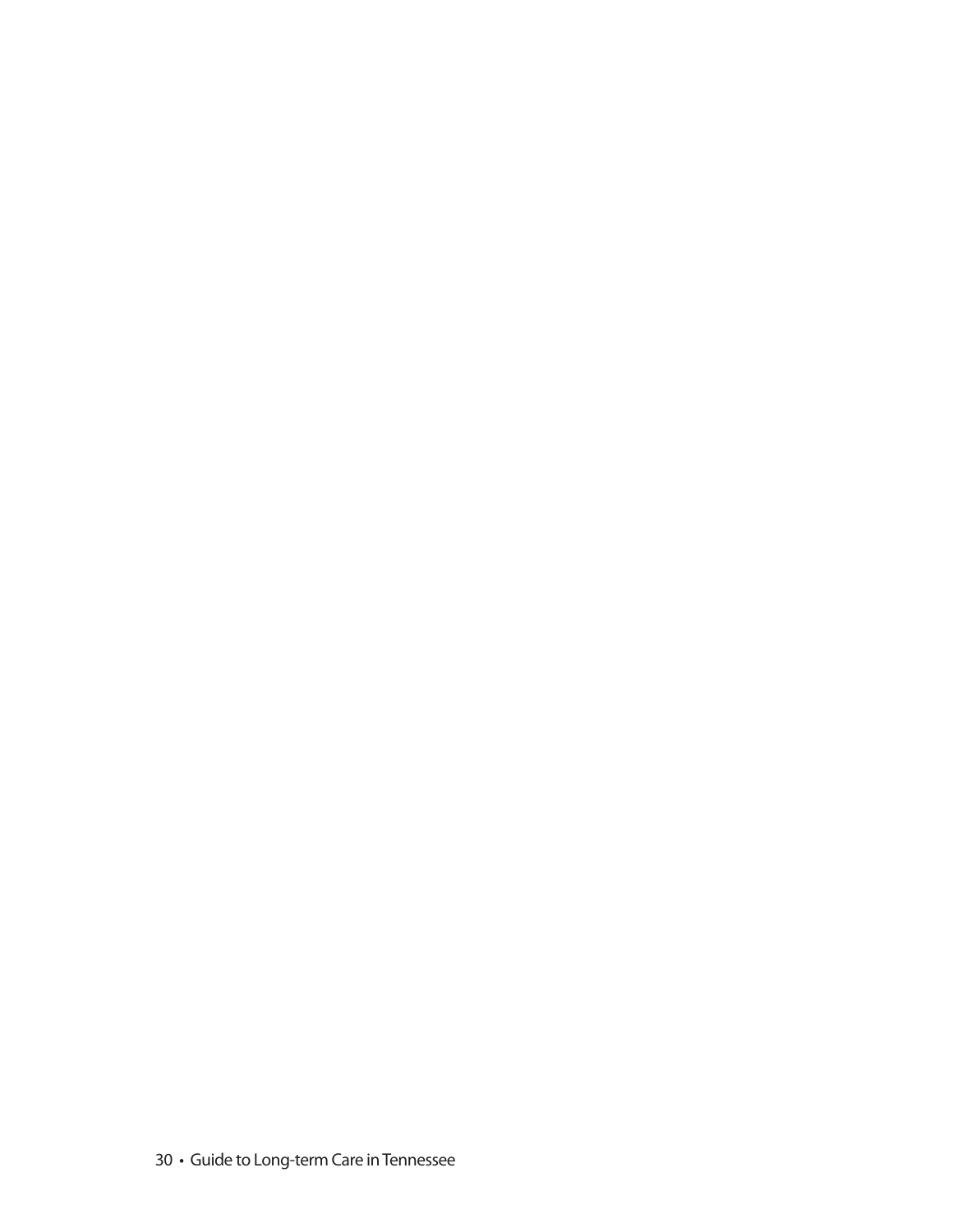

## **CHAPTER 5: PAYING FOR CARE**

O now you've selected a facility. But who's going to pay for it?<br>
Long-term care is financed through a variety of means. The<br>
Medicaid and Medicare programs pay for many patients' care –<br>
although not all facilities accept o now you've selected a facility. But who's going to pay for it? Long-term care is financed through a variety of means. The Medicaid and Medicare programs pay for many patients' care – although not all facilities accept Medicaid or Medicare payments. Private organizations such as veterans' groups, trade patient's personal funds may be used, including Social Security, retirement plans, savings and long-term care insurance.

Costs at nursing homes and assisted care living facilities (ACLF) can range from \$2,000 to \$5,500 a month. The financial impact of long-term care can be almost as formidable as the illnesses that necessitate nursing home admission in the first place – primarily because few people are prepared for such an enormous expense. The information presented here is intended not only to assist those currently dealing with the complexities of financing long-term care, but also to encourage others to plan for the future.

### **MEDICAID**

The majority of nursing home patients in Tennessee receive government assistance through Medicaid to pay for their care. In fact, approximately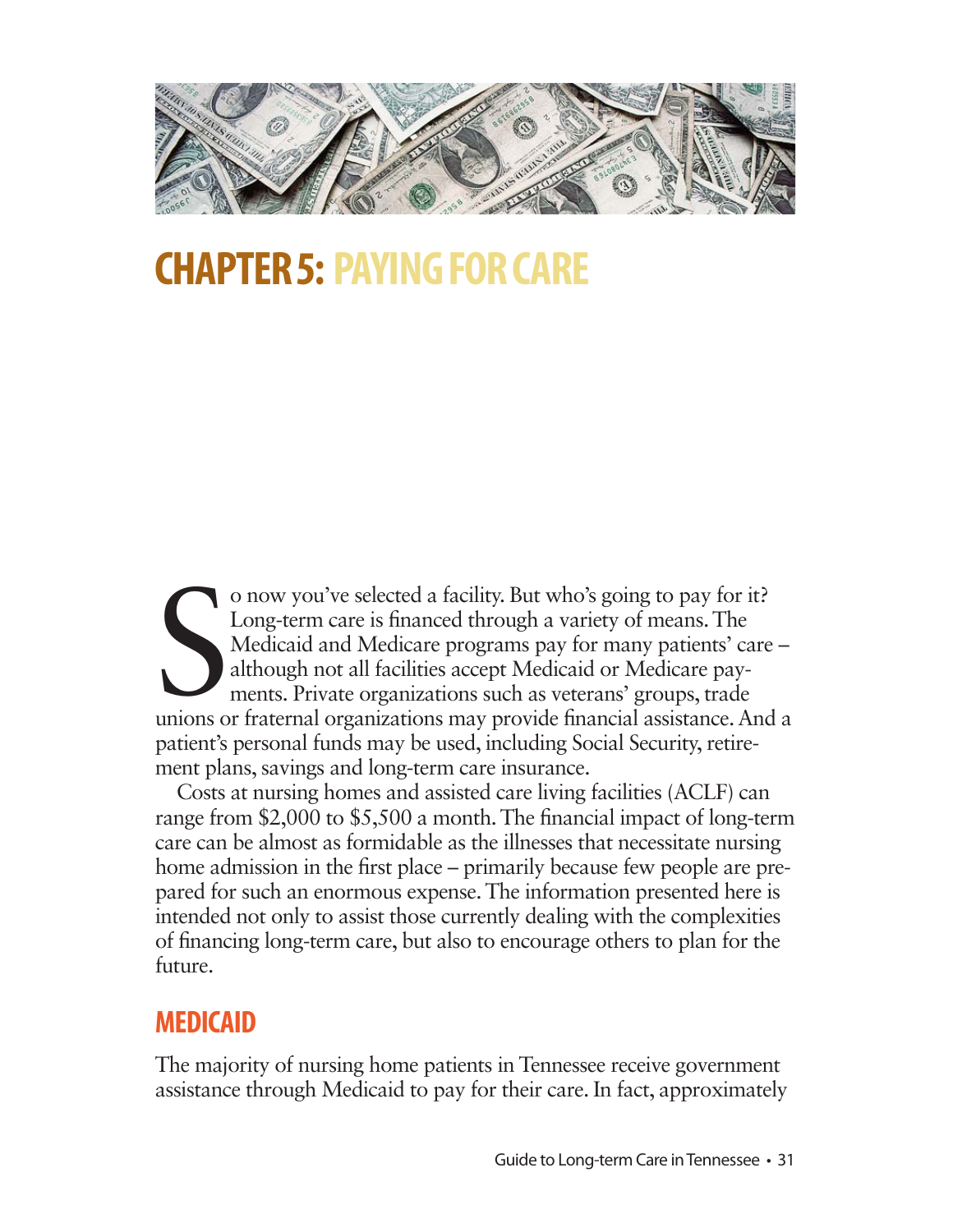65 percent of the state's nursing home patients receive Medicaid benefits.

Medicaid is a state and federal program designed to provide health care for low-income individuals. Tennessee's Medicaid program is known as TennCare. The program originally was not designed to serve the elderly long-term care population; however, currently it is the primary method of financing nursing home care for those individuals who cannot afford to pay for it.

As of 2010, TennCare services are coordinated by managed care organizations (MCO) as part of the TennCare CHOICES in Long-Term Care Program, or "CHOICES" for short. Under the CHOICES program, all TennCare long-term care patients receive their benefits through one of three MCOs – AmeriChoice, AmeriGroup or BlueCross BlueShield of Tennessee depending on the region of the state – rather than receiving benefits directly from the state. There are two groups of people in CHOICES:

CHOICES Group 1 is for people who receive nursing home care. CHOICES Group 2 is for people who receive home care.

The state has nine Area Agencies on Aging and Disability (AAAD) scattered across the state that are designed to provide a centralized source of information and assistance for new Medicaid applicants seeking long-term care services under CHOICES. **For additional information about the CHOICES program, visit the Bureau of TennCare's website at www.tn.gov/tenncare or contact your local AAAD at 1-866-836-6678.**

### **Medicaid Eligibility Requirements**

TennCare nursing home patients must meet two requirements:

- 1. Financial eligibility
- 2. Medical eligibility.

Medicaid will pay for nursing facility care for those both financially and medically eligible. Medicaid beneficiaries, however, do contribute all of their income to the cost of their care, with a few exceptions: the cost of a health insurance premium, the cost of certain medical services not covered by Medicaid (such as limited podiatry services, for example) and \$50 for personal needs.

*Financial Eligibility.* In Tennessee, an individual's income must be equal to or less than 300 percent of Supplemental Security Income (SSI) to qualify financially for Medicaid. For the year 2010, that amount is \$2,022 per month. Assets (excluding the home) must be less than \$2,000 for an individual and \$3,000 if a couple is in a nursing home at the same time.

To establish financial need, applicants must collect and document the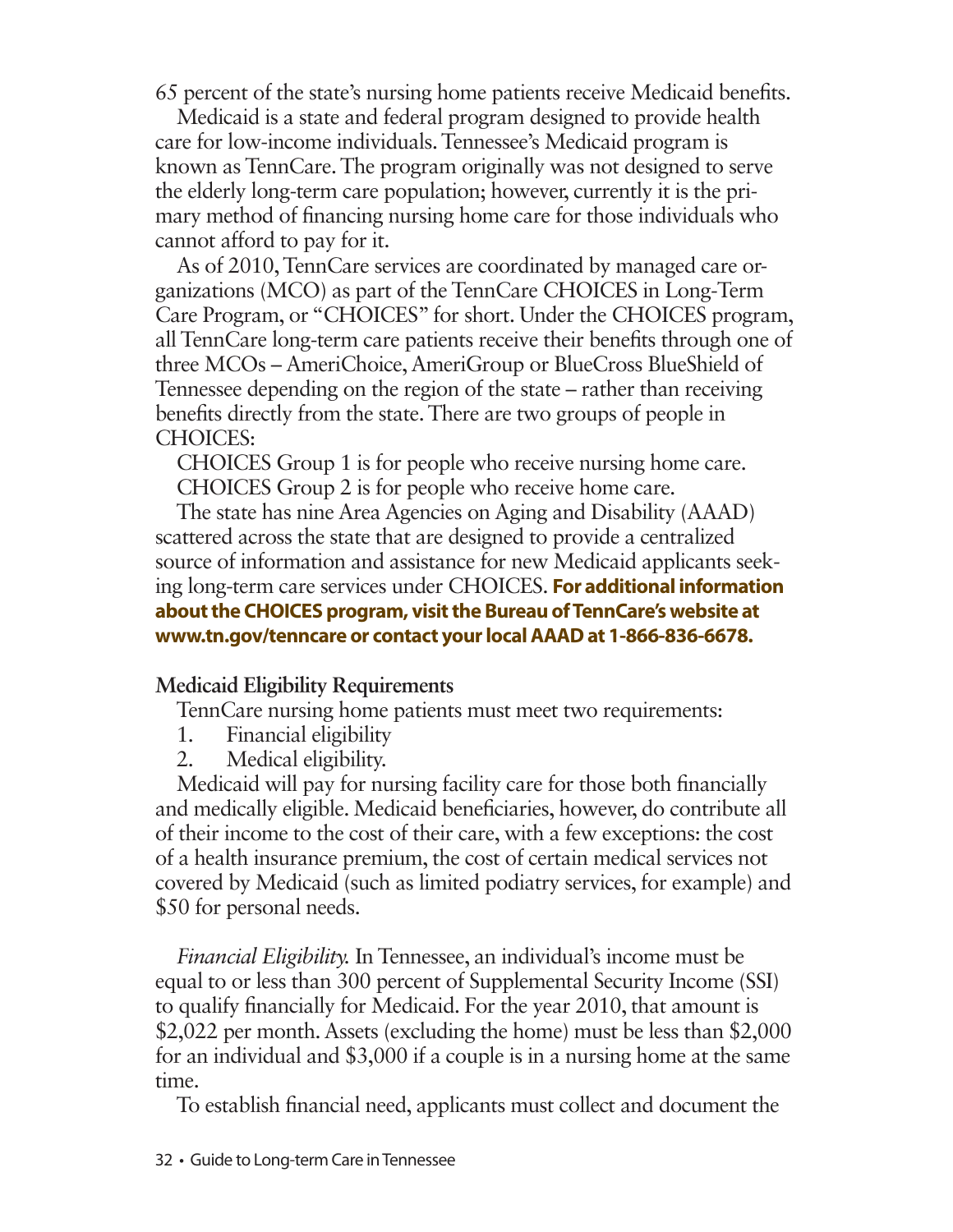following information:

• Income from all sources, including Social Security, retirement plans and pension programs, interest on bank accounts, rental property income, etc.; and

• All assets, including cash on hand, real and personal property, cars, savings accounts, certificates of deposits (CD), cash value of life insurance policies, stocks and bonds and any other investments.

In addition, applicants must submit their Social Security number and proof of citizenship.

**Applicants may download a Medicaid application at the Tennessee Department of Human Services (DHS) website at www.tn.gov/humanserv** that can be filled out and either mailed to an applicant's county DHS of-

## **BY THE NUMBERS \$2,022** Maximum monthly income allowed for an individual to qualify for

Medicaid in 2010.

fice or taken there in person. State officials recommend that the application be made at least two months before a private-pay patient's finances are expected to reach Medicaid level as the approval process may take the full 45-day period allowed by law.

*Qualified Income Trusts.* In Tennessee and about 20 other states, there is an option available to those individuals who cannot afford nursing home care but whose monthly incomes are above the

Medicaid cutoff for assistance. These individuals can set up qualified income trusts, also known as Miller Trusts.

A trust is simply a special type of bank account set up through a legal document where all of the money or proceeds from that account are managed to benefit an individual, known as the beneficiary. The Miller Trust allows an individual to put his income into a trust for his benefit and still qualify for Medicaid. The income in the trust does not count in determining Medicaid eligibility under the income standard. Therefore, the individual whose income is over the Medicaid nursing home income limit may become eligible.

The Medicaid recipient's nursing home and other expenses are paid from the trust, with the remaining balance being paid over to the state after the Medicaid recipient passes away.

There are many rules governing Miller Trusts. Individuals needing to set up such a trust should seek help from a long-term care ombudsman or through legal services.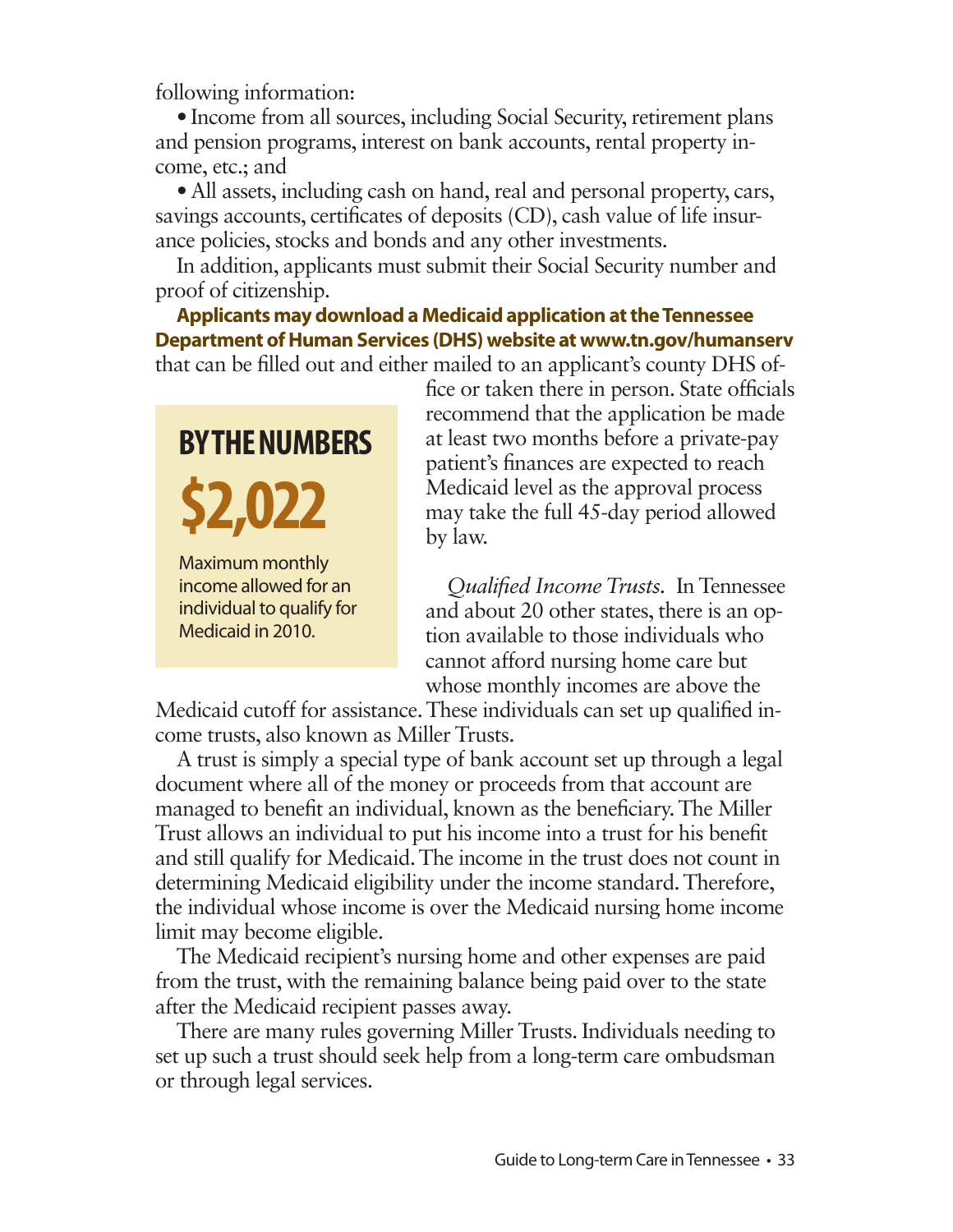*Spending Down.* Many of the patients in Tennessee's nursing homes have too much money in savings, investments or other assets to qualify for Medicaid when first admitted to a facility but eventually spend this money on nursing home care and become financially eligible.

In the past, this "spending down" of personal assets often left the patient's spouse destitute. Now, laws provide financial protection for the spouse who remains at home. As of January 2011, a patient's spouse may keep at minimum \$1,822 a month of their combined income. Larger amounts, up to \$2,739 a month, may be allocated to the spouse in certain circumstances. The amount the spouse may keep usually increases annually. Federal and state laws allow the spouse to keep half of the couple's assets at the time of nursing home admission, as well as their home and furnishings – unless that half is more than \$109,560. This is the maximum amount that may be assigned in any case to the community spouse. If that half is less than \$21,912, money from the other spouse's half is shifted so that the remaining share will total \$ 21,912. If the couple's combined assets are less than \$ 21,912, the spouse at home may keep the entire amount, as well as their home and furnishings.

*Estate Recovery.* Tennessee is required by federal law to have an "estate recovery" program. Such a program mandates that the state recover funds from the estates of nursing home patients who have had their care paid for by TennCare – Tennessee's Medicaid program. To be subject to the state's recovery program, an individual must have been 55 or older when receiving services funded by the state health care program.

Tennessee cannot recover the estate until the patient passes away. Even then, there are other exemptions from estate recovery. If there is a surviving spouse, for example, TennCare will not recover from the estate until the time of the surviving spouse's death if the spouse requests an exemption and provides documentation of proof of marriage.

Also, if there is a minor child under the age of 18, TennCare will not recover from the estate until the child reaches the age of 18. The child or his representative must request an exemption to the recovery and provide a copy of the child's birth certificate as proof of relationship.

And last, if there is a disabled child who became disabled prior to the age of 18, TennCare will not recover from the estate until the death of the disabled child. The disabled child or his representative must, again, request an exemption and provide a copy of the child's birth certificate. A copy of the social security disability determination providing disability and onset prior to the age of 18 must also be provided.

Some individuals transfer or "gift" their assets to become eligible for Medicaid and to protect their homes and other possessions that could be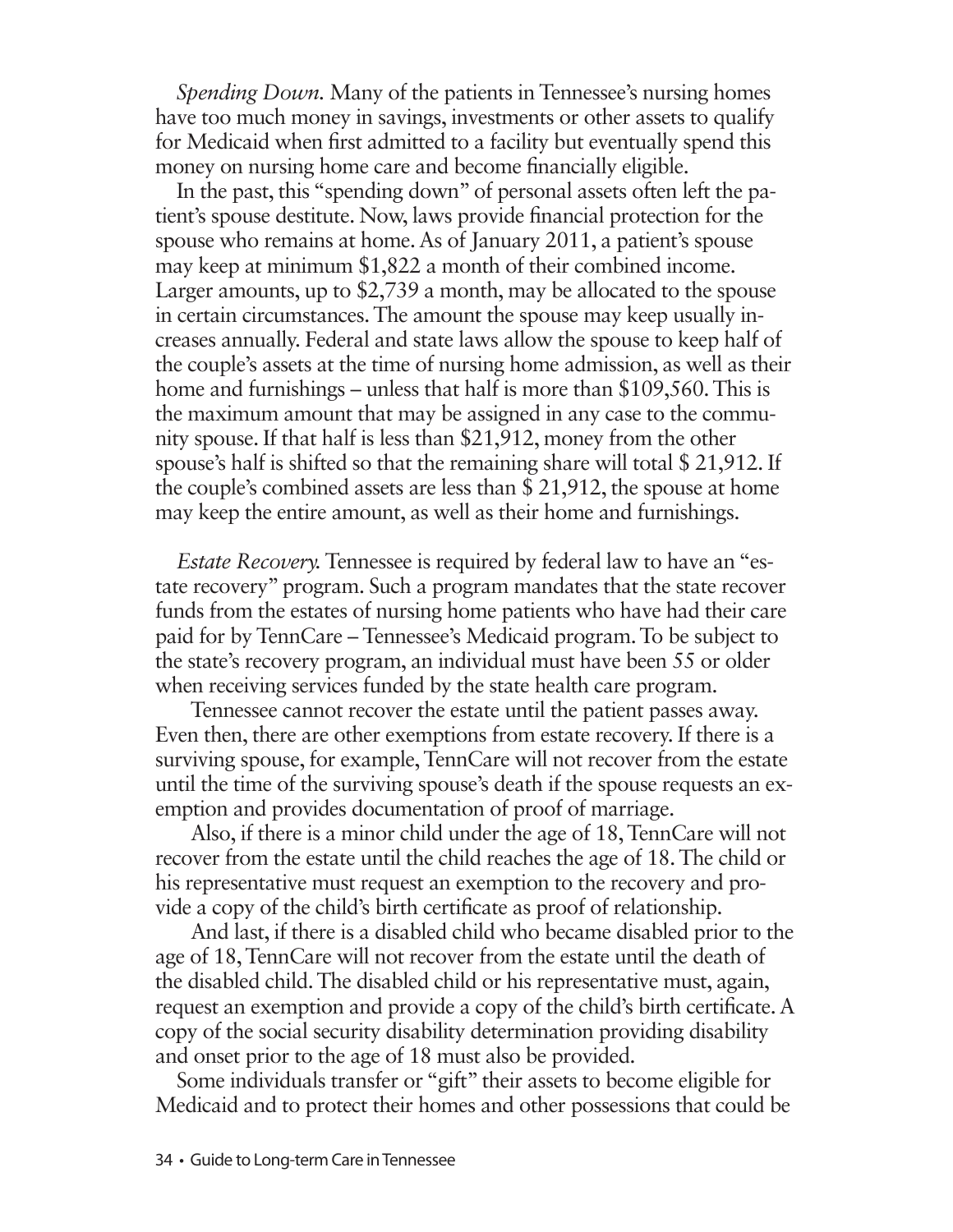subject to estate recovery. The "lookback" period into an individual's most recent asset transfer is five years. This means that when a patient enters a nursing home and applies for Medicaid coverage, the federal government will "look back" five years to see if an asset transfer took place. If an improper asset transfer did take place, a penalty will be imposed. The penalty phase begins on the date the individual qualifies for Medicaid coverage.

The penalty phase is calculated by taking the value of the asset transferred and dividing it by the average monthly cost for nursing home care, as determined by the Tennessee Department of Human Services. For example, if the average cost of nursing home care is determined to be \$5,000 per month and if the applicant or his spouse transfers assets worth \$50,000, that amount is divided by \$5,000/month and results in a 10-month period of ineligibility. This penalty period would begin on the date the patient becomes eligible for Medicaid coverage, not on the date of the transfer.

Once the 10-month period of ineligibility in this example has passed, the patient will then become eligible for Medicaid assistance. This means the patient or family would be responsible for the cost of services provided during their period of ineligibility.

More information about estate recovery can be found at the Bureau of TennCare website, www.state.tn.us/tenncare. Note that any estate recovery actions taken are by the government, not individual nursing homes.

### **Medical Eligibility**

To determine medical eligibility for Medicaid, applicants must have a Medicaid-approved examination called a pre-admission evaluation (PAE) and a mental health screening (pre-admission screening and annual resident review, or PASRR). The PAE determines the level of care a patient needs and whether the patient meets Medicaid's medical criteria. The PASRR determines if the patient has any mental illness or mental retardation that requires special treatment. If so, the applicant cannot be admitted to a nursing home. If the Department of Health approves the applicant's PAE, the applicant is medically eligible for Medicaid.

### **MEDICARE**

Medicare is a federal health insurance program administered by the Centers for Medicare and Medicaid Services (CMS). It's available for anyone over the age of 65, certain disabled individuals under 65 and people of all ages with end-stage renal disease (permanent kidney failure requiring dialysis or a kidney transplant).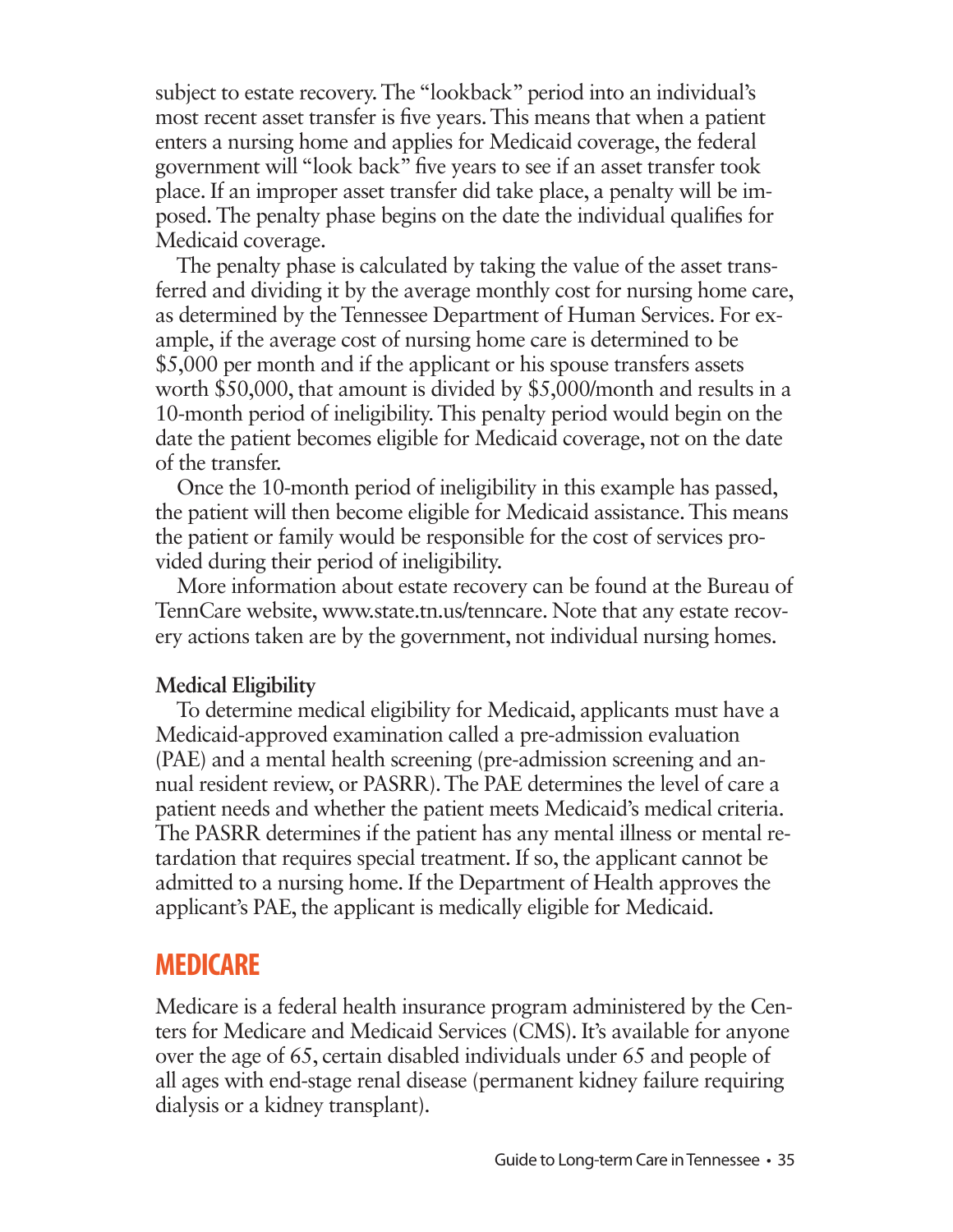Medicare is not a long-term care program. It covers nursing facility care for those individuals who are recovering from serious illness or injury, but only for a limited time. Medicare has Part A (hospital and skilled nursing insurance), Part B (medical insurance), Part C (Medicare Advantage plans) and Part D (prescription drug coverage).

### **Medicare Eligibility Requirements**

Nursing home coverage under Medicare, though very limited, falls under Part A. Medicare will cover nursing home care only if the patient receiving the care needs the highest level of care, called skilled nursing. The patient must also have spent at least three consecutive days in a hospital not more than 30 days prior to nursing home admission. A physician must certify that skilled nursing services are needed for the same or related illness for which the patient was hospitalized.

### **Medicare Benefits**

Medicare pays for an eligible individual's care in a skilled nursing facility for up to 100 days. Under the program, the first 20 days are covered at 100 percent. For the remaining days, the patient must make a daily coinsurance payment. The co-payment for 2011 is \$141.50 per day. If the patient remains in the nursing home longer than 100 days Medicare will make no further payments during that spell of illness. A spell of illness refers to the condition for which a patient is hospitalized. If, after the 100-day coverage limit, a patient remains well enough not to need skilled care for at least 60 days, and then the patient's condition declines to the point that hospitalization again is needed for at least three days, it is considered another spell of illness. This situation makes the patient eligible for another 20 days of full coverage and 80 days of partial coverage by the Medicare program.

*Part A.* Services covered under Part A include skilled nursing services and specialized rehabilitation services along with all routine Medicaidcovered services. Services not covered under Part A include:

- Personal convenience items:
- Private duty nurses; and
- Extra charges for a private room.

*Part B.* If a patient chooses to participate in the Part B medical insurance program, Medicare may help pay for covered services a patient receives from a physician while in a skilled nursing facility. Under certain circumstances, Part B may cover special services such as physical and occupational therapy.

Medicare Part B does not cover routine physical examinations and tests, routine foot care, eye or hearing examinations for prescribing or fit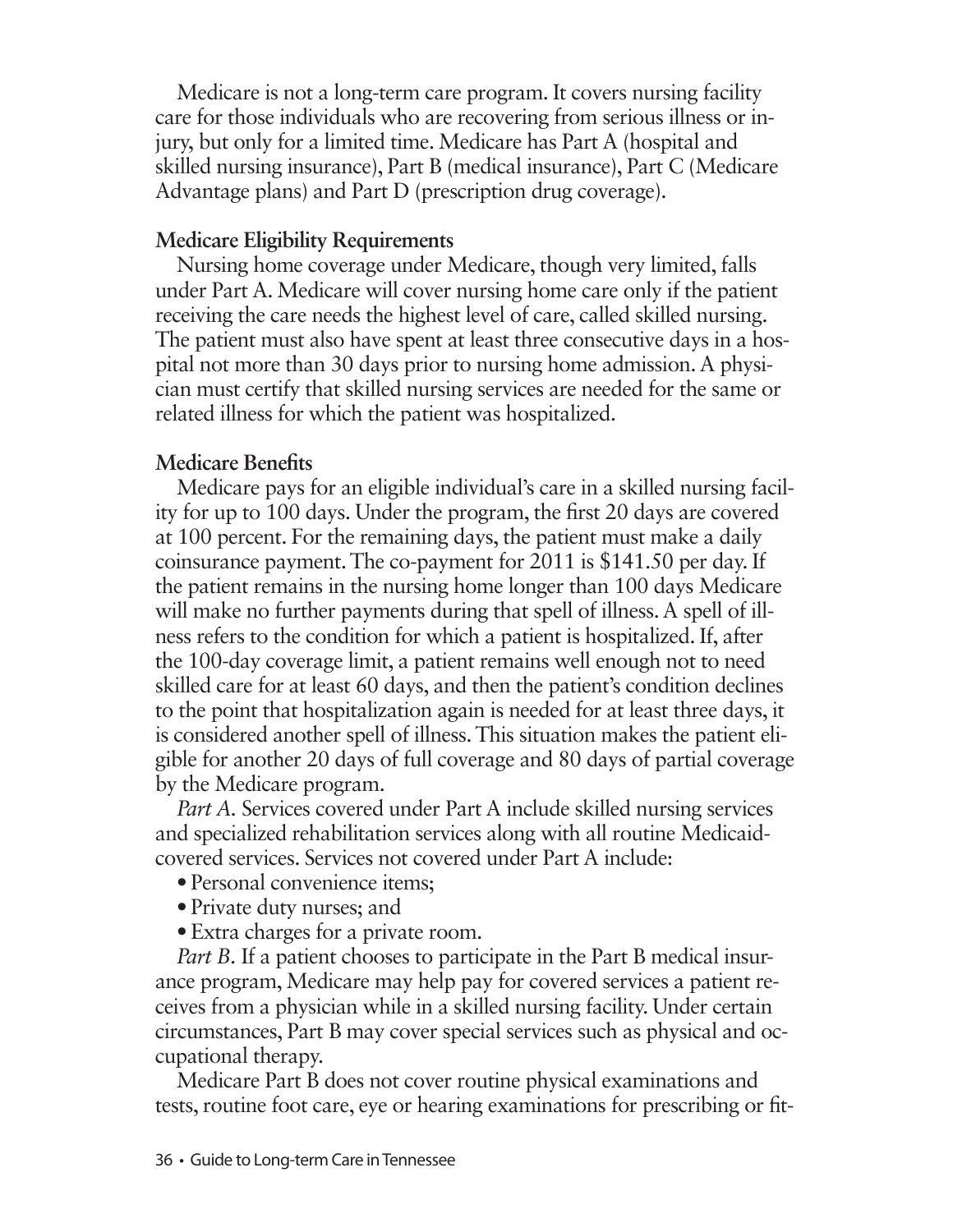ting eyeglasses, or certain examinations.

*Part C.* Medicare Advantage (MA) plans are offered by private companies that are approved by Medicare. Such plans provide all of a patient's Part A and Part B coverage and are required to cover all of the services covered by original Medicare except hospice care. Depending on the company, MA plans may also offer extra coverage such as vision, dental or wellness programs.

*Part D.* Everyone on Medicare has access to prescription drug coverage under the Medicare Part D program that was officially implemented in 2006. Medicare prescription drug coverage is insurance. Private companies provide the coverage, and beneficiaries choose their prescription drug plans, or PDPs. Beneficiaries pay co-payments on a sliding scale, with financial assistance available for certain low-income individuals.

There are some nursing home patients, however, who qualify for both Medicare and Medicaid; such patients are known as "dual eligibles." These patients living in nursing homes pay nothing out-of-pockets for prescription drug coverage, unlike other Medicare beneficiaries.

### **Other coverage**

In Tennessee, Medicare pays for the care of only around 17 percent of all nursing home patients. Private Medicare supplemental insurance policies – sometimes called Medigap policies—are designed to pay only deductibles and co-payments on services that Medicare will allow. If Medicare does not pay for nursing home care, neither will the supplemental insurance policy.

**For more information on Medicare, visit www.medicare.gov.**

### **PRIVATE PAY PATIENTS**

Patients who finance the cost of care on their own, without assistance from government programs, are known as "private pay" patients. These individuals pay for their care through personal funds or a long-term care insurance policy.

Long-term care insurance policies are available from a variety of sources, including some employers and insurance companies. The cost of the coverage is based on the applicant's age, current health and the benefits purchased. Policy benefits include a daily or monthly benefit to cover the cost of care, the length of time those benefits are payable, a deductible (called an elimination period), inflation protection (optional) and coverage outside of a nursing home (optional). Care outside of a nursing home can include an assisted care living facility or the insured's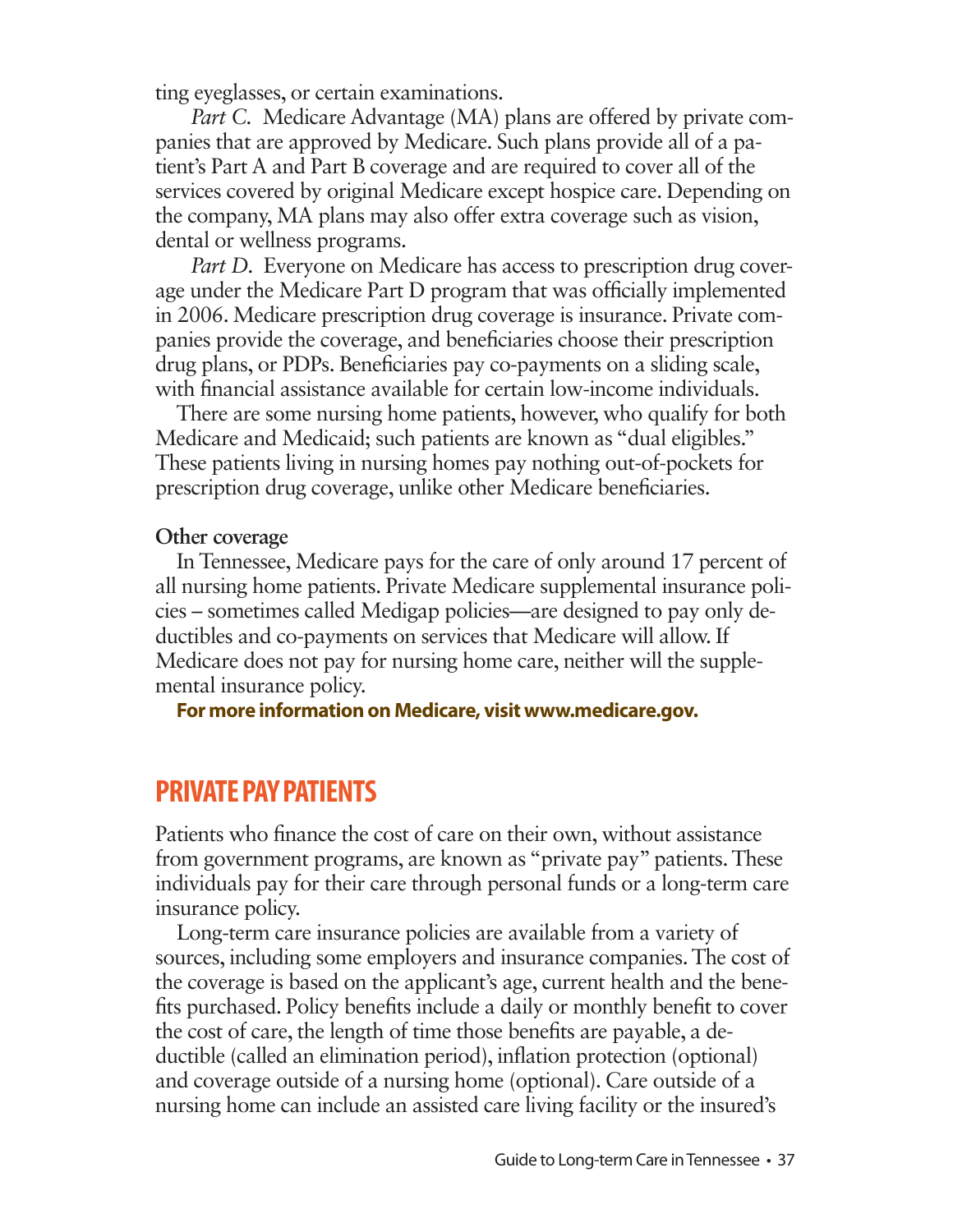own home.

Long-term care insurance policies will pay for care once assistance is needed with activities of daily living (bathing, dressing, eating, etc.) or if assistance is needed due to a cognitive loss. Policies sold in Tennessee cover all levels of care in a nursing home and can also cover care in an assisted care living facility and may even cover care in the insured's home. It is important to make sure that the policy is comprehensive if you would like the option of staying at home.

THCA recommends consumers understand the following items when purchasing long-term care insurance:

• *How long is the deductible period (elimination period)?* It is not recommended to choose more than 100 days. Also, understand how these days are counted if you are receiving care at home. Must you receive care from a home care agency for a day to count toward your deductible? Are you comfortable paying for this length of care out of pocket?

•*What amount of money does the policy pay for your care once you become ill?* Does this benefit grow over time? Is inflation protection built in to the plan? Be sure that you know the cost of care in your area.

• *How long will the benefits last once you need care?* This is commonly called the "benefit period." Are your benefits based on a "pool of money" or on a certain number of years?

• *Has the company ever had a rate increase on current insurance plans?* If so, when was the increase and how much? The policies can have a rate increase in the future so be sure to feel comfortable with the insurance company's financial strength.

**If you have questions about the companies authorized to sell longterm care insurance in Tennessee, contact the state Department of Commerce and Insurance at (615) 741-2241 or visit www.tn.gov/commerce.** Please note that just because a company is authorized to sell long-term care insurance in Tennessee does not mean it is endorsed by the state.

### **VETERANS' BENEFITS**

The Department of Veterans Affairs (VA) provides care in its own facilities to veterans who need Level 1 and Level 2 nursing care. The VA also provides long-term care benefits to veterans through contracts with community nursing homes. Beds are available to all veterans on a spaceavailable basis. **Contact the Department of Veterans Affairs at (615) 741-2931 for more information or visit www.tn.gov/veteran.**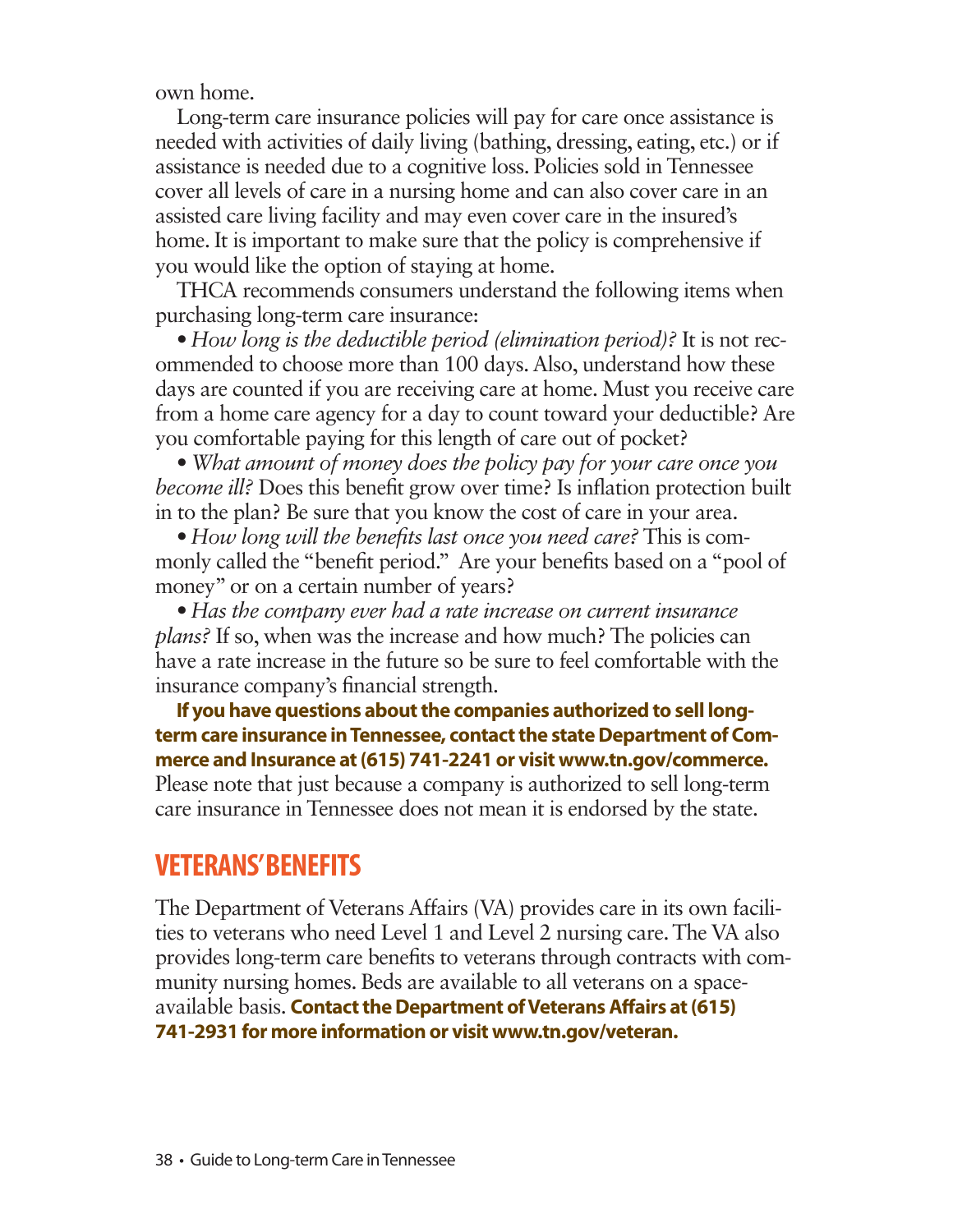

## **CHAPTER 6: A FAMILY GUIDE**

Imagine how much your home means to you. It's filled with mem<br>ries, personal belongings and, of course, familiarity. In any situa-<br>tion, it's a difficult place to leave, but for those entering a long-ter<br>care facility, it magine how much your home means to you. It's filled with memories, personal belongings and, of course, familiarity. In any situation, it's a difficult place to leave, but for those entering a long-term care facility, it can be even harder. Fear of the unknown often overwhelms both residents and their families, making the days just befacility staff are quite familiar with these concerns and the wide range of reactions that often accompany them, and they want residents and families to learn as much as possible about long-term care in order to make sure they receive the right care at the right time.

### **EMOTIONAL ISSUES**

Guilt. Resentment. Confusion. Relief. All of these emotions and more are common and understandable when a family member moves into a longterm care facility. Whether the move was long overdue or the result of a sudden illness or a drastic change in circumstance, such a major life change resonates throughout a family, creating concern not only about the care their loved one will receive but also about the many emotionally-charged issues involved.

It takes time to settle in to any new living arrangement, and, for fami-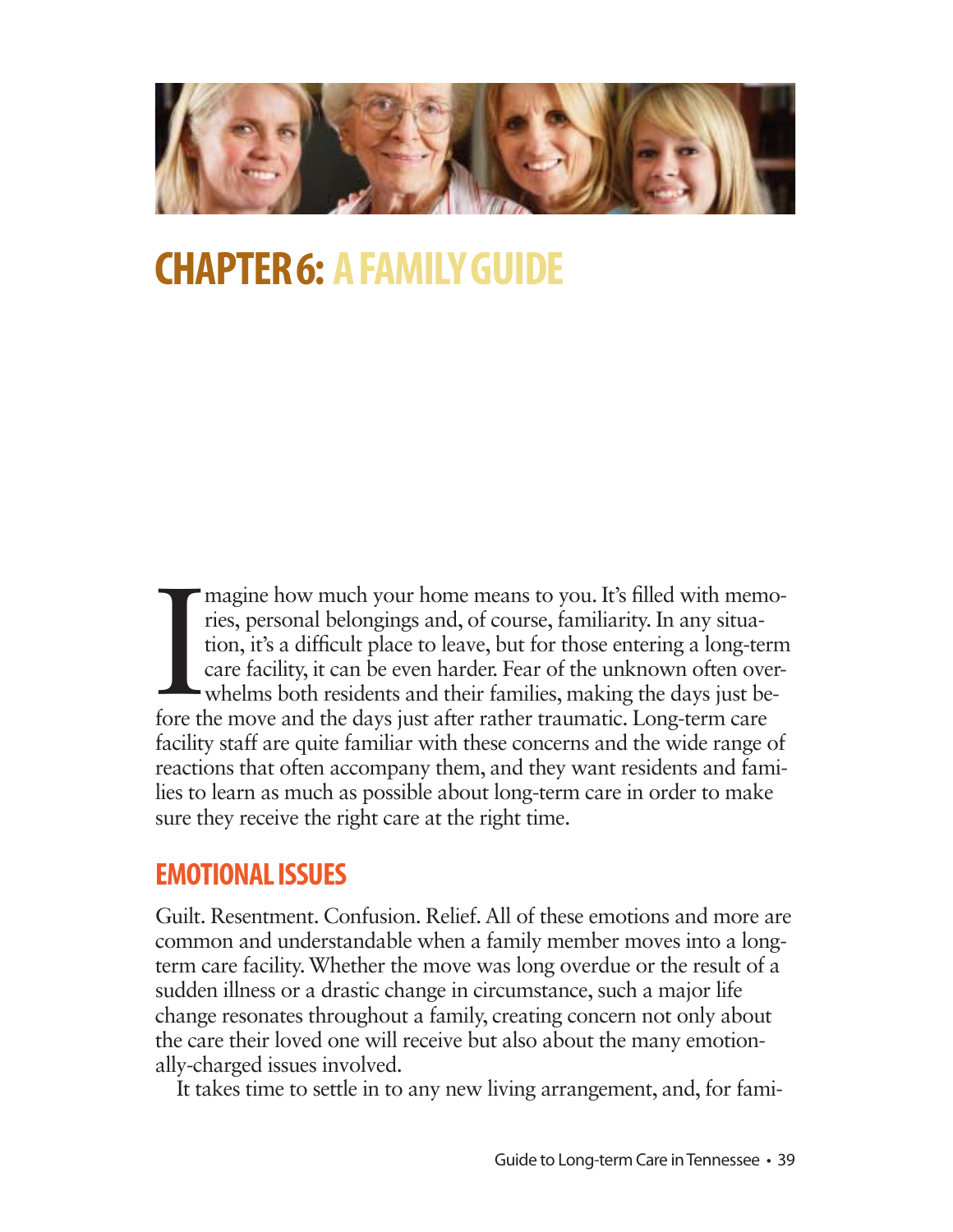lies and residents alike, the first 30 days or so in a long-term care facility may be uncomfortable and could lead to added tension, fatigue and even depression.

Even in situations where the selection of a long-term care facility was made with the resident fully involved in the process, it's not uncommon for residents to express resentment either verbally or nonverbally following admission. When feelings of guilt lead to doubts, families find it helpful to recall the many advantages that led to the decision to seek placement in a long-term care facility, including:

• A sense of community and activity that often fosters a much fuller lifestyle than would be possible at home;

• Regular clergy visits and religious services;

- Activities, educational programs, group discussions and outings;
- Personalized care plans that address specific needs;

• Nutritious, hot meals on a regular schedule, with care taken to meet any special dietary needs;

• The potential for more satisfying relationships with family and friends no longer burdened by the stress of routine daily care; and

• For nursing home patients, 24-hour attention, with trained nurses and physicians on staff.

And remember, you're not alone. Talk to members of another family who have made a similar decision and share your conflicting emotions. Many long-term care facilities have family councils and other organizations designed to foster this kind of discussion. Make the most of your visits and get involved, if possible, as a volunteer.

### **PLANNING AHEAD**

It's not always possible for the resident to be involved in selecting a longterm care facility, but this involvement can make a critical difference in the final adjustment by allowing the individual to choose a facility that fits his personal style of living, personal tastes or personal preferences.

The planning/selection process should include an opportunity for the resident to speak with the administrator, admissions director and other key staff if possible. The residents may have questions regarding services that family members may not know to ask.

As far in advance as possible, begin planning for the move. The resident should be involved in this planning process to the extent possible. Don't forget to involve staff members of the long-term care facility in planning the move. Often it's possible to get a head start on paperwork and financial details prior to admission day. With help from the staff, you can find out what information is needed regarding medical history, finan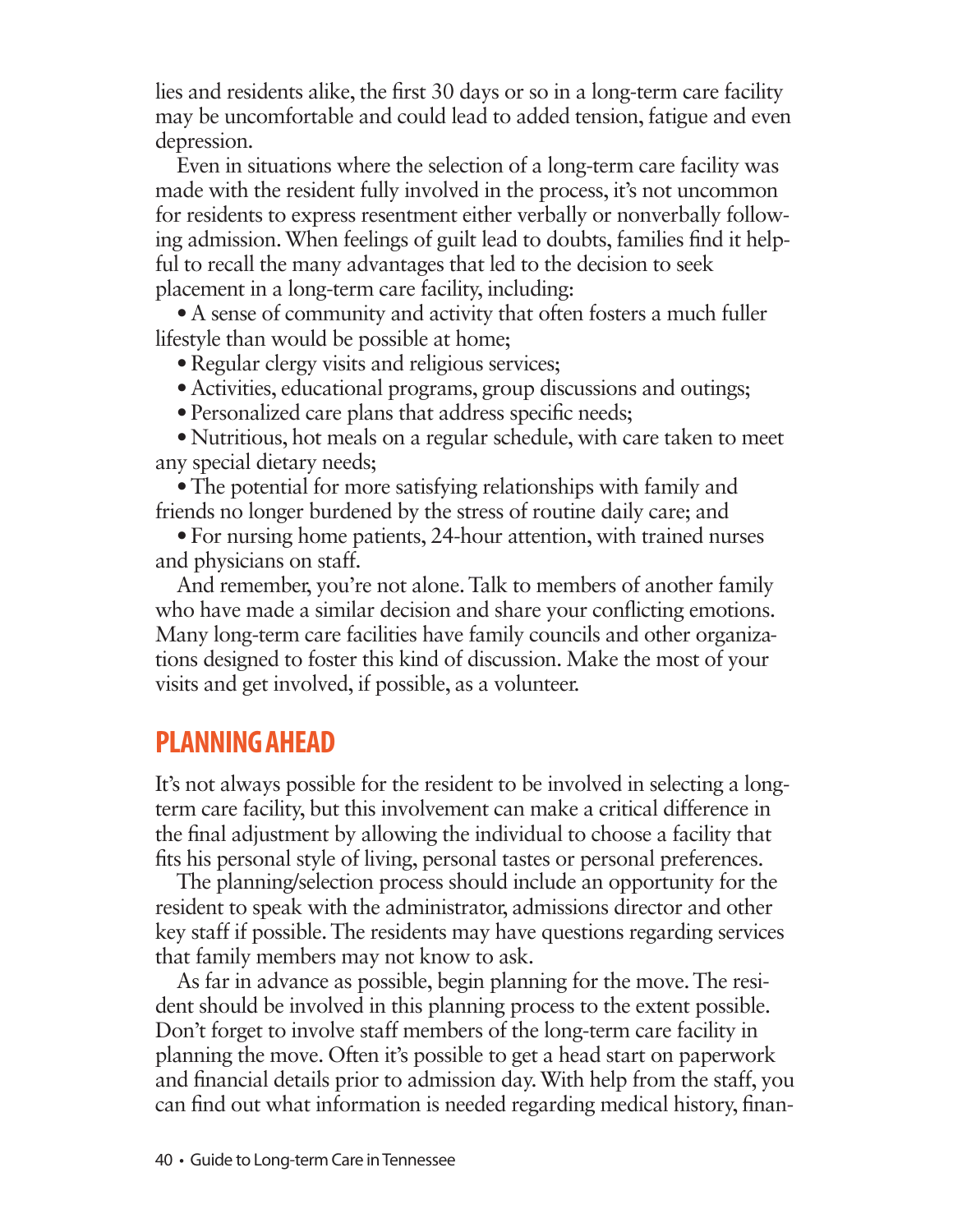cial eligibility and other key areas. Don't hesitate to ask questions.

Find out what types of personal belongings or decorations the resident would like to bring, and make sure that these are allowable and that there is space for them. Usually, anything is OK as long as it doesn't interfere with the ability of staff to provide needed care and comply with government regulations.

### **TELL THE FACILITY ABOUT THE RESIDENT**

The more input the long-term care facility gets from you, the better. If possible, provide written details about individual habits and practices, including:

• *Diet*. Is he a good eater? Are there any dietary restrictions (allergy, religious or medical)? What are his likes and dislikes?

• *Mobility*. To what extent can he get around independently? How is the resident's eyesight? Does he readily accept help to get around?

• *Personal care*. To how much privacy is the resident accustomed? What types of activities can he perform independently? Can he manage personal bathing and grooming alone? Does he prefer a bath or a shower?

•*Mental state*. Does he become fearful in strange surroundings or at night? Is he always aware of where he is, who he is and what day it is?

• *Special activities*. Does he have any hobbies or interests, like sports or reading? How does he like to keep busy? Does he smoke?

• *Daily routine*. What times does he like to bathe? Is he an early riser? Does he read the newspaper daily?

### **PRE-ADMISSION SCREENINGS**

A variety of state and federal requirements must be satisfied by a nursing home prior to admission or shortly thereafter. As mentioned in Chapter 5, a Medicaid pre-admission evaluation (PAE) to determine medical eligibility typically will be conducted before admission. A comprehensive resident assessment, to determine a plan of care, is also completed for each resident. The formal care plan is then prepared by the attending physician, a registered nurse and other staff members who will be involved with the resident's care. This care plan is updated every three months, or more frequently if the resident's condition changes.

Other requirements must be met at admission to determine the suitability of the environment for residents and to preserve residents' rights after they are admitted and receiving medical care.

Federal law mandates that nursing homes determine prior to admis-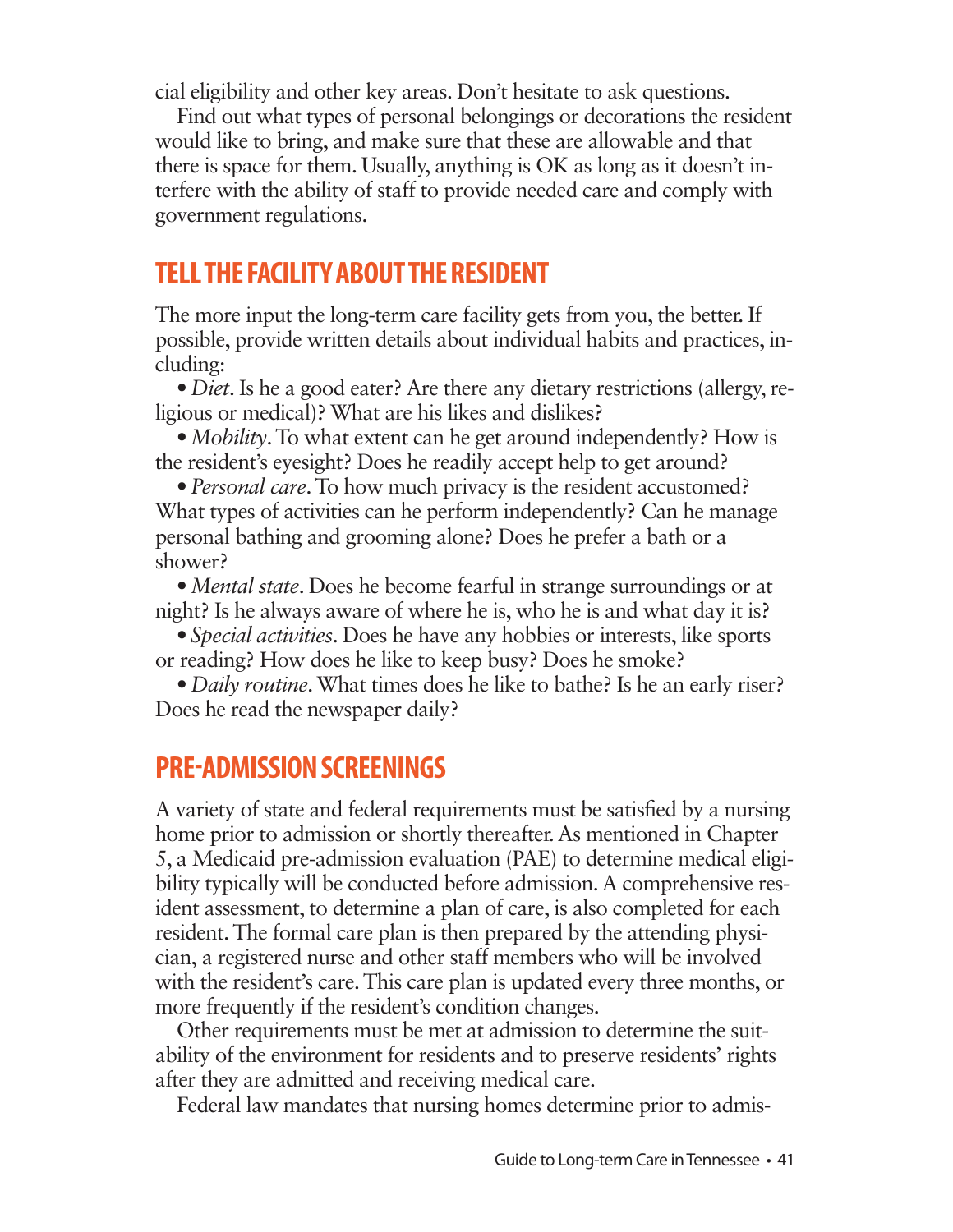sion whether a resident has any mental illness or mental retardation. This rule applies to all residents in facilities that participate in the Medicare and Medicaid programs. The screening is referred to as PASRR, which stands for Pre-Admission Screening and Annual Resident Review.

A PASRR is conducted for the benefit of both resident and facility, as it determines whether the facility is the best source of treatment for the resident. If the initial evaluation demonstrates the resident has any degree of mental illness or mental retardation, a more involved evaluation follows to determine whether the resident needs special services that cannot be provided in a nursing home.

If the second evaluation indicates a need for special services, the resident and family will be assisted in finding an alternative setting for the required care. Residents whose mental conditions change during their stay in the facility will be retested.

### **LEVELS OF CARE FOR NURSING HOME RESIDENTS**

As mentioned previously, Tennessee nursing facility residents are increasingly elderly and frail. Although a true statement, it is a vague description for determining exactly what kind of care a resident demands. Nursing facility residents represent a broad range of diagnoses, and, obviously, some require more care than others. Therefore, to help clarify the type of services a resident will need, a classification system was devised by the state Medicaid program categorizing nursing home residents as requiring either Level 1 or Level 2 care. Many facilities have adopted those terms for all residents, regardless of whether they receive Medicaid, Medicare, other assistance or are private pay.

Level 1 care refers to the basic level of care provided in nursing homes. Although this classification includes the facility's residents with less serious diagnoses, those who fall in this category still are quite ill. For example, a stroke victim who needs help walking and eating, and who is incontinent of both bowel and bladder, would be classified as a Level 1 resident. In fact, some residents who are completely bedridden still are considered Level 1 residents. Formerly known as "intermediate care," Level 1 simply means that a resident needs a less intensive regimen of care than certain other nursing facility residents.

Residents classified as needing Level 2 care require highly skilled medical treatment on a daily basis. A stroke victim who must be fed by a nasogastric tube, or who requires daily sessions with a physical therapist, would be classified as a Level 2 resident. Level 2 is comparable to the level of care the Medicare program defines as "skilled nursing care."

Understandably, Level 2 care is more expensive than Level I. The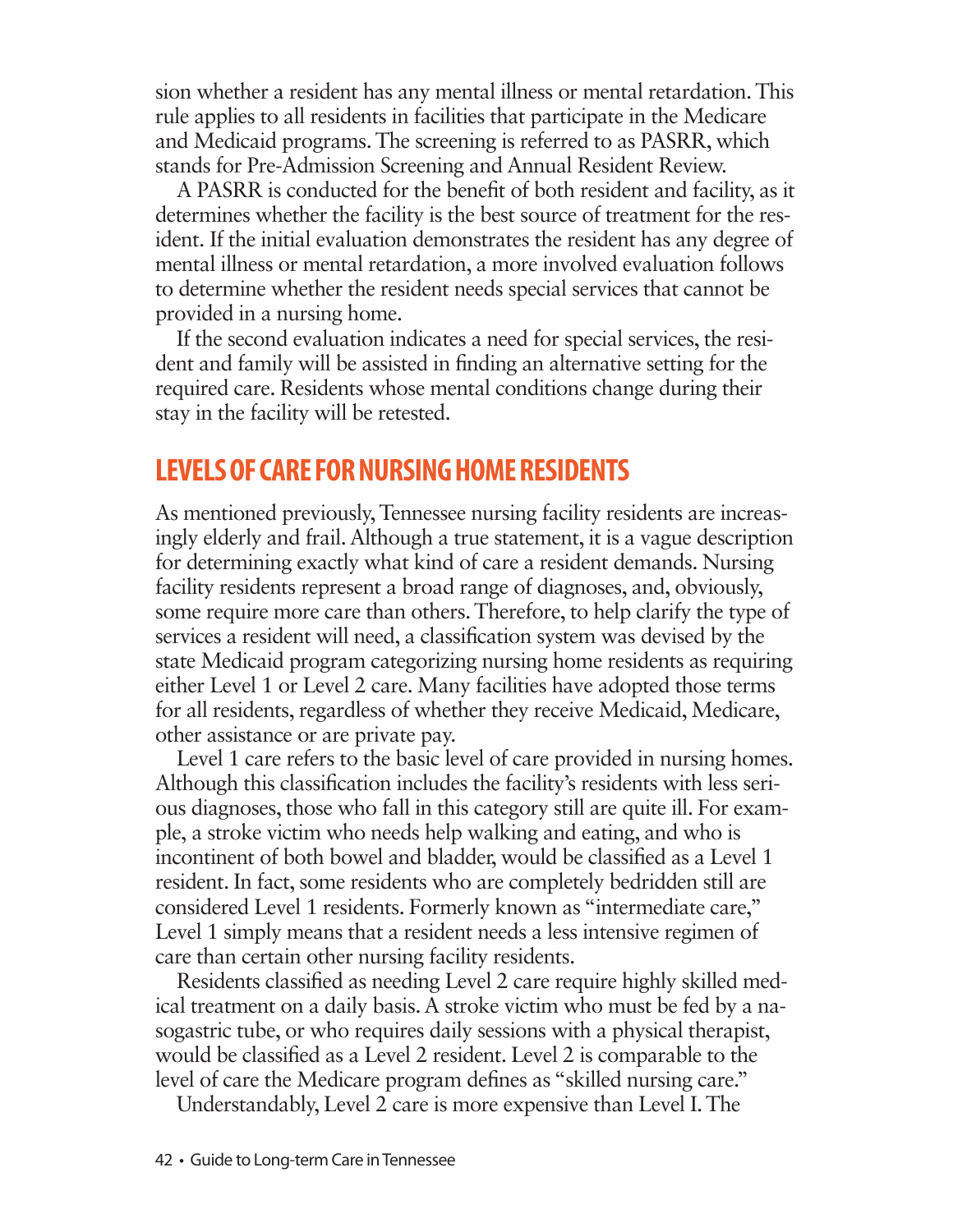amount Medicaid pays for Level 2 care is higher than what is paid for Level I care. Likewise, private pay residents also should expect to pay more for Level 2 care.

### **ADVANCE DIRECTIVES**

All residents have the moral and legal right to make decisions regarding their care and treatment in a nursing home, assisted care living facility, hospital or other health care facility. The value and risks of medications and procedures must be explained clearly to residents, and their rights include the right to refuse treatment.

Sometimes, of course, residents are unable to make their own health care decisions due to illnesses or other reasons. If possible, residents can make their treatment wishes known in advance through the use of advance directives.

The two-page **Advance Care Plan form** allows individuals to tell their doctors how they want to be treated if they are terminally ill or permanently unconscious. Advance Care Plans may also be used to tell doctors to avoid life-prolonging interventions, such as cardiopulmonary resuscitation (CPR), kidney dialysis or breathing machines.

The **Appointment of Health Care Agent form**, on the other hand, is similar to the former durable power of attorney for health care (DPAHC). It allows individuals to name one individual and one alternate to make health care decisions for them should they become unable to make decisions for themselves. Both the Advance Care Plan and Appointment of Health Care Agent forms are completed by individuals while they have the capacity to make health care decisions.

The **Physician Orders for Scope of Treatment or POST form** replaces the old do-not-resuscitate (DNR) form and represents the most noteworthy change resulting from the new law and new forms. It is more comprehensive than either the old in-facility or state Emergency Medical Service (EMS) DNR forms.

The POST form is completed by an individual's physician or, at the physician's direction, by another health care provider, such as facility staff. The resident or his representative does, however, sign the POST form. It includes a section to record a resident's choice on cardiopulmonary resuscitation, i.e., "Resuscitate (CPR)" or "Do Not Attempt Resuscitate (DNR/no CPR)." It also includes sections to record preferences when a resident is not in cardiopulmonary arrest such as medical interventions, antibiotics and medically-administered fluids and nutrition. Since this form is approved by the state, EMS will accept the new POST form as a replacement for the old EMS DNR form.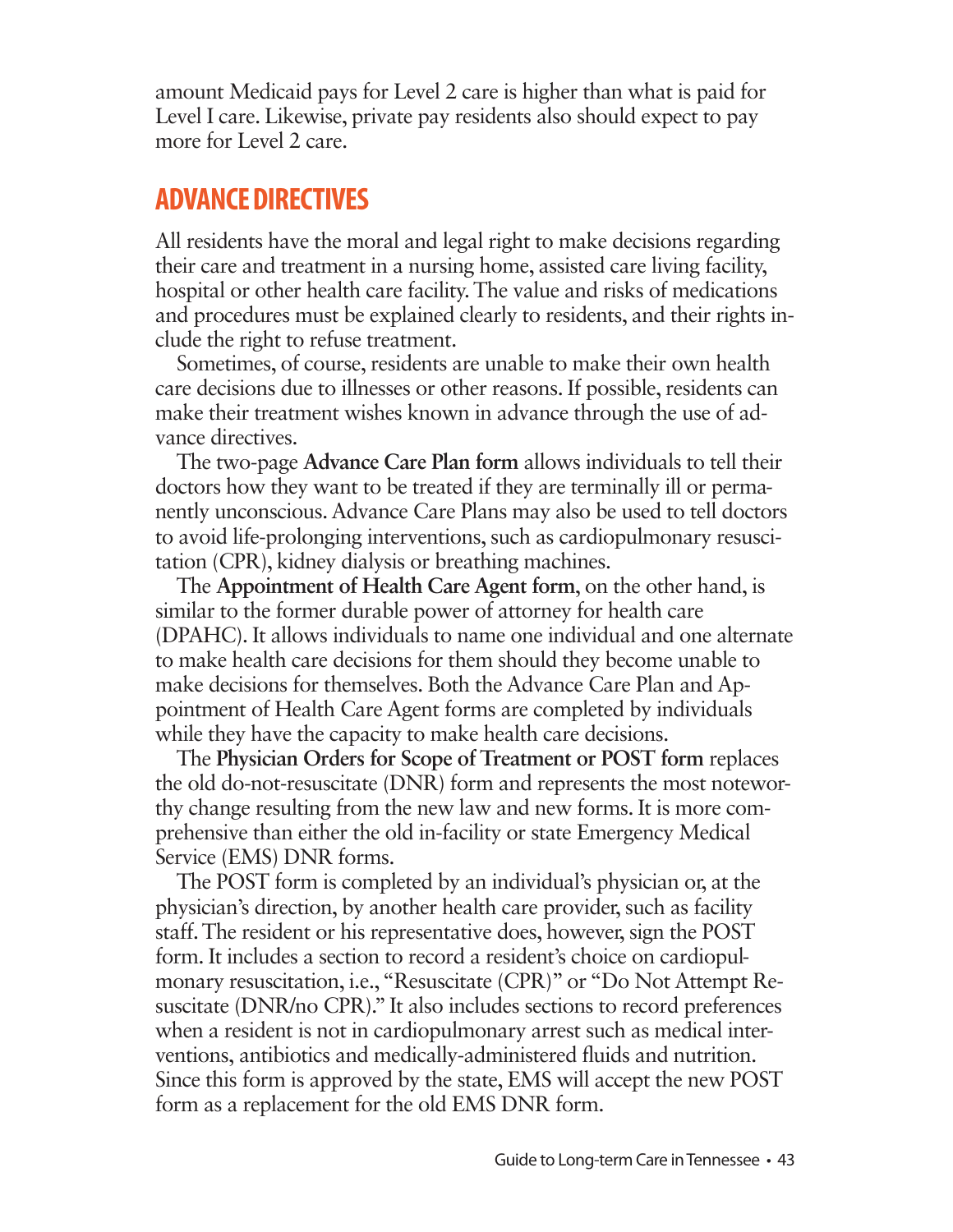Written advance directives can still be notarized, but individuals may choose simply to have the documents signed by two witnesses, one of whom is not a relative or entitled to any part of the individual's estate. **The new forms and additional information are available on the Tennessee state website at http://health.state.tn.us.** And remember, once advance directives are created, keep copies of the document in a safe location and give other copies to family members, health care agents and physicians.

### **TENNESSEE'S LINTON REGULATIONS**

During the nursing facility selection process, you are likely to discover a policy unique to Tennessee: resident wait lists. In fact, you will find wait lists at most Tennessee facilities that accept Medicaid. The practice of maintaining prospective resident wait lists originates from a 1990 court case, Linton v. Commissioner, which resulted in a federal court ruling mandating Medicaid-participating facilities admit residents on a firstcome, first-served basis.

As the name implies, wait lists mean beds may not always be immediately available for resident admission. When a bed is vacant, facilities must consult the wait list to determine who is next in line to be admitted. Wait list size varies greatly among facilities and changes daily. It's important to understand that whether the list has two or 200 names, it is not necessarily an accurate reflection of when any resident will be admitted, primarily because many people on the wait lists simply are not yet in need of nursing home care or they have been placed in another facility. There may be 200 names on the waiting list, but there also may be 10 empty beds that can't be filled from the list.

In addition, the regulations include instances when a resident may be admitted according to circumstances beyond first-come, first-served. The most common example of this is admission to the nursing facility directly from the hospital due to medical need. Also, because nursing facilities place only residents of the same gender together in each room, admission may depend on whether the resident is male or female. Admission preference also may be given in cases requiring intervention by the Department of Human Services Adult Protective Services; in limited instances of resident transfer from another facility; as well as when a nursing facility resident has been in the hospital.

Although having to place your name on a wait list may seem discouraging, Linton regulations exist to protect consumer rights and help individuals plan ahead for when long-term care services will be needed. If you are told by facility staff that your admission may be delayed by the wait list, please remember the facility has no choice in complying with the law.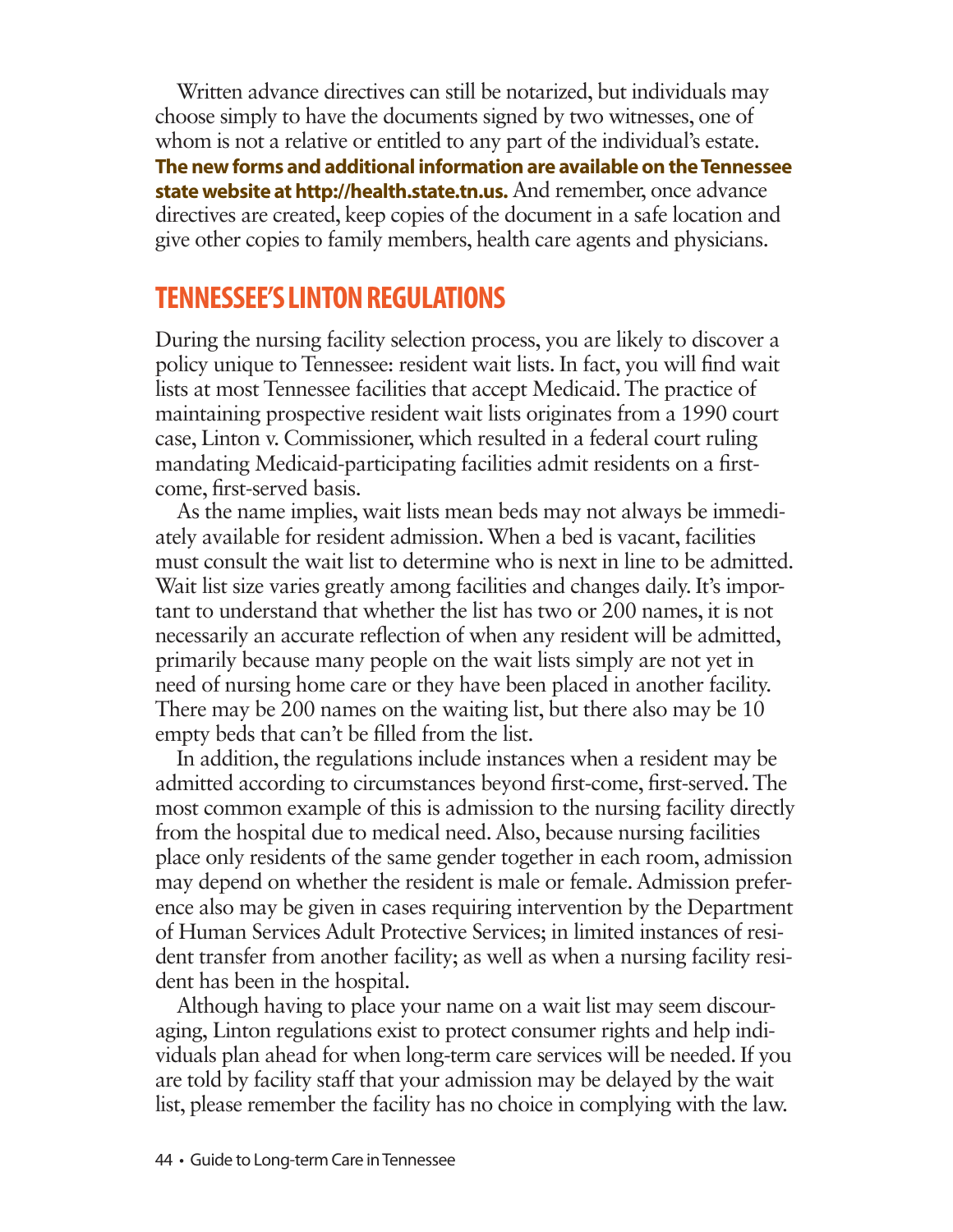

## **CHAPTER 7: LONG-TERM CARE GLOSSARY**

F ollowing are definitions of some terms you're likely to encounter when considering placement of a loved one in a long-term care facility:

**Activities of daily living (ADL):** Physical functions that a person normally performs independently every day, including bathing, dressing, toileting, transferring, eating and personal grooming. Nursing home patients frequently need assistance with multiple activities of daily living.

**Activity coordinator:** A trained staff member who is responsible for leisure activities in the facility. Activity coordinators develop programs for residents based on individual abilities and interests. Activity programs must be designed to help residents maintain their highest level of functioning.

**Acute:** A sudden and severe condition.

**Administration on Aging:** An agency of the U.S. Department of Health and Human Services that advocates for older persons and their concerns at the federal level. The Administration on Aging works closely with its nationwide network of state and area Agencies on Aging and Disability.

**Administrator:**The staff member responsible for the overall management of the nursing home. Every Tennessee nursing home must have a full-time administrator who is licensed by the state.

**Adult care home:** Licensed adult care homes provide care for five or fewer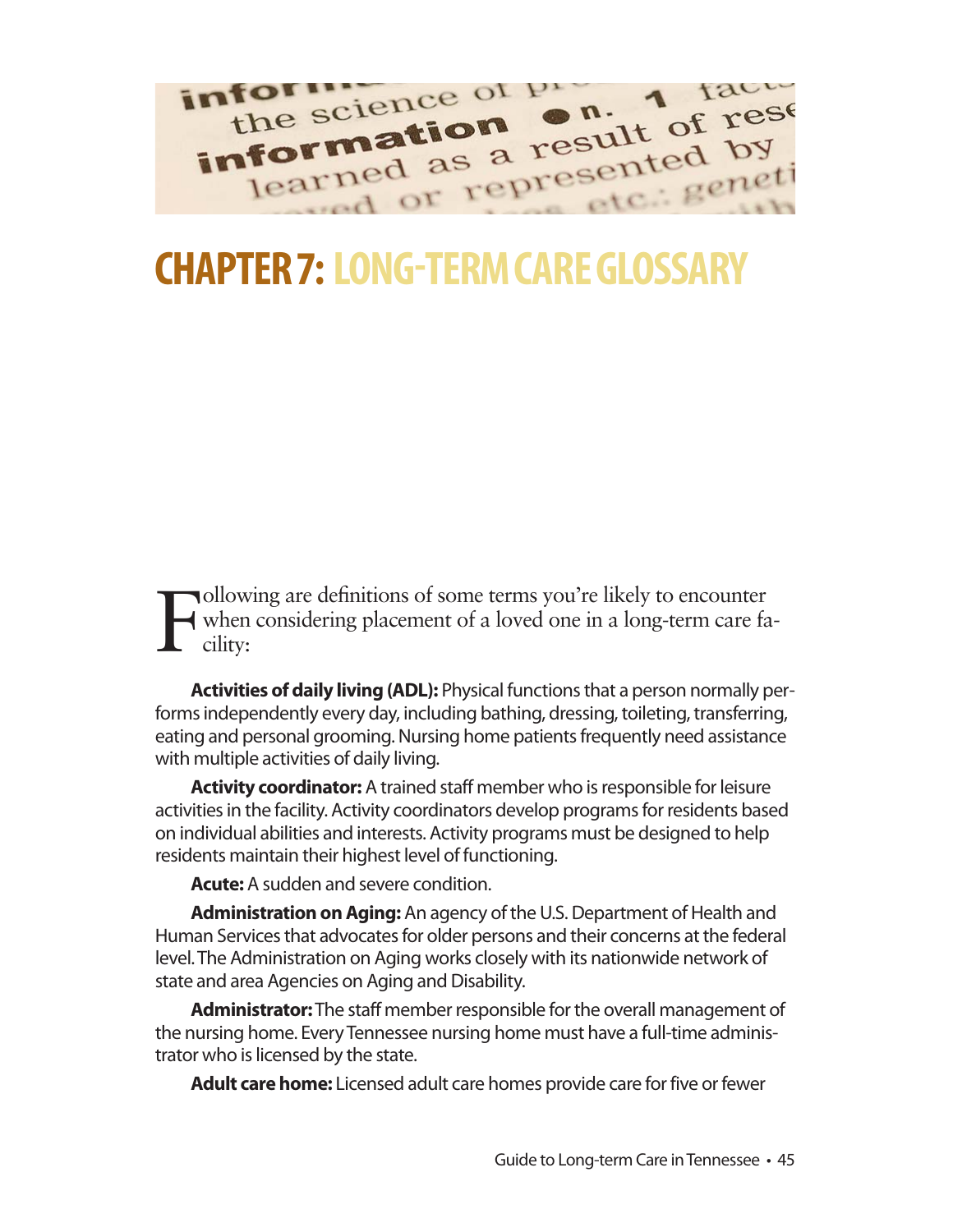elderly or disabled adults who require ventilator care or have traumatic brain injuries.

**Adult day care:**A program that provides protective care for adults who stay at home at night but who need supervision and assistance during the day, generally because the family caretaker must go to work. A number of Tennessee nursing homes have adult day care programs, and many are offered in conjunction with the Alzheimer's Association.

**Advance Care Plan form:**This advance directive form allows individuals to tell their doctors how they want to be treated if they become terminally ill or permanently unconscious. The two-page form allows individuals to appoint health care agents to make decisions for them if they can no longer do so.

**Advance directives:**Written statements of an individual's preferences and directions regarding health care. Advance directives protect a person's rights even if he becomes mentally or physically unable to choose or communicate his wishes.

**Appointment of Health Care Agent form:** This advance directive form names one individual and one alternate to make health care decisions for an individual. The Tennessee General Assembly adopted the Appointment of Health Care Agent form in 2004 under the Health Care Decisions Act. That piece of legislation changed the name of the "durable power of attorney for health care (DPAHC)" form to "Appointment of Health Care Agent." Please take note that any DPAHCs completed prior to the Health Care Decisions Act remain valid and can be used to appoint a health care decision maker. This form is not as comprehensive as the Advance Care Plan form.

**Assisted care living facilities (ACLF):** A type of facility that bridges the gap between private homes and nursing homes. Assisted living facilities provide certain medical services, which typically can be self-administered, for people with no other health problems and who medically do not need the more intensive nursing services provided in nursing homes.

**Care plan:** A written plan for treating the medical, social and emotional needs of each resident. The plan is written by the resident's attending physician, a registered nurse and other staff members. The plan of care is updated at least once every three months and more often if the resident's condition changes.

**Centers for Medicare & Medicaid Services (CMS):** The federal agency that administers health service programs, including Medicare and Medicaid. It is part of the U.S. Department of Health and Human Services.

**Certification:**The process a nursing home undergoes to qualify a resident for participation in the Medicaid and Medicare programs.

**Certified nursing assistant (CNA):** A staff member who has completed at least 75 hours of classroom and clinical training and is responsible for assisting nursing home residents with their activities of daily living. CNAs are also sometimes called aides or techs.

**CHOICES:** TennCare's program for long-term care services. Under CHOICES, managed care organizations (MCO) coordinate nursing facility services and home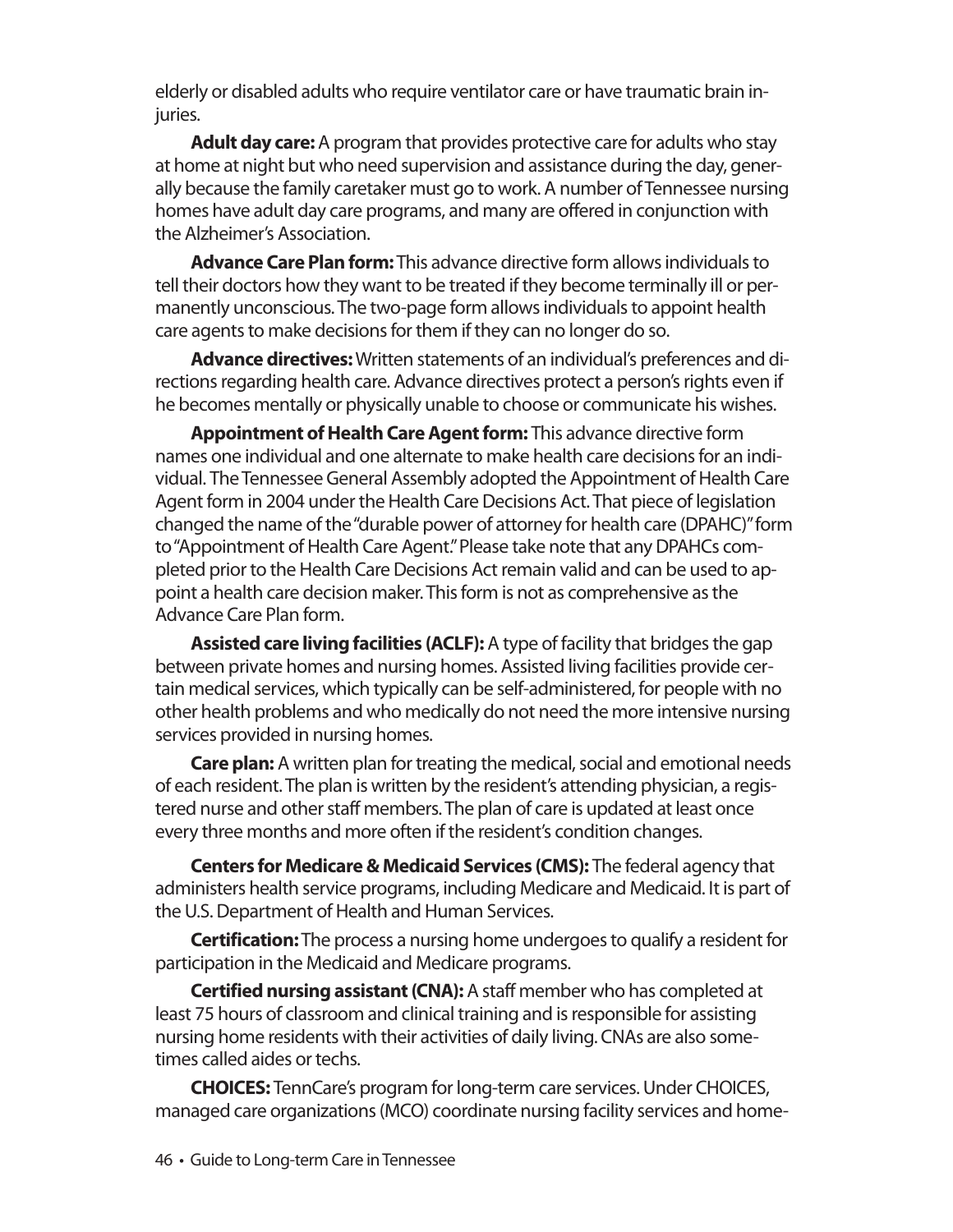and community-based services (HCBS) for the state's for long-term care residents.

**Chronic:** A lasting or prolonged illness or symptom.

**Consumer direction of HCBS:** An option in CHOICES that allows long-term care recipients to direct and manage certain aspects of their care, primarily the hiring, firing and day-to-day supervision of workers delivering services.

**Dementia:** Progressive mental disorder that affects memory, judgment and cognitive powers. One type of dementia is Alzheimer's disease.

**Director of nursing:** A nurse who supervises other nurses and certified nursing assistants. In Tennessee facilities, the director of nursing (DON) must be a registered nurse unless the facility has special permission to use a licensed practical nurse.

**Dual eligible:** Dual eligible refers to individuals who qualify for full benefits under both Medicare and Medicaid (known as TennCare in Tennessee).

**Durable power of attorney for health care (DPAHC):** See "Appointment of Health Care Agent form."

**Home- and community-based services:** HCBS refers to those services that allow certain elderly and disabled individuals to live in the community and receive care. HCBS include home-delivered meals, homemaker services, minor home modifications, personal care services, Personal Emergency Response Systems (PERS), respite care, adult day care, assisted care living facility (ACLF) care, assistive technology, attendant services and pest control.

**Home health care agency:** An agency staffed and licensed to provide health services to individuals in their own homes.

**Intermediate care facility (ICF):** A term formerly used by the Medicaid program to refer to a nursing home that provides the level of care needed by most nursing home residents. This level of care, now called Level 1, is less intensive and less expensive, than what is called skilled nursing care, or Level 2.

**Levels of care (Level 1 and Level 2):**The intensity of care provided to nursing home residents depends on their medical needs. Most residents need a less intensive level of care that the Medicaid program calls Level 1 (formerly called intermediate care), while others need a more intensive level called Level 2 or skilled nursing care. The cost of Level 2 care is higher than that of Level 1, both to private pay residents and to the Medicaid program. The Medicare program does not cover Level 1 care and covers skilled care only in certain circumstances and in certified facilities.

**Licensed practical nurse (LPN):** A nurse who graduated from an approved one-year nursing program and passed a state-administered test. LPNs frequently hold supervisory positions in nursing homes.

**Living will:** See "Advance Care Plan form."

**Long-term care:** Health or personal services required on a continuing basis by people who are chronically ill, aged, disabled or retarded. Long-term care generally refers to care provided in an institution such as a nursing home or assisted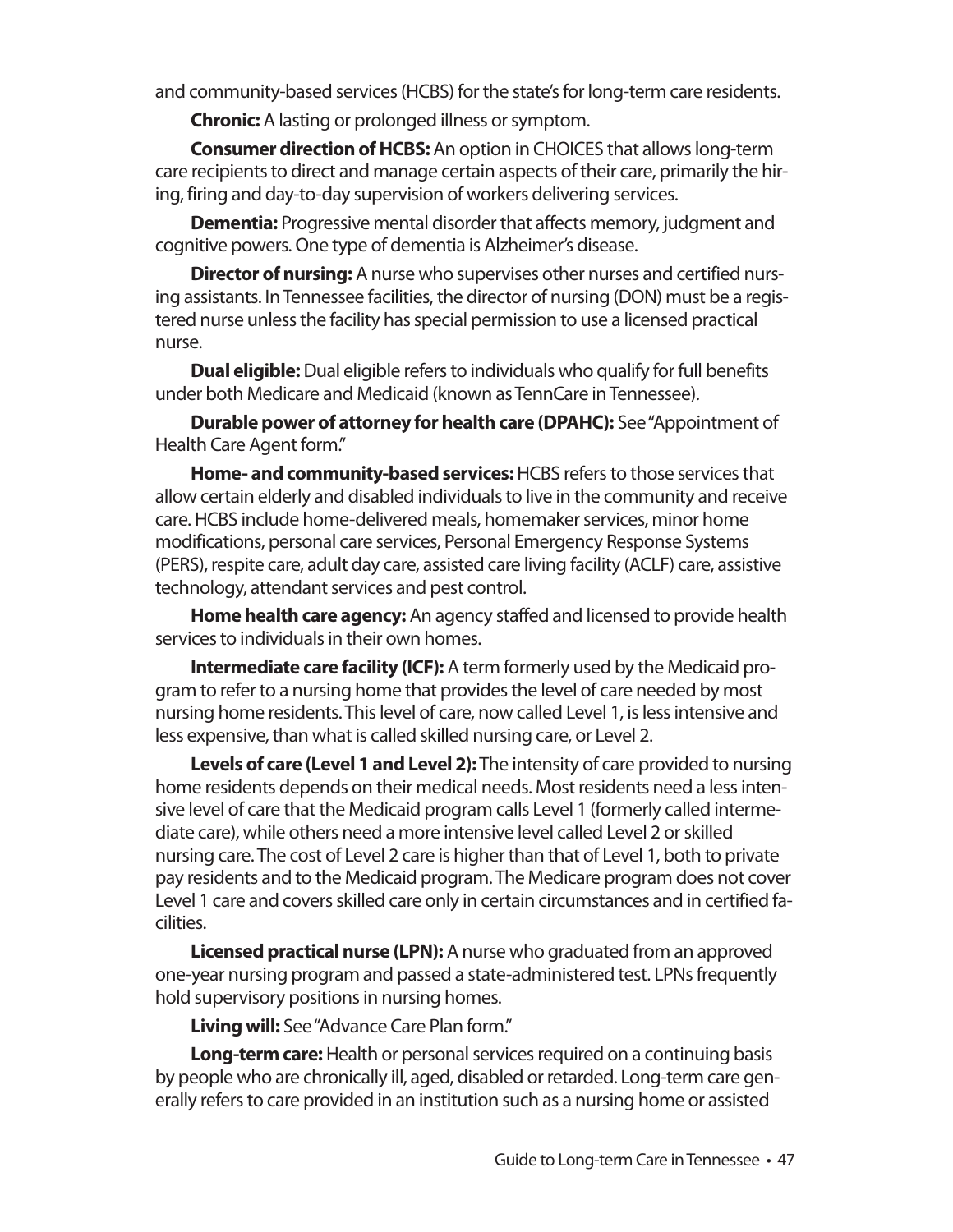care living facility (ACLF), but it may also refer to continuing care provided in the individual's home.

**Long-term care insurance:** Insurance that will pay all or part of the cost of long-term care. Many private insurance companies have developed comprehensive long-term care policies.

**Long-term care ombudsman program:**The ombudsman program is a public/government/community-supported program that advocates for the rights of long-term care residents. Volunteers visit local facilities weekly, monitor conditions of care and try to resolve problems involving meals, finances, medication, therapy, placement and communication with staff.

**Managed care organization:** A company (as an HMO or PPO) that coordinates the delivery of long-term care services. They are commonly referred to as MCOs.

**Medicaid:** A program that provides medical benefits to medically- and financially-eligible individuals. Medicaid is operated and administered by the state government and subsidized by the federal government. In Tennessee, it is referred to as TennCare. While it was never designed to answer the financial burdens of longterm care for the elderly, it is the only program currently in place to pay for nursing home care for people who cannot afford it and who do not have private insurance or qualify for Medicare or Veterans Administration benefits.

**Medical director:** A physician who oversees the medical services provided to nursing home residents. Residents may choose the medical director to be their personal physician or they may use any other physician who makes visits to the facility.

**Medicare:** The federal health insurance program for people age 65 or older, people under age 65 with certain disabilities and people of all ages with end-stage renal disease (permanent kidney failure requiring dialysis or a kidney transplant). The Medicare program has four separate parts: Part A, which covers inpatient hospitalization and skilled nursing care; Part B, which covers physician services and certain medical equipment and services; Part C, Medicare advantage plans; and Part D, which offers prescription drug coverage for Medicare beneficiaries.

**Medicare Advantage plans:** Medicare Advantage plans (like an HMO or PPO) are health plans run by Medicare-approved private insurance companies. Medicare Advantage plans, also called Part C, include Part A, Part B and usually other coverage like Medicare prescription drug coverage, sometimes for an extra cost. In some plans, like HMOs, beneficiaries may only be able to see certain doctors or go to certain hospitals to get covered services.

**Medication aide-certified:** MACs are trained to administer routine oral and topical medications to nursing home and assisted care living facility (ACLF) residents.

**Medigap insurance:** A term commonly used to describe Medicare supplemental insurance policies available from various companies. Medigap is private insurance that may be purchased by Medicare-eligible individuals to help pay the deductibles and co-payments required under Medicare. Medigap policies gener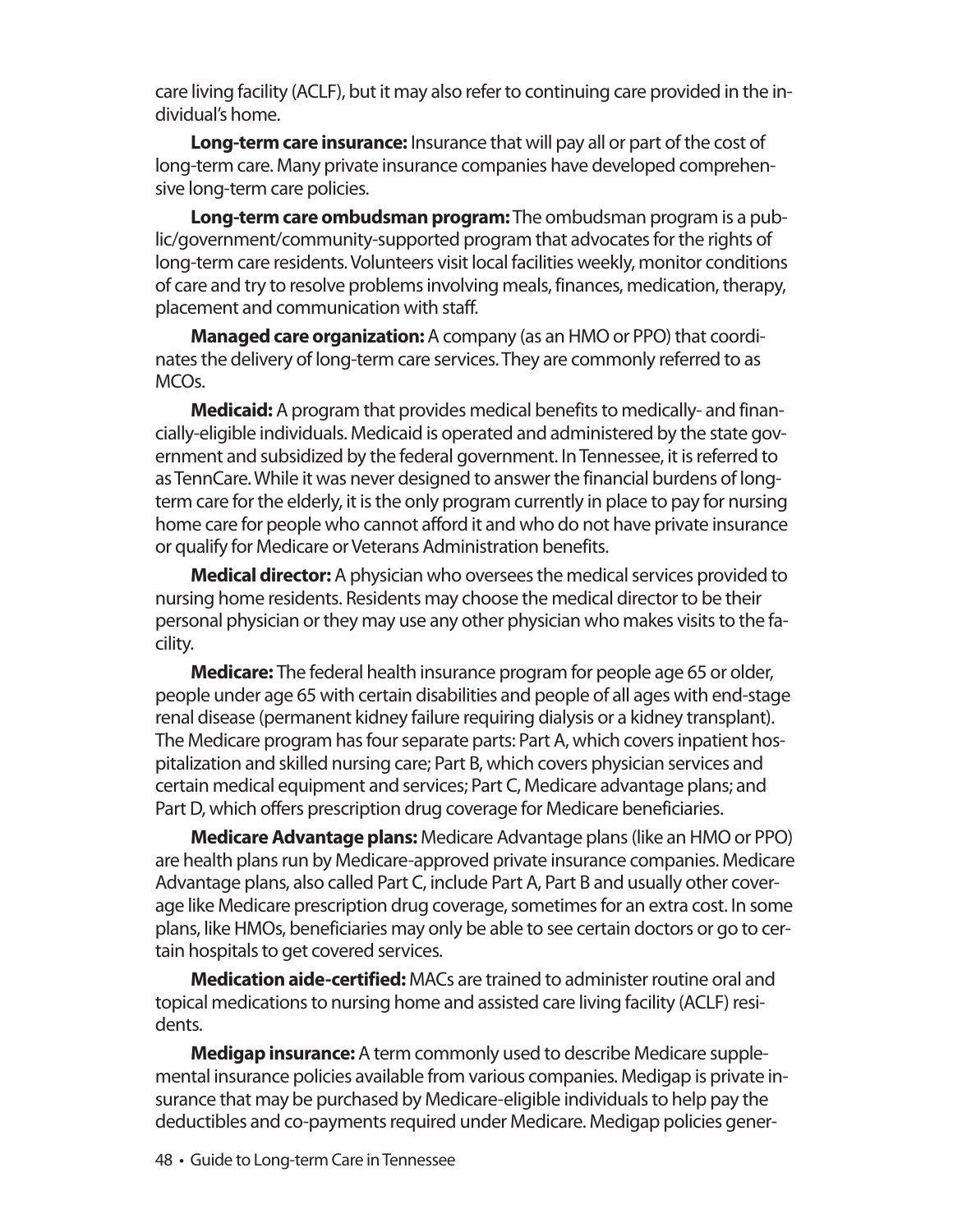ally do not pay for services not covered by Medicare, such as Level 1 nursing home care.

**Minimum Data Set:** MDS is part of the U.S. federally mandated process for clinical assessment of all residents in Medicare or Medicaid certified nursing homes. This process provides a comprehensive assessment of each resident's functional capabilities and helps nursing home staff identify health problems.

**Nursing home:** A health care facility in which chronically ill or disabled individuals can receive skilled, 24-hour nursing care.

**OPTIONS program:**OPTIONS for Community Living is a state-funded program. The program was created to provide the elderly and adults with disabilities home- and community-based services choices. There is no income eligibility requirement for this program; however, there is a sliding fee scale based on income. The services funded through the state for OPTIONS include homemaker services, personal care and home delivered meals.

**Physician Orders for Scope of Treatment (POST) form:**The POST form replaces the do-not-resuscitate (DNR) form. It is completed by an individual's physician or, at the physician's direction, by another health care provider, such as nursing home staff. The individual or his representative does, however, sign the POST form. It includes a section to record an individual's choice on cardiopulmonary resuscitation, i.e., "Resuscitate (CPR)" or "Do Not Attempt Resuscitate (DNR/no CPR)." It also includes sections to record preferences when an individual is not in cardiopulmonary arrest such as medical interventions, antibiotics and medically-administered fluids and nutrition.

**Pre-admission evaluation (PAE):**The screening process used by the Medicaid program to determine whether an individual meets the medical guidelines to be eligible for Medicaid.

**Pre-admission screening and annual resident review (PASRR):** A process for determining whether a person being considered for admission has any mental illness or mental retardation. Federal law requires nursing homes that participate in Medicare or Medicaid to screen all individuals prior to admission. If an initial evaluation reveals mental illness or mental retardation, a more in-depth evaluation is performed to determine whether the individual needs special services that cannot be provided in a nursing home. Individuals whose mental conditions change during their stay in the facility will be retested.

**Private pay residents:** Residents who pay for their own care or whose care is paid for by their family or another private third party, such as an insurance company. The term is used to distinguish residents from those whose care is paid for by governmental programs (Medicaid, Medicare and Veterans Administration).

**Prospective Payment System:** A method of reimbursement in which Medicare payment is made based on a predetermined, fixed amount. The payment amount for a particular service is derived based on the classification system of that service (see also "Resource Utilization Groups").

**Registered nurse (RN):** Nurses who have graduated from a college program of nursing education (two-year associate degree, four-year baccalaureate or mas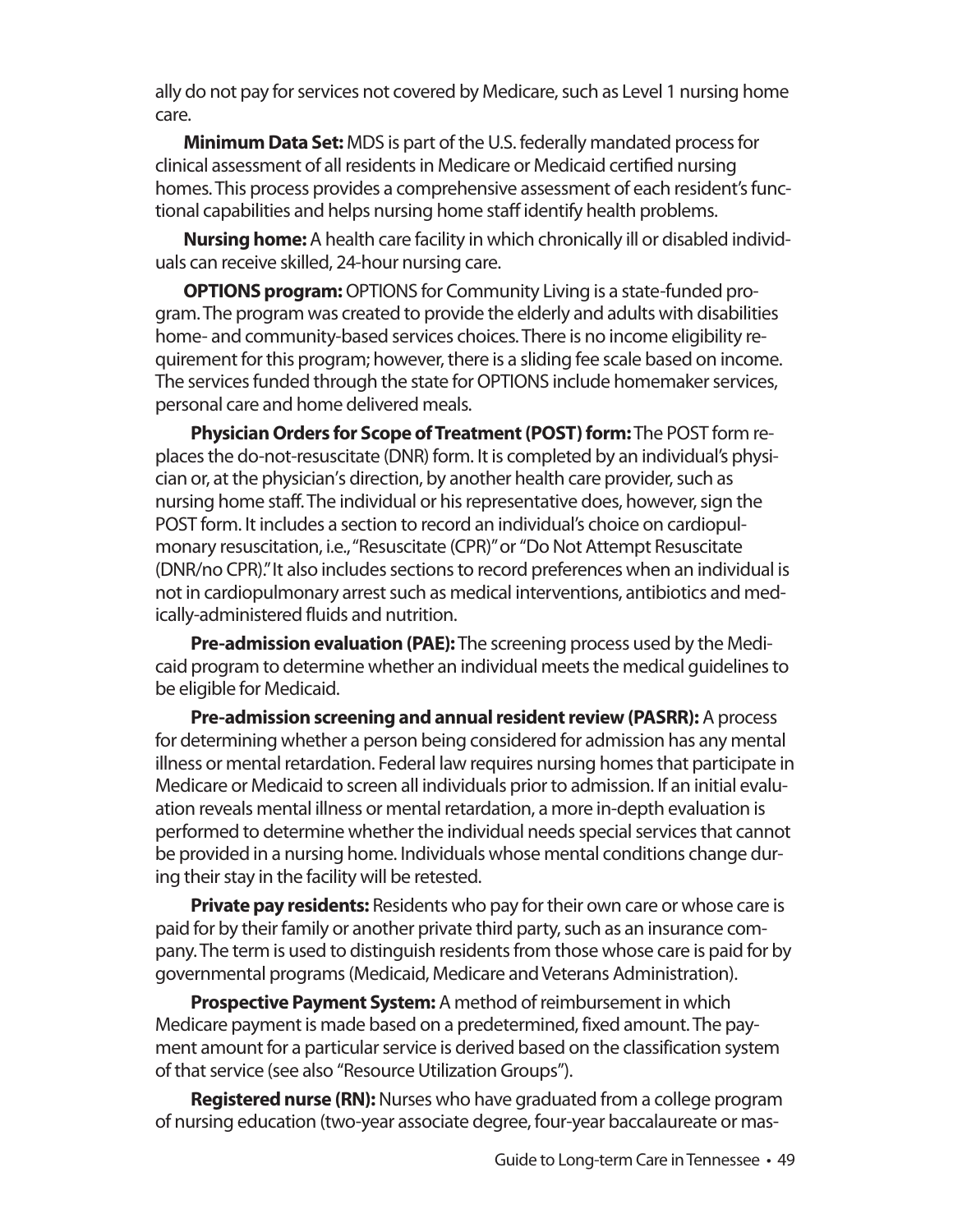ter's degree) and passed a state-administered exam. RNs have completed more formal training than licensed practical nurses and have a wide scope of responsibility, including all aspects of nursing care.

**Resident assessment:** A standardized tool that enables nursing homes to determine a resident's abilities, what assistance the resident needs and ways to help the resident improve or regain abilities. Resident assessment forms are completed using information gathered from medical records, discussions with the resident and family members and direct observation.

**Residential home for the aged (RHA):** A residential facility that provides room, board and personal services to residents who can take care of themselves with little or no assistance. Although they are sometimes confused with nursing homes, homes for the aged do not provide nursing services and are not licensed to do so.

**Resource Utilization Groups (RUG):** These 53 categories make up the resident classification system used by the Medicare program to adjust its payment rates to skilled nursing facilities (see also "Prospective Payment System").

**Respite care:** A program that offers overnight accommodations and medical care for individuals who cannot take care of themselves and normally are cared for at home by family members. Respite care gives the routine caregivers a temporary respite from their caregiving responsibilities.

**Skilled nursing facility (SNF):** A term used by the Medicare program to describe nursing homes that are certified to provide a fairly intensive level of care, called skilled nursing, to Medicare residents. The term skilled nursing was formerly used by the Medicaid program as well, but has now been replaced with the term "Level 2" (see "Levels of care").

**Supplemental Security Income (SSI):** A federal program that pays monthly checks to people in need who are 65 years or older or who are blind or otherwise disabled. The purpose of the program is to provide sufficient resources so that qualified individuals can have a basic monthly income. Eligibility is based on income and assets.

**Survey:** A detailed, unannounced inspection of each licensed nursing home conducted at least once a year by the Health Care Facilities division of the Tennessee Department of Health.

**Tennessee Center for Assisted Living:**TNCAL launched in May 2009 as a distinct organization under the THCA umbrella. TNCAL is dedicated to representing and protecting the interests of assisted care living facilities (ACLF) across Tennessee. TNCAL is affiliated not only with THCA but with the American Health Care Association (AHCA) and the National Center for Assisted Living (NCAL).

**Tennessee Health Care Association:**THCA is an association of more than 250 nursing homes of all ownership types – privately owned, governmental, independent proprietary, nonprofit and mulitfacility. THCA is an affiliate of the American Health Care Association (AHCA) and is dedicated to helping nursing homes maintain the highest standards of care and professionalism.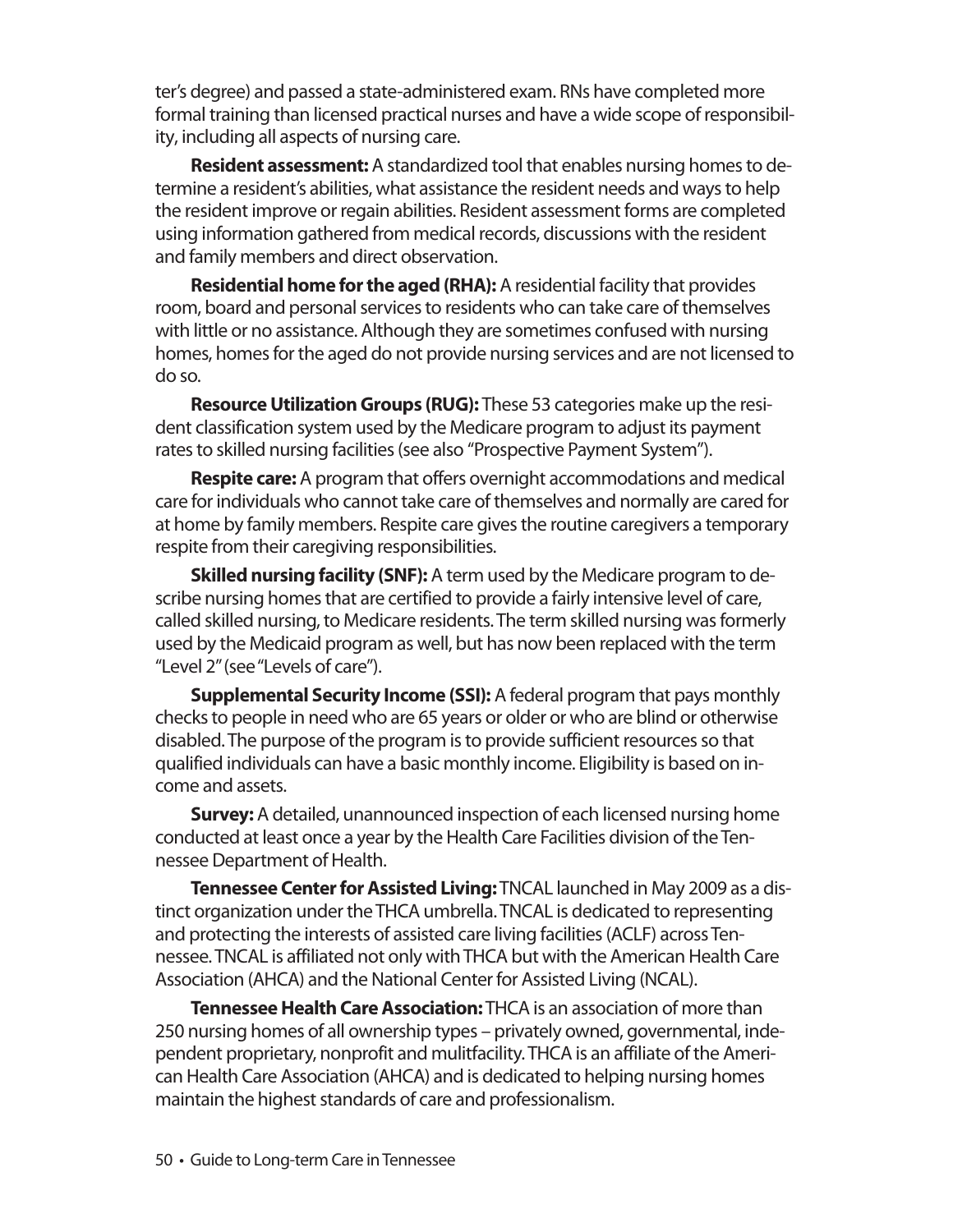

## **CHAPTER 8: RESOURCE DIRECTORY**

#### **Administration on Aging Region IV Regional Support Center**

Atlanta Federal Center 61 Forsyth St. SW Suite 5M69 Atlanta, GA 30303 (404) 562-7600 *www.aoa.gov*

### **Alzheimer's Association (National)**

225 North Michigan Ave. Fl. 17 Chicago, IL 60601 24/7 Helpline: (800) 272-3900 *www.alz.org*

### **Alzheimer's Association – Tennessee Chapters/Regional Offices 24-hour helpline (800) 272-3900**

### **Eastern Tennessee Chapter**

Portland Building 2200 Sutherland Ave. Suite H102 Knoxville, TN 37919 (865) 544-6288 www.tnalz.org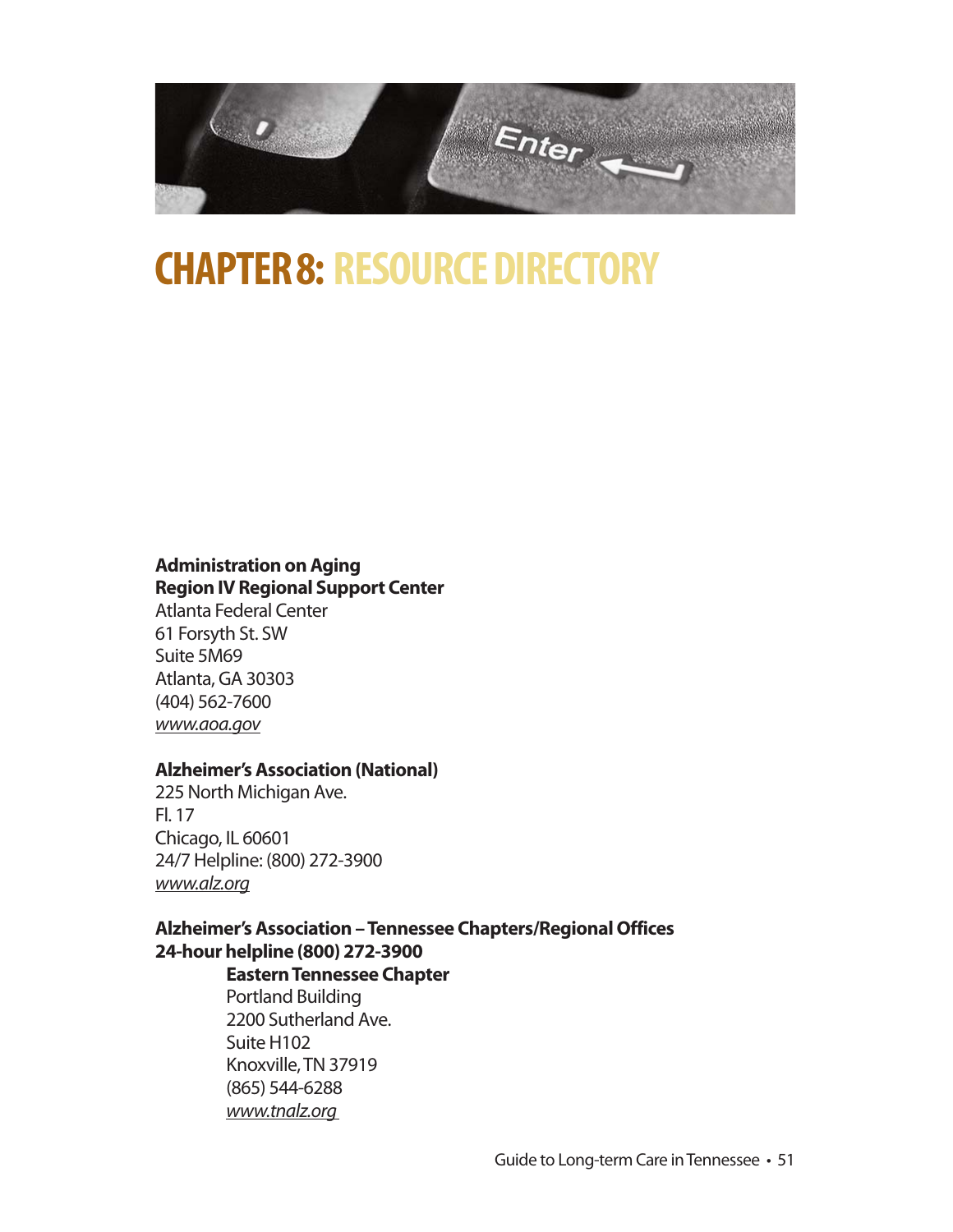#### **Cumberland Plateau Regional Office**

135B Pigeon Rd. Cookeville, TN 38506 (931) 526-8010

#### **Tullahoma Office**

201 West Lincoln St. Tullahoma, TN 37388 (931) 455-3345 *www.alzmidsouth.org*

#### **Memphis Office**

326 Ellsworth Ave. Memphis, TN 38111 (901) 565-0011 *www.alzmidsouth.org*

#### **Chapter Headquarters, Nashville Office**

4205 Hillsboro Pike Suite 216 Nashville, TN 37215 Business Line: (615) 292-4938 *www.alzmidsouth.org*

#### **Johnson City Office**

207 North Boone St. Suite 1500 Johnson City, TN 37604 (423) 928-4080 *www.alzmidsouth.org*

### **Chattanooga Office**

7625 Hamilton Park Dr. Suite 8 Chattanooga, TN 37421 Business Line: (423) 265-3600 *www.alzmidsouth.org*

### **AARP**

601 E St. NW Washington, DC 20049 (888) 687-2277 *www.aarp.org*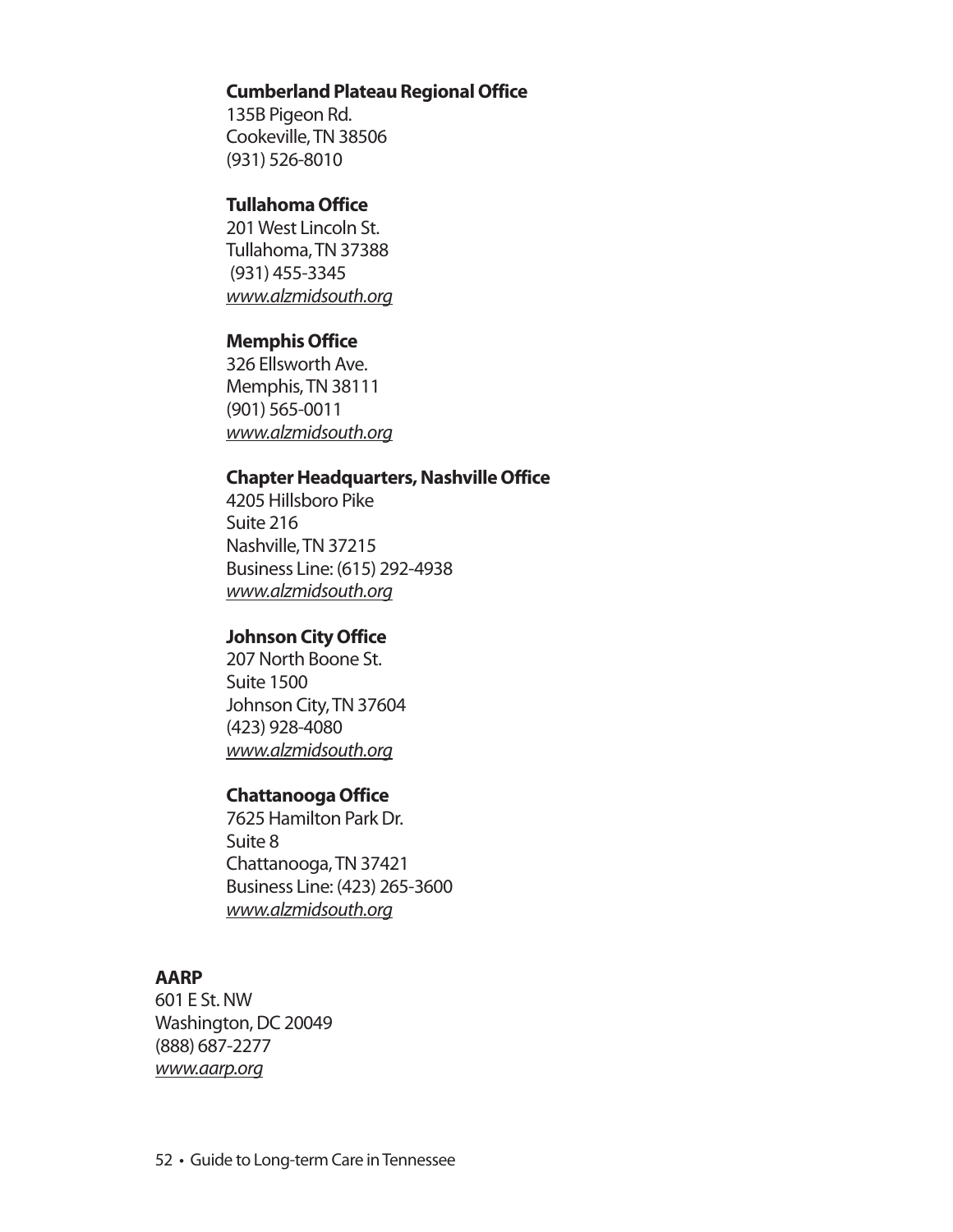#### **AARP Tennessee**

150 4<sup>th</sup> Ave. North, Suite 180 Nashville, TN 37219 (866) 295-7274 *www.aarp.org/states/tn*

### **Bureau of TennCare**

310 Great Circle Road Nashville, TN 37243 (800) 342-3145 *www.state.tn.us/tenncare*

#### **TennCare Information Line**

(866) 311-4287

**TennCare Family Assistance Service Center** (866) 311-4287

#### **TennCare Solutions** (800) 878-3192

**TennCare Advocacy Program** (800) 758-1368

#### **Hispanic TennCare Program** (866) 311-4290

#### **TTY or TTD Telephone Line**

(877) 779-3103

#### **National Institute on Aging**

Building 31, Room 5C27 31 Center Dr., MSC 2292 Bethesda, MD 20892 (301) 496-1752 TTY: (800) 222-4225 *www.nia.nih.gov*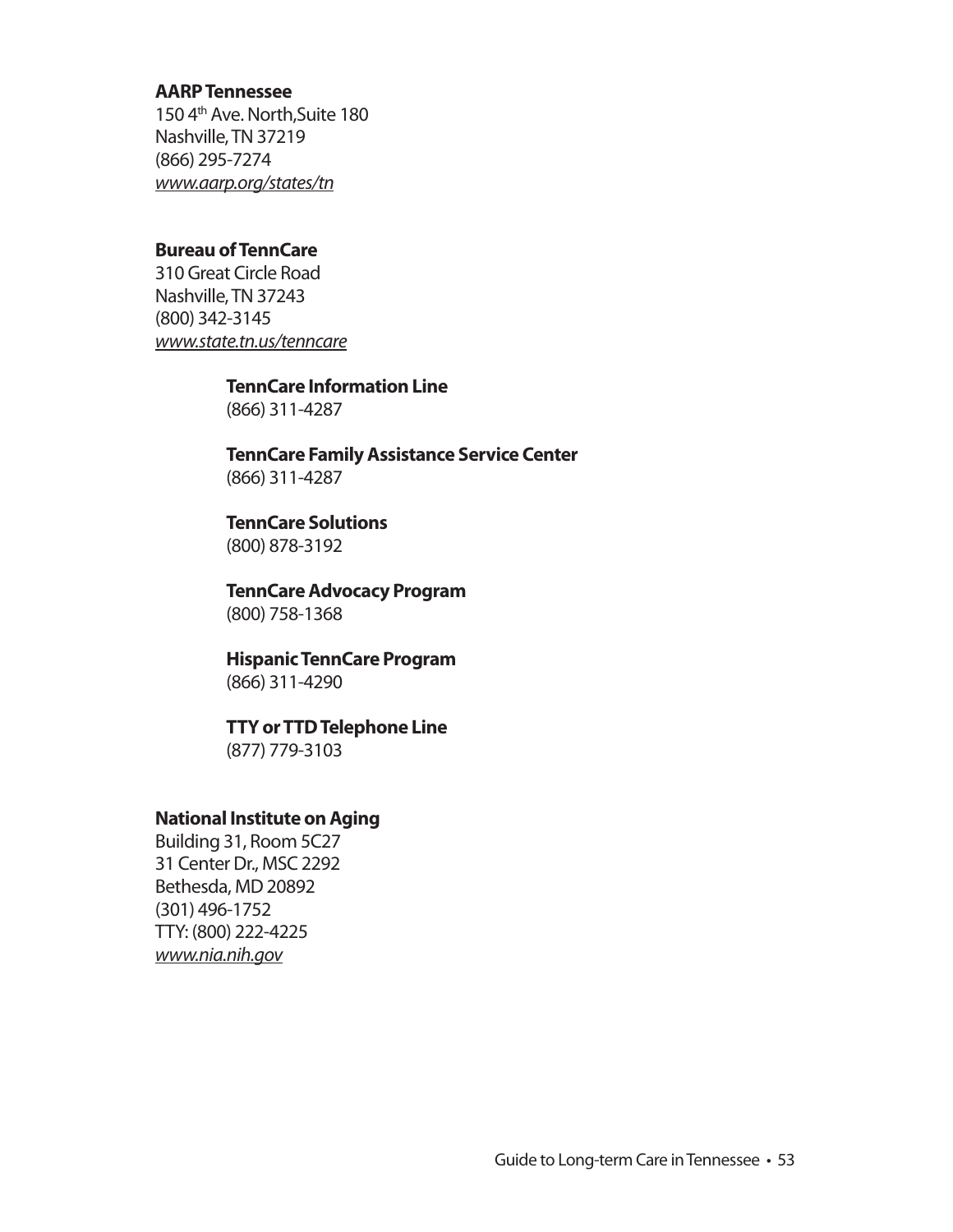#### **Tennessee Area Agencies on Aging**

#### **Aging Commission of the Mid-South**

2670 Union Avenue Extended, Suite 1000 Memphis, TN 38112 (901) 324-6333 Information and Referral: (901) 324-3399 *www.agingcommission.org* Serving: The city of Memphis and Shelby, Fayette, Lauderdale and Tipton counties

#### **East Tennessee**

East Tennessee Human Resource Agency 9111 Cross Park Drive, Suite D100 Knoxville, TN 37923 (865) 691-2551 ext. 216 Information and Referral: (865) 251-4897 *www.ethra.org* Serving: Anderson, Blount, Campbell, Claiborne, Cocke, Grainger, Hamblen, Jefferson, Knox, Loudon, Monroe, Morgan, Roane, Scott, Sevier and Union counties

#### **First Tennessee**

First Tennessee Development District 3211 North Roan St. Johnson City, TN 37601 (423) 928-0224 Information and Referral: (423) 928-3258 Serving: Carter, Greene, Hancock, Hawkins, Johnson, Sullivan, Unicoi and Washington counties

### **Greater Nashville**

Greater Nashville Regional Council 501 Union St., 6<sup>th</sup> Floor Nashville, TN 37219 (615) 862-8828 Information and Referral: (615) 255-1010 *www.gnrcaaa.org* Serving: Cheatham, Davidson, Dickson, Houston, Humphreys, Montgomery, Robertson, Rutherford, Stewart, Sumner, Trousdale, Williamson and Wilson counties

### **Northwest Tennessee**

Northwest Development District 124 Weldon Drive Martin, TN 38237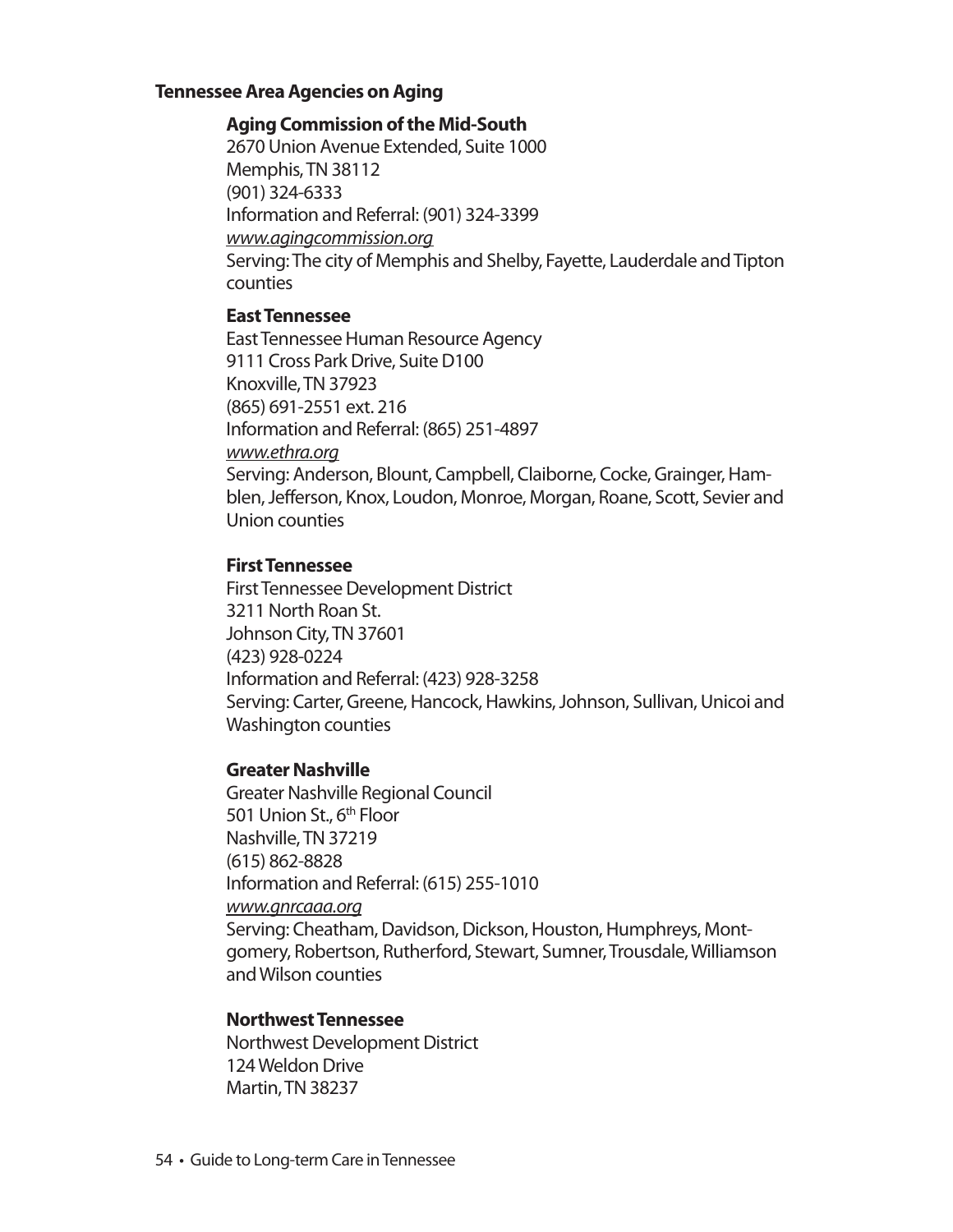(731) 587-4213 Information and Referral: (731) 587-4023 Serving: Benton, Carroll, Crockett, Dyer, Gibson, Henry, Lake, Obion and Weakley counties

#### **South Central Tennessee**

South Central Tennessee Development District 815 South Main St. Columbia, TN 38401 (931) 381-2040 Information and Referral: (931) 490-5900 *www.sctdd.org* Serving: Bedford, Coffee, Franklin, Giles, Hickman, Lawrence, Lewis, Lincoln, Marshall, Maury, Moore, Perry and Wayne counties

#### **Southeast Tennessee**

Southeast Tennessee Development District 1000 Riverfront Parkway Chattanooga, TN 37402 (423) 266-5781 Information and Referral: (423) 424-4256 *www.setaaad.org* Serving: Bledsoe, Bradley, Grundy, Hamilton, Marion, McMinn, Meigs, Polk, Rhea and Sequatchie counties

#### **Southwest Tennessee**

Southwest Tennessee Development District 27 Conrad Drive, Suite 150 Jackson, TN 38305 (731) 668-7112 Information and Referral: (731) 668-6967 *www.swtdd.org* Serving: Chester, Decatur, Hardeman, Hardin, Haywood, Henderson, Mc-Nairy and Madison counties

#### **Upper Cumberland**

Upper Cumberland Development District 1225 South Willow Ave. Cookeville, TN 38506 (931) 432-4111 Information and Referral: (931) 432-6170 *www.ucdd.org* Serving: Cannon, Clay, Cumberland, DeKalb, Fentress, Jackson, Macon, Overton, Pickett, Putnam, Smith, Van Buren, Warren and White counties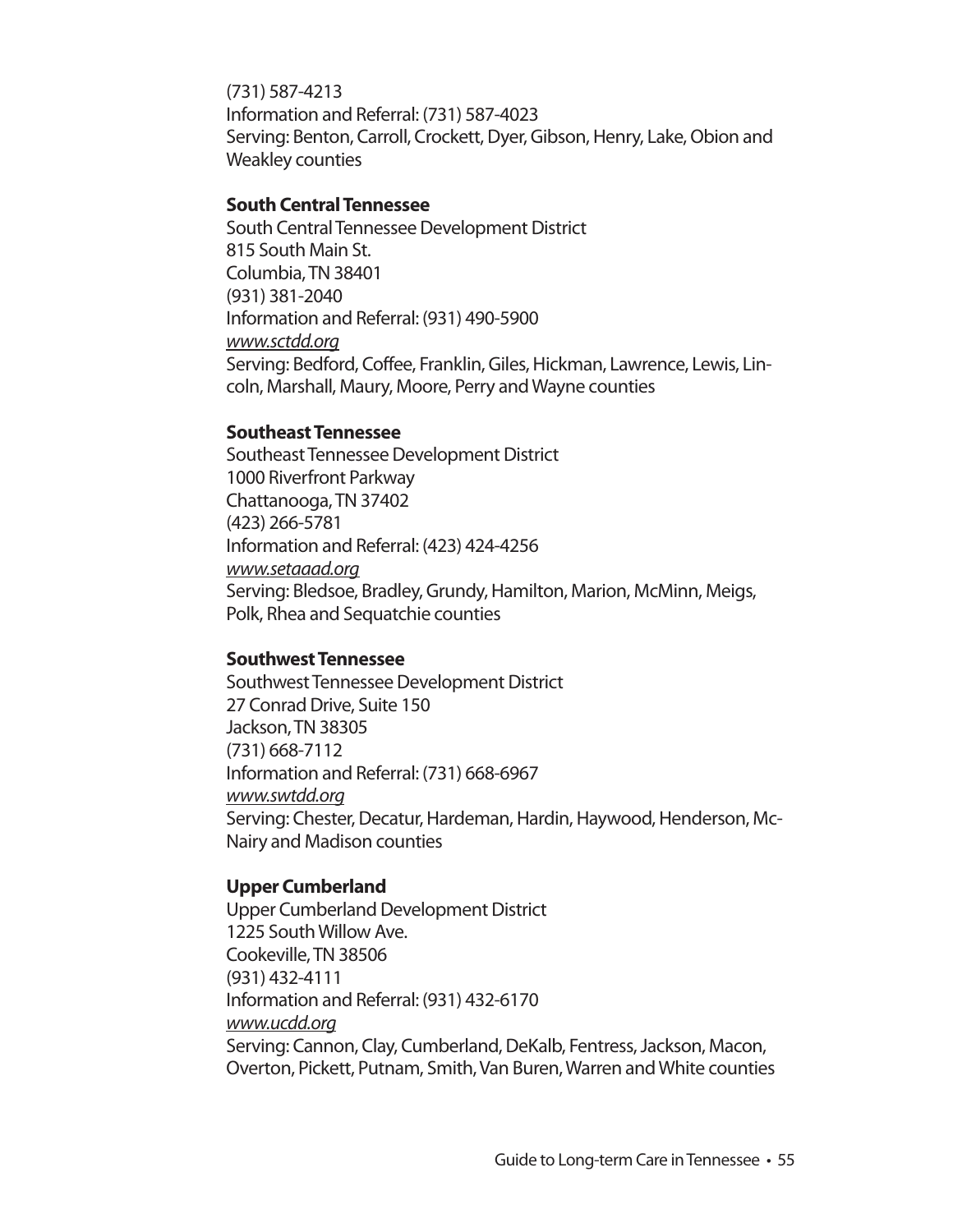#### **Tennessee Commission on Aging and Disability**

Andrew Jackson Building 500 Deaderick Street, Suite 825 Nashville, TN 37243 (615) 741-2056 *www.tn.gov/comaging/*

#### **Tennessee Department of Commerce and Insurance Consumer Insurance Services**

500 James Robertson Parkway Davy Crockett Tower Nashville, TN 37243 (615) 741-2241 *www.tn.gov/commerce/*

### **Tennessee Department of Health**

#### **Division of Health Care Facilities Centralized Complaint Intake Unit**

227 French Landing Heritage Place Metrocenter Nashville, TN 37243 (877) 287-0010

#### **Tennessee Department of Human Services**

400 Deaderick St., 15th Floor Nashville, TN 37243 (615) 313-4700 *www.tn.gov/humanserv/*

#### **Tennessee Department of Mental Health and Developmental Disabilities**

3rd Floor, Cordell Hull Building Nashville, TN 37243 MH: (615) 532-6500 *www.tn.gov/mental/*

#### **Tennessee Health Care Association**

P.O. Box 100129 Nashville, TN 37224 (615) 834-6520 *www.thca.org*

#### **Tennessee Long-term Care Ombudsman**

500 Deaderick St., Suite 825 Nashville, TN 37243 (615) 741-2056 Toll-free: (877) 236-0013 TDD: (615) 532-3893

56 • Guide to Long-term Care in Tennessee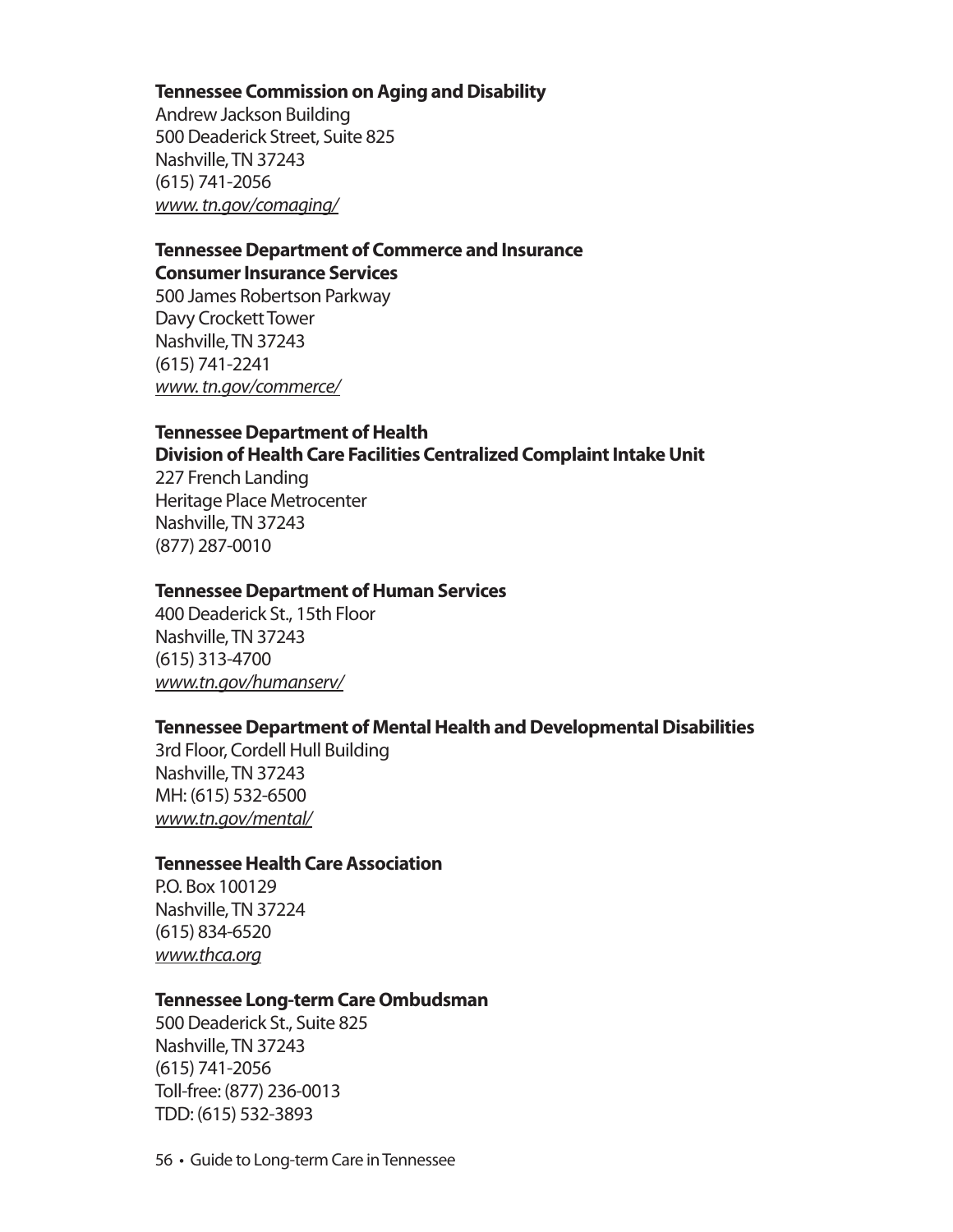#### **Debby Morrell**

Legal Aid of East Tennessee 311 West Walnut St. Johnson City, TN 37605 (423) 928-8311 ext. 37

#### **Cindy Troyer**

East Tennessee Human Resource Agency 9111 Cross Park Drive, Suite D100 Knoxville, TN 37923 (865) 691-2551 ext. 4223  *www.ethra.org/html/index.htm*

#### **Trudy Mott**

Partnership for Families, Children, and Adults 225 East Eighth St. Chattanooga, TN 37402 (423) 755-2877

#### **Marie C. Ferran**

Aging Services for the Upper Cumberlands 1225 South Willow Ave. Cookeville, TN 38506 (931) 432-4210

#### **Patti Bedwell**

Mid-Cumberland Human Resource Agency Union High Resource Center 600 Small Street, Suite 102D Nashville, TN 37066 (615) 452-5259 *www.mchra.com* 

#### **Katie L. Earnest**

South Central Tennessee AAAD 807 South Main St. Columbia, TN 38401 (931) 490-5914 *www.sctdd.org*

#### **Marchell Gardner**

Northwest Development District 206 White St. Martin, TN 38237 (731) 587-4213 ext.239 *www.hwtddhra.org*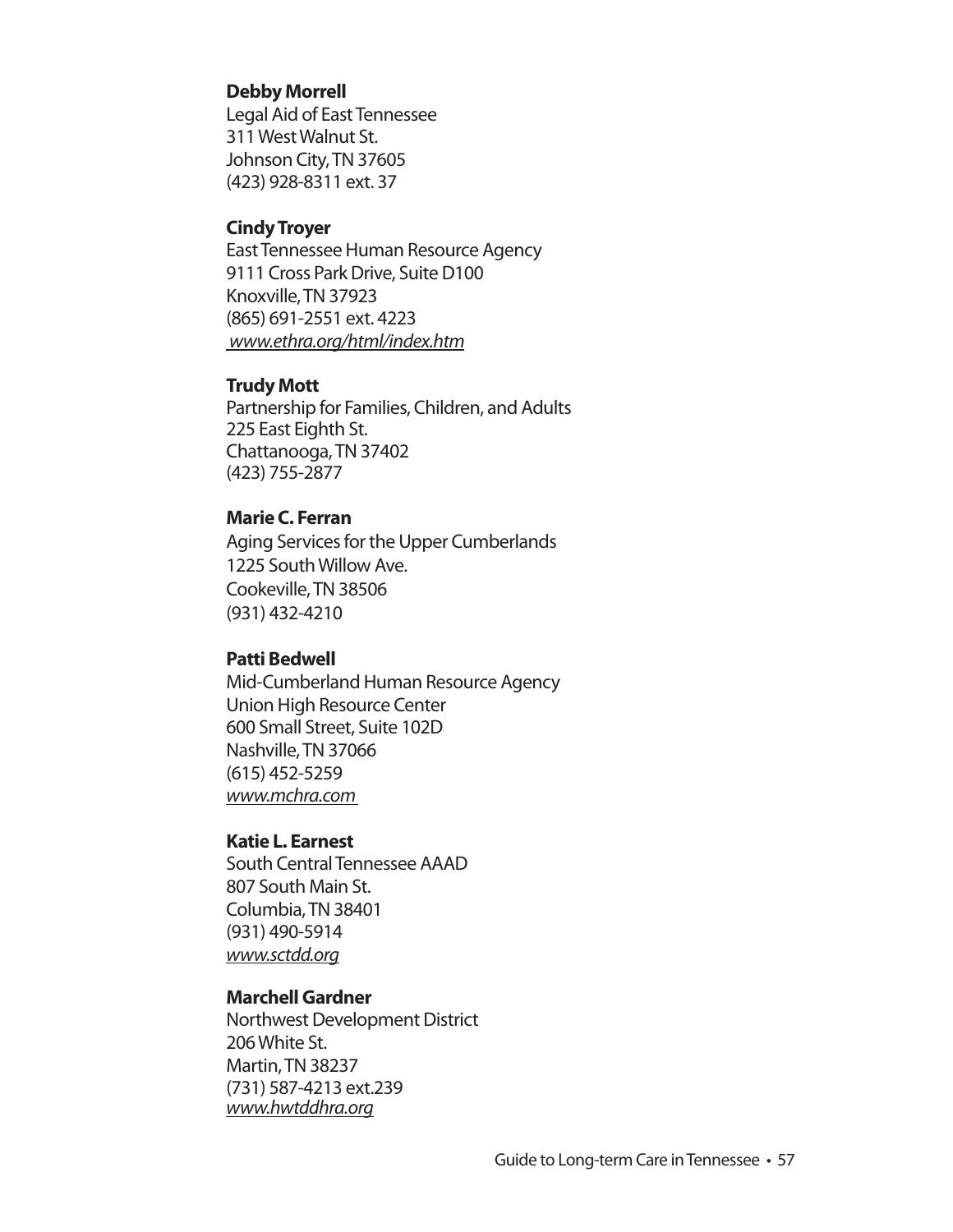### **Amanda Scott**

Senior Citizens Law Project 210 West Main St. Jackson, TN 38301 (731) 426-1312 *www.wtls.org*

#### **Sandra Smegelsky**

Metropolitan Inter-Faith Association 910 Vance Ave. Memphis, TN 38126 (901) 527-0208 ext. 215

#### **U.S. Department of Veterans Affairs/ Nashville Veterans Affairs Regional Office**

110 9<sup>th</sup> Ave. South Nashville, TN 37203 (800) 827-1000 *www.va.gov*